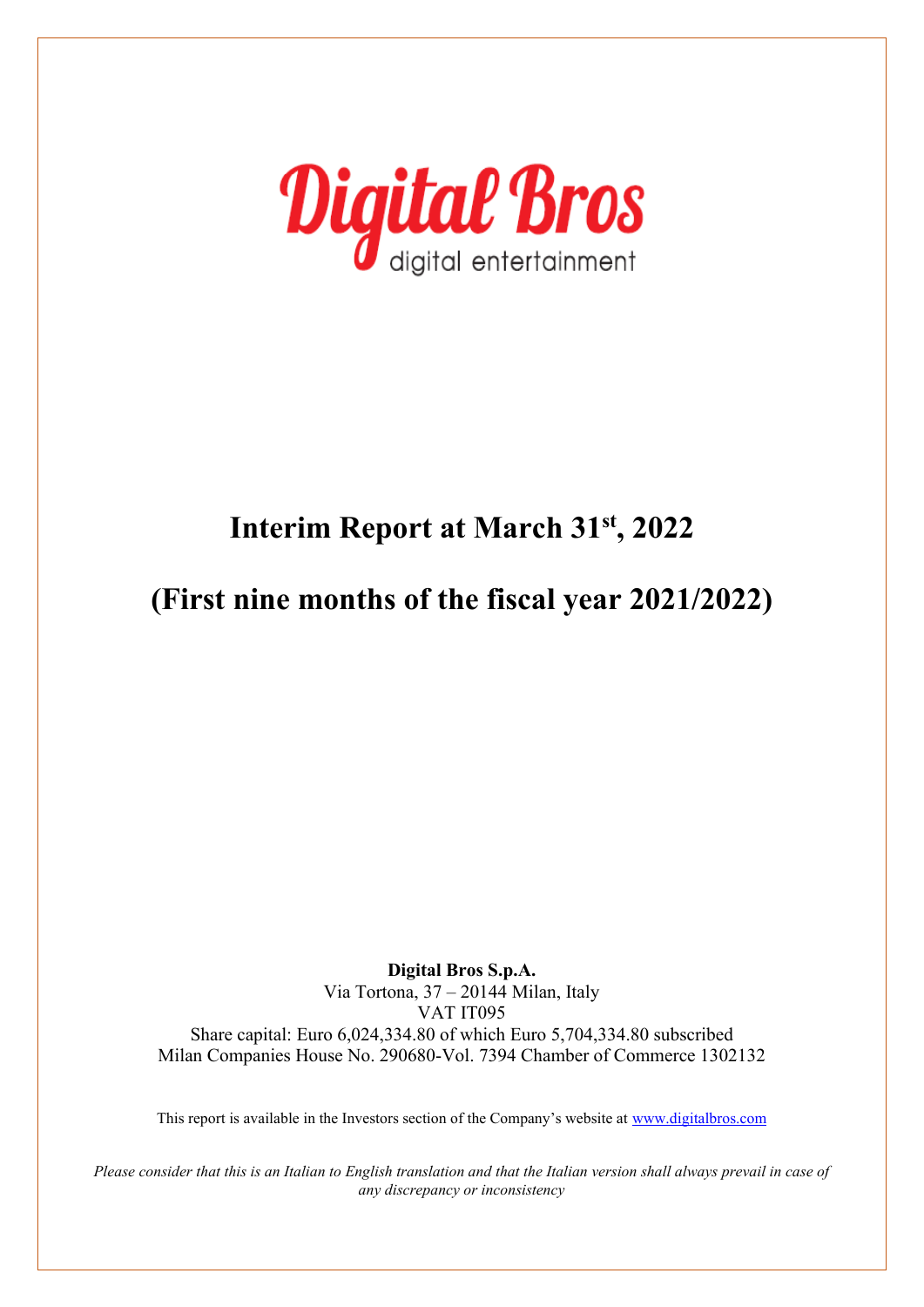(this page intentionally left blank)

#### *Digital Bros Group Interim Report at March 31st, 2022*  2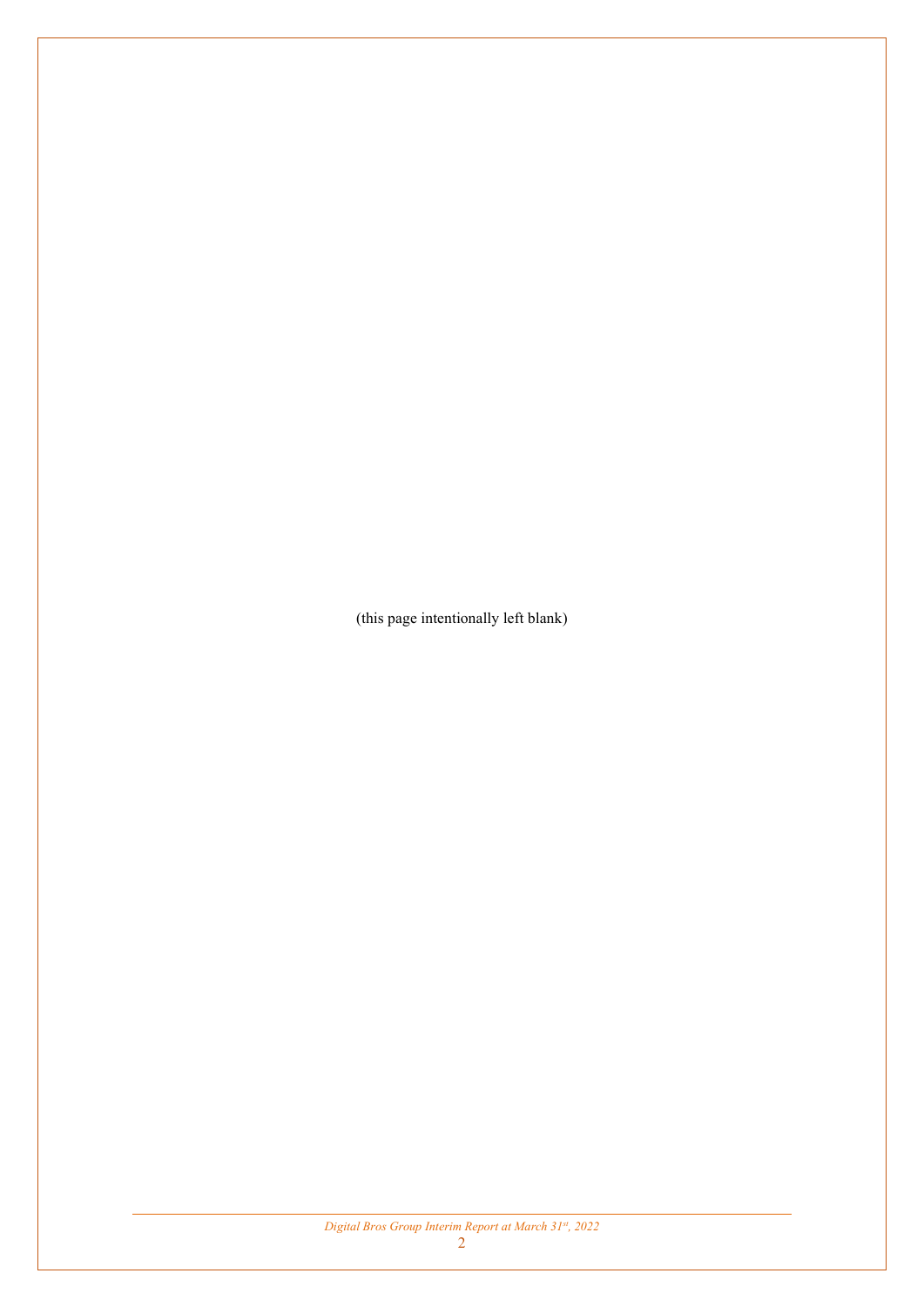## Contents

| 1.             |  |
|----------------|--|
| 2.             |  |
| 3 <sub>1</sub> |  |
| 4.             |  |
| 5.             |  |
| 6.             |  |
| 7.             |  |
| 8.             |  |
| 9.             |  |
| 10.            |  |
| 11.            |  |
| 12.            |  |
| 13.            |  |
| 14.            |  |
|                |  |
|                |  |
|                |  |
|                |  |
|                |  |
|                |  |
|                |  |
|                |  |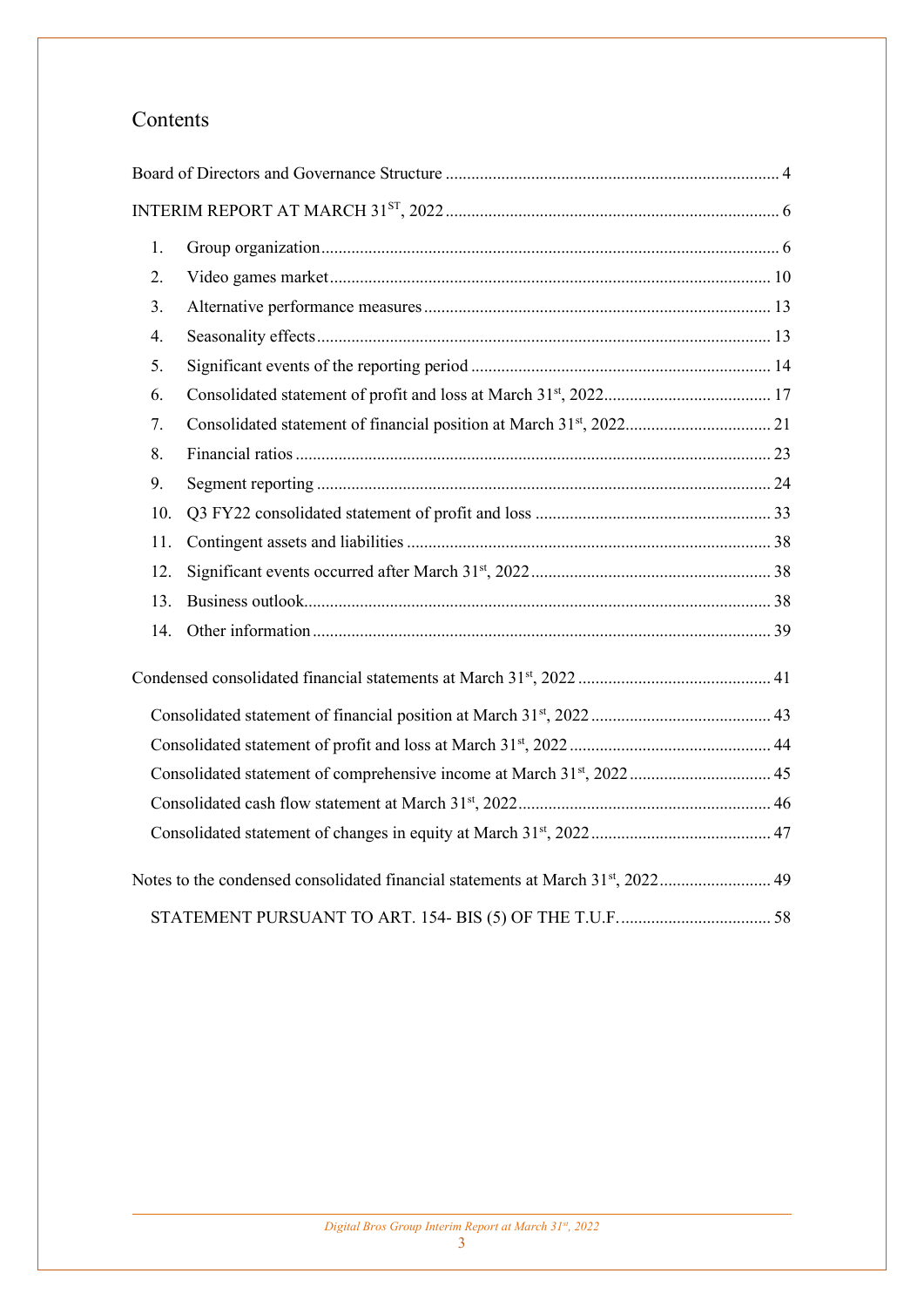#### <span id="page-3-0"></span>**Board of Directors and Governance Structure**

| Sylvia Anna Bartyan | <b>Independent Director</b>          |
|---------------------|--------------------------------------|
| Lidia Florean       | Non – Executive Director             |
| Abramo Galante      | Chairman and Chief Executive Officer |
| Davide Galante      | Non – Executive Director             |
| Raffaele Galante    | Chief Executive Officer              |
| Susanna Pedretti    | Indipendent Director                 |
| Stefano Salbe       | Executive Director $(1)$             |
| Laura Soifer        | Indipendent Director <sup>(2)</sup>  |
| Dario Treves        | <b>Executive Director</b>            |

(1) Financial reporting manager pursuant to Art. 154 bis of Legislative Decree 58/98

(2) Lead Independent Director

### **Control and Risk Committee**

Sylvia Anna Bartyan Susanna Pedretti Laura Soifer (Chairman)

## **Remuneration Committee**

Sylvia Anna Bartyan Susanna Pedretti (Chairman) Laura Soifer

#### **Board of Statutory Auditors**

| Gianfranco Corrao | <b>Statutory Auditor</b>            |
|-------------------|-------------------------------------|
| Carlo Hassan      | Chairman                            |
| Maria Pia Maspes  | <b>Statutory Auditor</b>            |
| Daniela Delfrate  | <b>Substitute Statutory Auditor</b> |
| Stefano Spiniello | <b>Substitute Statutory Auditor</b> |

The Shareholders' Meeting held on October 28<sup>th</sup>, 2020 appointed the Board of Directors and Board of Statutory Auditors. The terms of the Directors and the Statutory Auditors will expire within the Shareholders' Meeting which will approve the financial statements at June 30<sup>th</sup>, 2023.

On October 28th, 2020, the Shareholders' Meeting appointed Abramo Galante as Chairman of the Board of Directors. On the same date, the Board of Directors appointed Abramo Galante and Raffaele Galante as Chief Executive Officers. The CEOs received appropriate powers of attorney.

On August  $7<sup>th</sup>$ , 2007, the Board of Directors appointed Executive Director Stefano Salbe as Financial Reporting Manager pursuant to Art. 154 bis of Legislative Decree 58/98 with appropriate powers.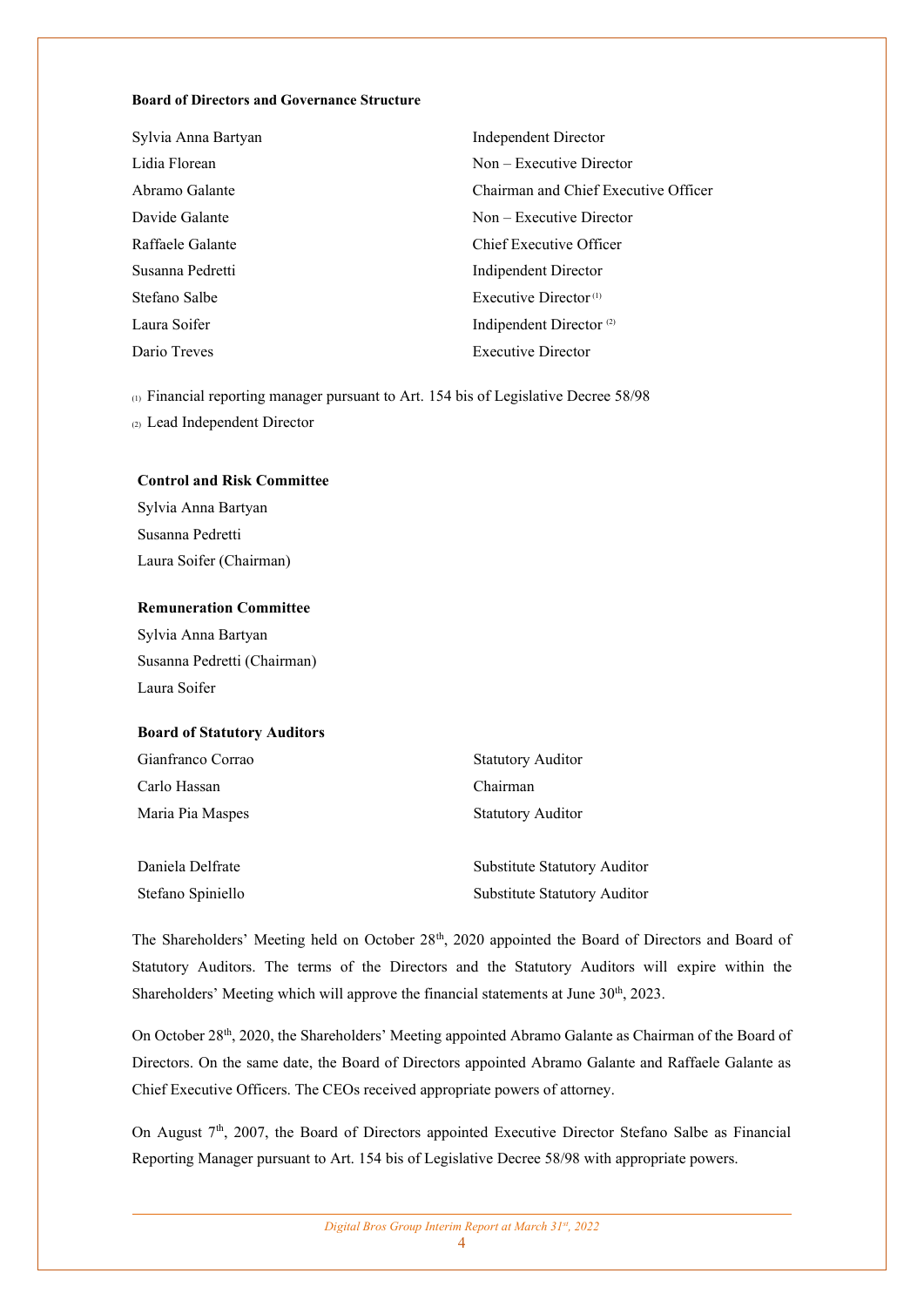## **Auditors**

### **EY S.p.A.**

On October 27<sup>th</sup>, 2021, the Shareholders' Meeting appointed EY S.p.A., Via Meravigli 12, Milan as auditors until the approval of the financial statements at June  $30<sup>th</sup>$ ,  $2030$ .

## **Other information**

The publication of Digital Bros Group's Interim Report at March 31st, 2022 was authorized by the resolution of the Board of Directors on May 12th, 2022.

Digital Bros S.p.A. is incorporated and operating in Italy. It is listed on the STAR segment of the Euronext Milan market operated by Borsa Italiana S.p.A..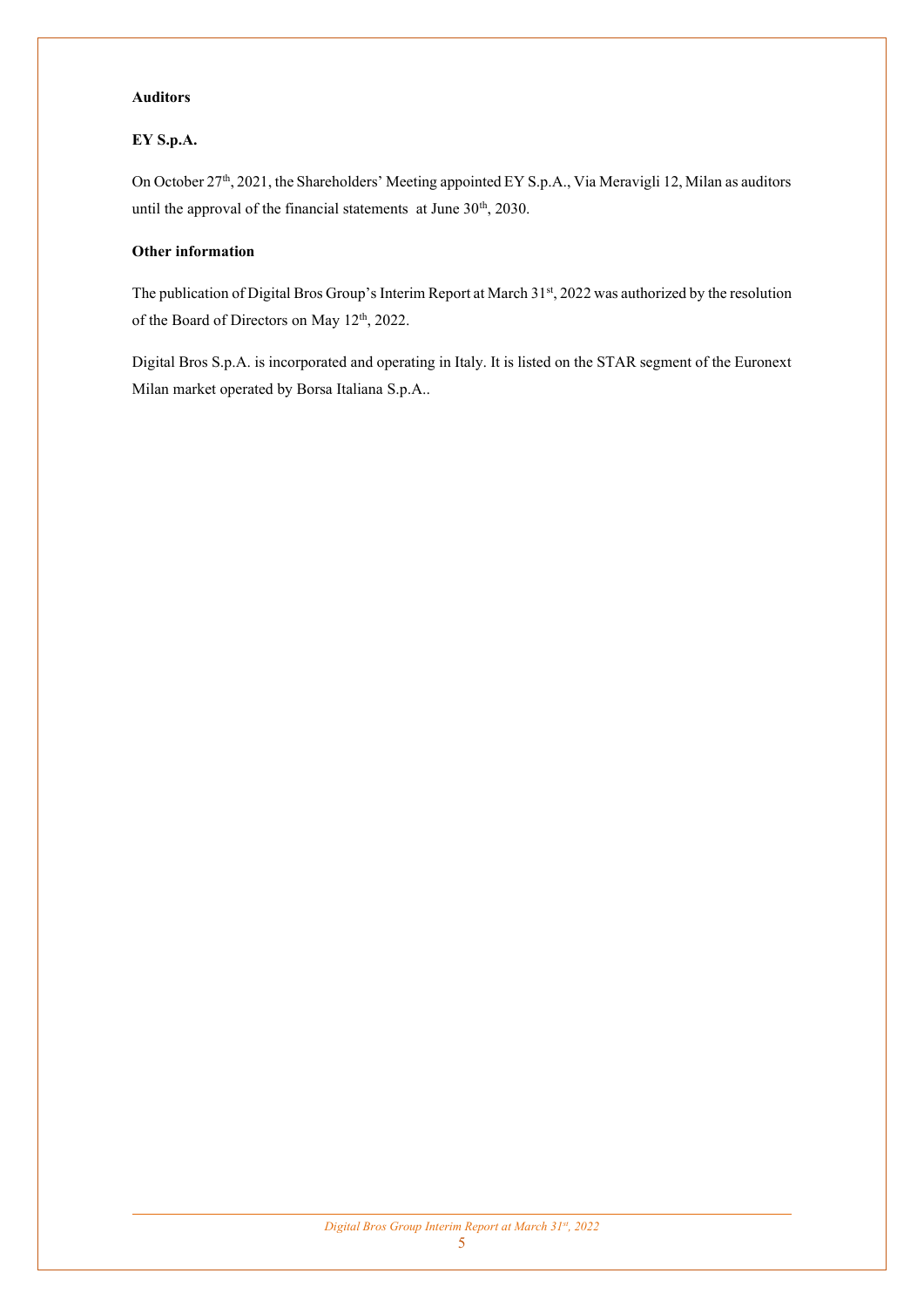## <span id="page-5-0"></span>**INTERIM REPORT AT MARCH 31ST, 2022**

## <span id="page-5-1"></span>**1. GROUP ORGANIZATION**

Digital Bros Group develops, publishes and distributes video games on international markets.

The Group is organized into five operational business segments:

*Premium Games*: the operations consist in the acquisition of video games intellectual properties from developers and the distribution of video games through a traditional international retail sales network and digital marketplaces such as Steam, Sony PlayStation Network, Microsoft Xbox Live, Epic Game Store, etc..

The Group develops part of the video games in its library through the internal studios whereas, the video games developed by external studios are usually either acquired with an exclusive license or assigned to the Group with long-term worldwide rights. The label used for worldwide publishing is 505 Games. A minor label, Hook S.r.l., publishes lower-budget projects.

During the period, Premium Games operations were conducted by the subsidiary 505 Games S.p.A. which controls 505 Games France S.a.s., 505 Games Ltd., 505 Games (US) Inc., 505 Games Spain Slu and 505 Games GmbH which operate respectively on the French, UK, U.S., Spanish and German markets. 505 Games Interactive (US) Inc. provides consultancy services on behalf of 505 Games S.p.A. The progressive digitalization of the market and the following centralization of sales on the Italian company enabled to focus local operations to marketing and PR activities.

The following studios are also included in the Premium Games segment:

- the Italian company Kunos Simulazioni S.r.l., which develops and publishes the Assetto Corsa video game;
- the Dutch company Rasplata B.V. (60%) that owns an intellectual property currently under development;
- the Czech company Ingame Studios a.s. (60%), a Brno-based studio developing the video game based on the intellectual propriety owned by Rasplata B.V.;
- the Italian company Avantgarden S.r.l., an Italian development studio with a team of around eleven people;
- the Italian company Supernova Games Studios, a Milan-based studio incorporated during the previous fiscal year and with a team of eleven people;
- the Canadian company Chrysalide Jeux et Divertissement Inc. incorporated in June 2021. The company (75% of which is held by the Group) is currently developing a brand-new video game.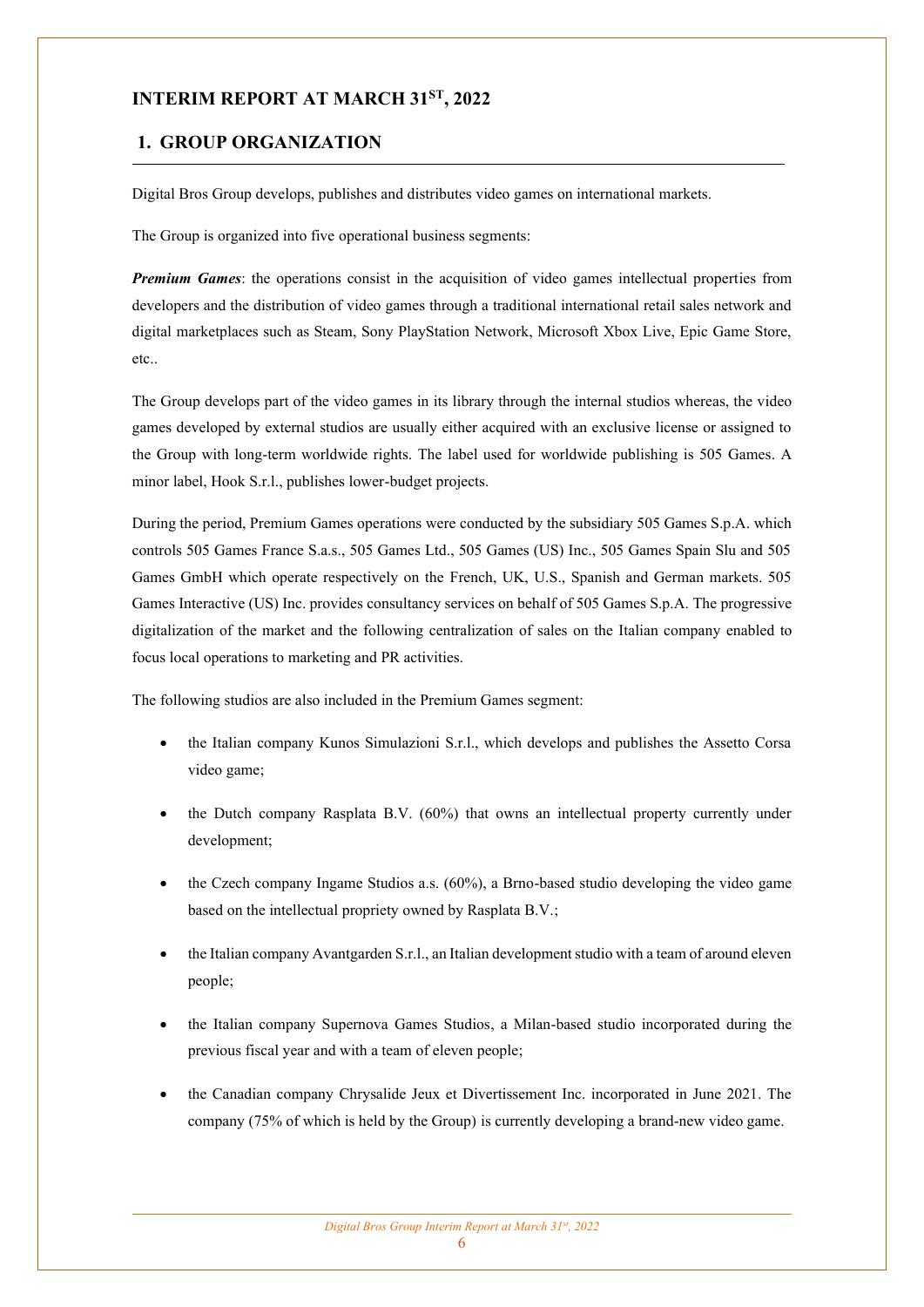A Spanish joint venture was set up last fiscal year together with the development studio MercurySteam Entertainment S.L. - MSE & DB S.L., in order to jointly create a new intellectual property.

*Free to Play:* the operations consist of the development and publishing of video games and/or apps that will be available for free on digital marketplaces with in-app purchases features. Free to Play video games usually presents less technical complexity than Premium Games but, in case of success, will have a longer life cycle. Free to Play video games are continuously upgraded after the launch in order to retain players and enhance the video game's life cycle.

Worldwide Free to Play publishing is operated by 505 Mobile S.r.l., together with the U.S. company 505 Mobile (US) Inc. (which provides consultancy services to Group companies) and the UK company DR Studios Ltd. which is a developer of Free to Play video games and Hawken Entertainment Inc..

The Australian company 505 Games Pty Ltd. was incorporated in the previous fiscal year. In January 2021 it took over 100% of the shares of Infinite Interactive Pty. and Infinity Plus Two Pty.. The Australian companies own the intellectual property of Puzzle Quest and Gems of War and provide continuous support to the video games.

The label used for publishing on a worldwide basis is 505 Games Mobile.

*Italian Distribution*: consists of the distribution in Italy of video games purchased from international publishers.

The operations are run by the parent company, Digital Bros S.p.A., under the Halifax brand, and by the subsidiary Game Entertainment S.r.l..

**Other Activities:** the operating segment groups all the Group's remaining activities that are consolidated together for reporting purposes. It includes the operations of the subsidiary Digital Bros Game Academy S.r.l. which organizes video game training and professional courses. The Group also holds a 60% stake in the UK company Seekhana Ltd..

*Holding***:** it includes all the corporate functions provided by Digital Bros S.p.A. in finance, control system and business development activities. The holding company has been supported by Digital Bros China Ltd., Digital Bros Asia Pacific (HK) Ltd and 505 Games Japan K.K. which have operated as business developers for the Asian markets. Digital Bros Holdings Ltd. has been inactive during the period.

All the companies mentioned above are 100% owned, except for Rasplata B.V., Ingame Studios a.s. and Seekhana Ltd. which are controlled with a 60% stake and Chrysalide Jeux et Divertissement Inc. with a 75% stake.

The organization chart at March  $31<sup>st</sup>$ , 2022 was as follows: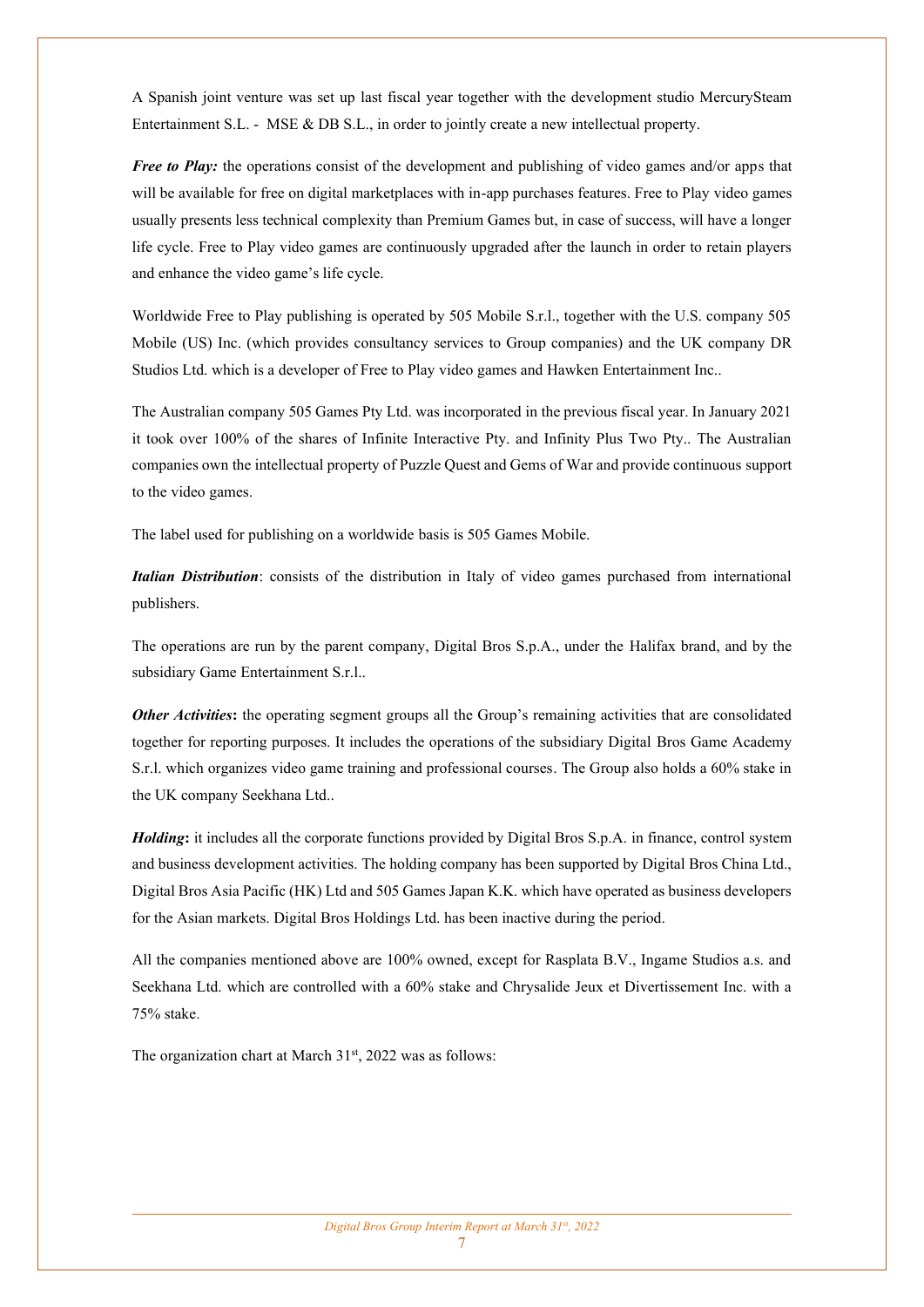## **GROUP STRUCTURE AT MARCH 31ST, 2022**

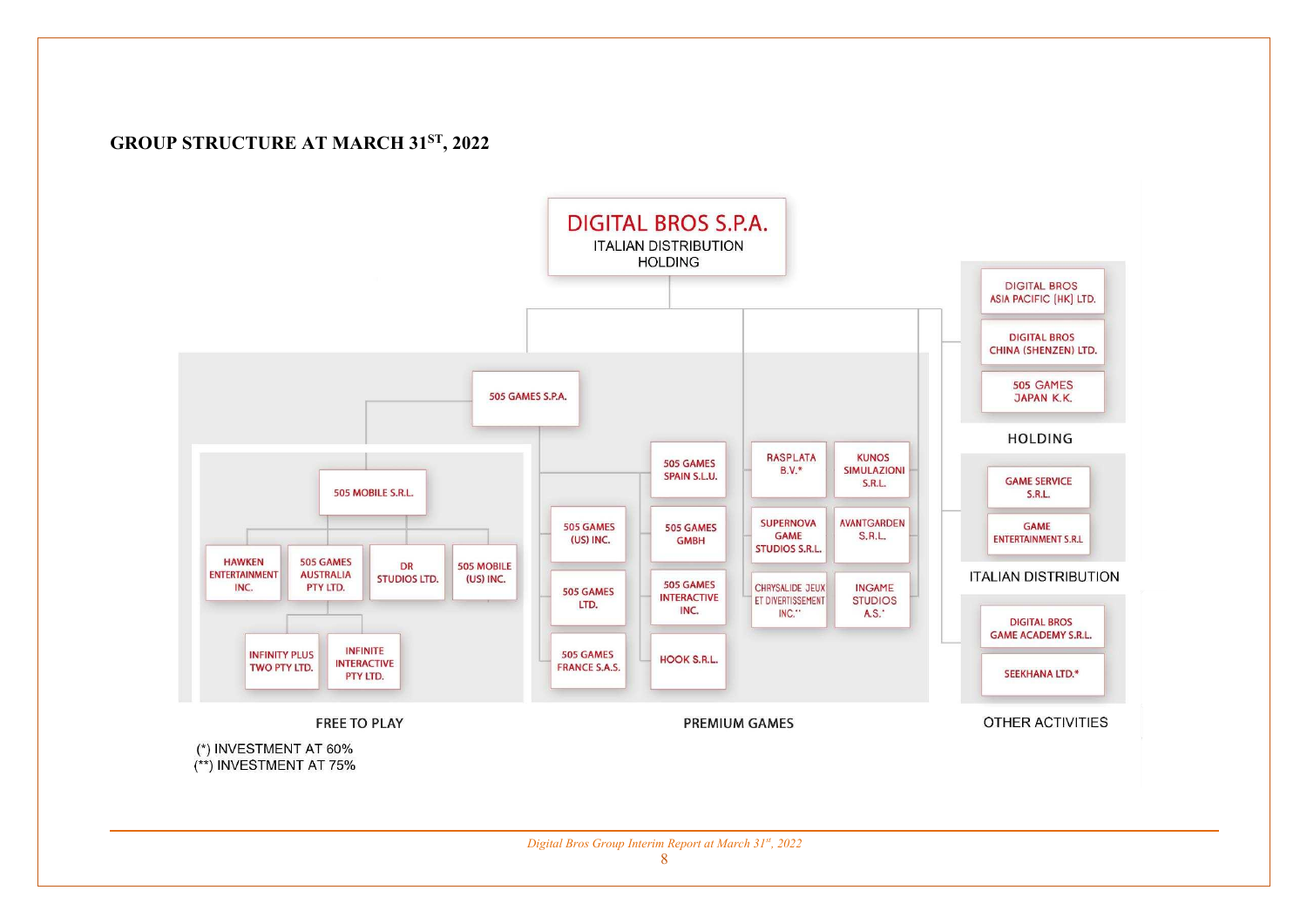During the reporting period, the Group operated in the following locations:

| Company                                    | <b>Address</b>                                            | <b>Activities</b> |
|--------------------------------------------|-----------------------------------------------------------|-------------------|
| AvantGarden S.r.l.                         | Via Tortona 37, Milan                                     | Offices           |
| Chrysalide Jeux et Divertissement Inc. (2) | 252 Rue Christophe Colomb Est, Québec, Canada             | Offices           |
| Digital Bros S.p.A.                        | Via Tortona 37, Milan                                     | Offices           |
| Digital Bros S.p.A.                        | Via Boccaccio 95, Trezzano sul Naviglio (MI)              | Logistics         |
| Digital Bros Asia Pacific (HK) Ltd.        | 33-35 Hillier Street, Sheung Wan, Hong Kong               | Offices           |
| Digital Bros China (Shenzhen) Ltd.         | Wang Hai Road, Nanshan district, Shenzhen 518062, China   | Offices           |
| Digital Bros Game Academy S.r.l.           | Via Labus 15, Milan                                       | Offices           |
| DR Studios Ltd.                            | 4 Linford Forum, Rockingham Drive, Milton Keynes, U.K.    | Offices           |
| Game Entertainment S.r.l.                  | Via Tortona 37, Milan                                     | Offices           |
| 505 Games S.p.A.                           | Via Tortona 37, Milan                                     | Offices           |
| 505 Games Australia Pty Ltd.               | 153 Park Street, South Melbourne, Victoria, Australia     | Offices           |
| 505 Games France S.a.s.                    | 2, Chemin de la Chauderaie, Francheville, France          | Offices           |
| 505 Games Japan K.K.                       | WeWork Jimbocho, 11-15, Kanda Jimbocho 2-chome            | Offices           |
|                                            | Chiyoda-ku, Tokyo, Japan                                  |                   |
| 505 Games Spain Slu                        | Calle Cabo Rufino Lazaro 15, Las Rozas de Madrid, Spain   | Offices           |
| 505 Games Ltd.                             | 402 Silbury Court, Silbury Boulevard, Milton Keynes, U.K. | Offices           |
| 505 Games (US) Inc.                        | 5145 Douglas Fir Road, Calabasas, California, U.S.A.      | Offices           |
| 505 Games GmbH                             | Brunnfeld 2-6, Burglengenfeld, Germany                    | Offices           |
| 505 Games Interactive (US) Inc.            | 5145 Douglas Fir Road, Calabasas, California, U.S.A.      | Offices           |
| Game Network S.r.l. <sup>(3)</sup>         | Via Tortona 37, Milan                                     | Offices           |
| Game Service S.r.l.                        | Via Tortona 37, Milan                                     | Offices           |
| Hawken Entertainment Inc.                  | 5145 Douglas Fir Road, Calabasas, California, U.S.A.      | Offices           |
| Hook S.r.l.                                | Via Tortona 37, Milan                                     | Offices           |
| Ingame Studios a.s. (1)                    | Moravské namésti' 249/8, Brno, Czech Republic             | Offices           |
| Kunos Simulazioni S.r.l.                   | Via degli Olmetti 39, Formello (Rome)                     | Offices           |
| Infinity Plus Two Pty Ltd.                 | 153 Park Street, South Melbourne Victoria, Australia      | Offices           |
| Infinite Interactive Pty Ltd.              | 153 Park Street, South Melbourne Victoria, Australia      | Offices           |
| 505 Mobile S.r.l.                          | Via Tortona 37, Milan                                     | Offices           |
| 505 Mobile (US) Inc.                       | 5145 Douglas Fir Road, Calabasas, California, U.S.A.      | Offices           |
| Rasplata B.V. <sup>(1)</sup>               | Churchill-laan 131 2, Amsterdam, Netherlands              | Offices           |
| Seekhana Ltd. <sup>(1)</sup>               | 4 Linford Forum, Rockingham Drive, Milton Keynes, U.K.    | Offices           |
| Supernova Games Studios S.r.l.             | Via Tortona 37, Milan                                     | Offices           |

(1) 60% consolidated.

(2) 75% consolidated.

(3) In dissolution.

Rasplata B.V., Seekhana Ltd. and Ingame Studios a.s. (60% investments) as well as Chrysalide Jeux et Divertissement Inc. (75% investment) have been consolidated line-by-line with a separate recognition of the non-controlling interests.

A Spanish joint venture was set up last fiscal year together with the development studio MercurySteam Entertainment S.L. - MSE & DB S.L..

Artractive S.A., a company in which the Group holds a 40% stake, was incorporated under the Polish law during the period. Artactive S.A. is currently developing a new video game on behalf of 505 Games S.p.A.. Both companies are consolidated with the net equity method.

The dissolution of 133 W Broadway Inc. was completed during the period, and the dissolution process of Hawken Entertainment Inc. is still ongoing. In April 2022, Game Service S.r.l. entered into dissolution.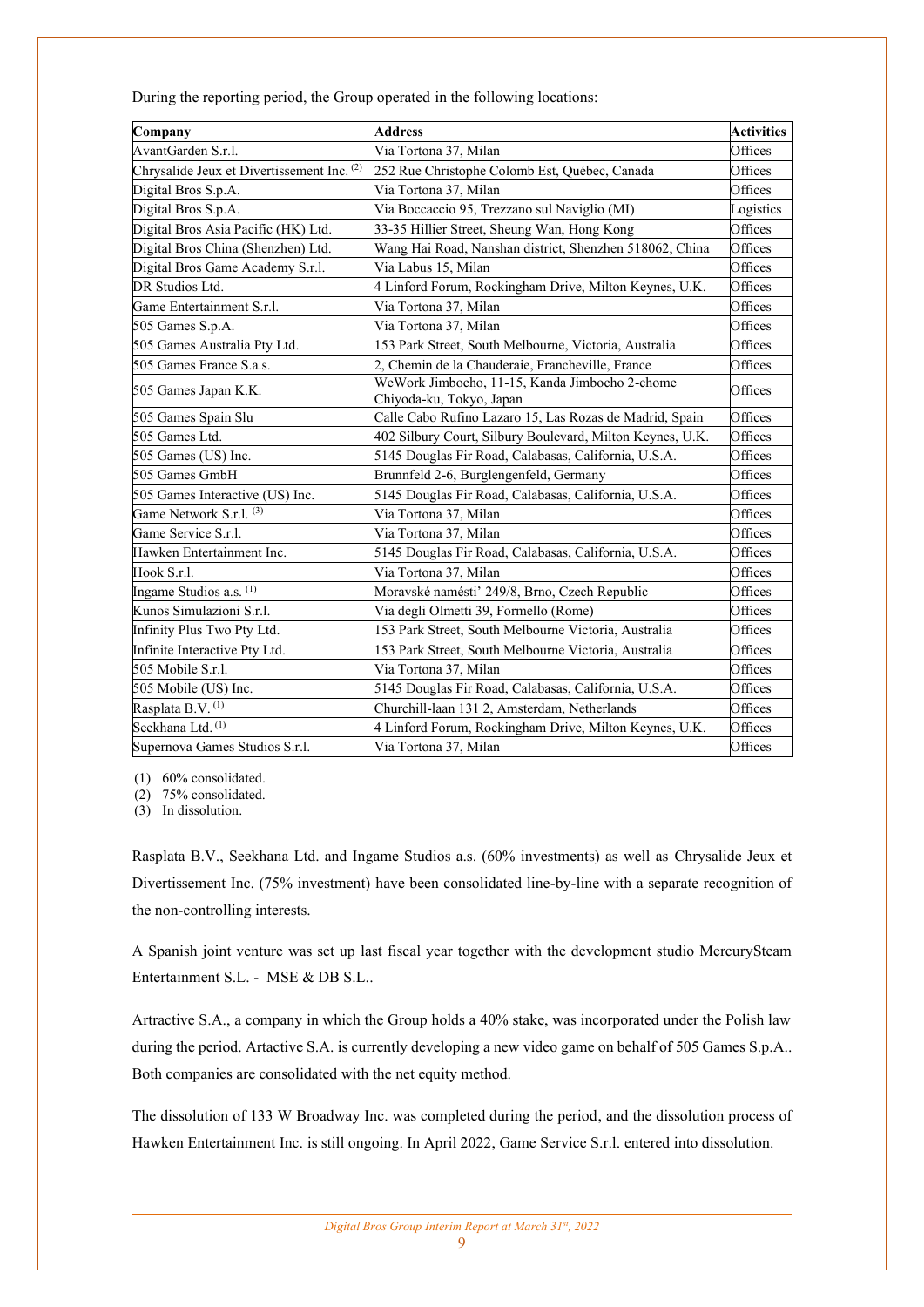## <span id="page-9-0"></span>**2. VIDEO GAMES MARKET**

The video games market represents one of the most important segments of the entertainment industry. Movies, books and magazines, video games and toys are part of the industry and share the same characteristics, brands, features and intellectual properties.

The market is constantly evolving and growing, driven by the continuous technological upgrades. Gaming is no longer limited to personal computers and traditional consoles (Sony, Microsoft and Nintendo), but has expanded to mobile phones and tablet devices. Low-cost fiber connectivity availability, fiber optic networks and smart phones have made video games increasingly diversified, sophisticated and interactive and have expanded the gaming population to adults and women. Cloud gaming is also becoming increasingly popular.

The video games market follows the continuous technological evolution of consoles. At the launch of a new console, the prices of the hardware and the related video games are high and relatively low quantities are sold. Across their lifecycle, console and video game prices gradually decline, while the volumes and the video games quality increase.

Video games are sold through digital marketplaces, however highly popular and high-quality video games are also distributed through the traditional sales channel. In this case, the value chain is as follows:



The COVID-19 pandemic further accelerated the decline of the video games retail distribution being replaced by digital distribution.

#### *Developers*

Developers are the creators and programmers of a video game, usually based on an original idea, a successful brand, a movie, sports simulations etc.. It is becoming increasingly common for a highly popular video game to be used into a movie, tv series etc..

Even if developers sometimes retain the intellectual property, they often assign the rights to an international video game publisher for a limited period of time defined contractually. Therefore, publishers play a key role in the value chain: they are essential to the completion of the video game, the building of a community around it and its international distribution through their direct or indirect commercial network.

The developer can directly publish and market the video game. In such a scenario, the financial and operational risks for the developer increase significantly.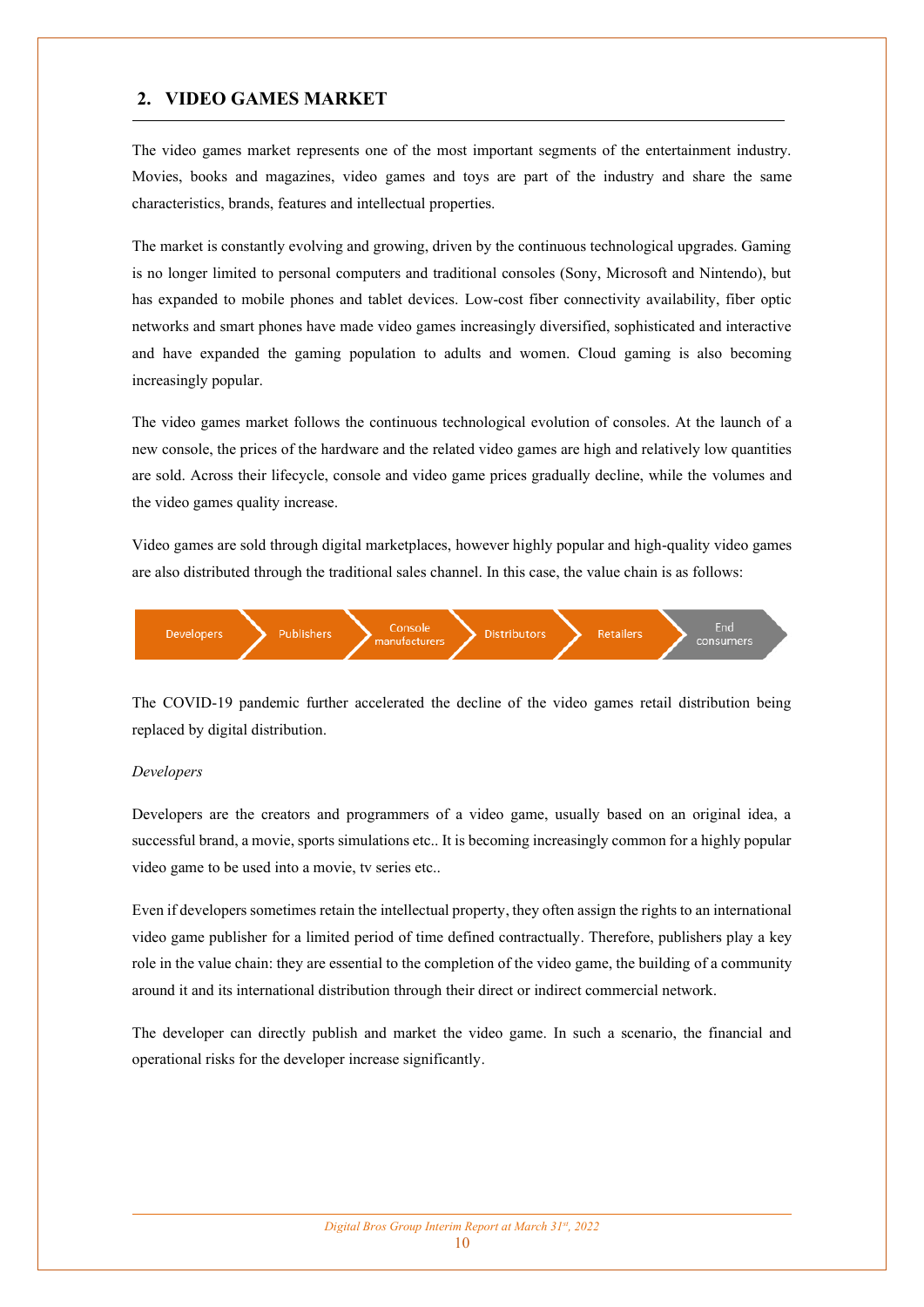#### *Publishers*

The publisher is responsible for the launch of the video game, defines the global commercial policy, designs the packaging and assumes all the risks related. Publishers usually finance the video game development process and often acquire the video game intellectual property on a permanent basis.

#### *Console manufacturers*

The console manufacturer designs and manufactures the hardware on which the video game is played. Sony produces the Sony PlayStation, Microsoft the Microsoft Xbox and Nintendo the Nintendo Switch. In case of physical distribution, the console manufacturer shall reproduce the physical disk on behalf of the publishers. The console manufacturer also operates as a video game publisher.

#### *Distributors*

The role of the distributor is increasingly losing importance as a result of the digital transition. In the future, retail distribution will be concentrated on a limited number of operators.

#### *Retailers*

The retailer is the physical place where the consumer buys the video game. Retailers may be international retail chains specialized in the sale of video games, independent shops or web sites that sell directly to the public.

Console manufacturers have created marketplaces where video games can be directly purchased in a digital format without involving a distributor or retailer. In this case, as for smartphone and tablet video games, the value chain involves a lower number of players, as illustrated below:



The main marketplaces on which console video games are sold are Sony's PlayStation Store, Microsoft's Xbox Live and Nintendo's eShop. Steam is the global leader in the digital distribution of video games for personal computers. The US company Epic launched Epic Games Store, a new marketplace for PC games, after the success of Fortnite (owned by the same Epic).

The digitalization of the market has led both Microsoft (with Microsoft Xbox Game Pass) and Sony (with Sony PlayStation Now) to create digital platforms on which players can access the full library of video games by paying a subscription fee. Revenues are recognized to publishers based on the utilization of their video games. More recently, Google and Amazon have set up similar platforms, Stadia and Luna respectively, while Apple has launched Apple Arcade, a platform dedicated to mobile video games. Netflix is also investing in the market.

Free to Play video games are available to the public in digital format only. The marketplaces used are the App Store for iPhone and iPad, the PlayStore for Android for Western markets and a large number of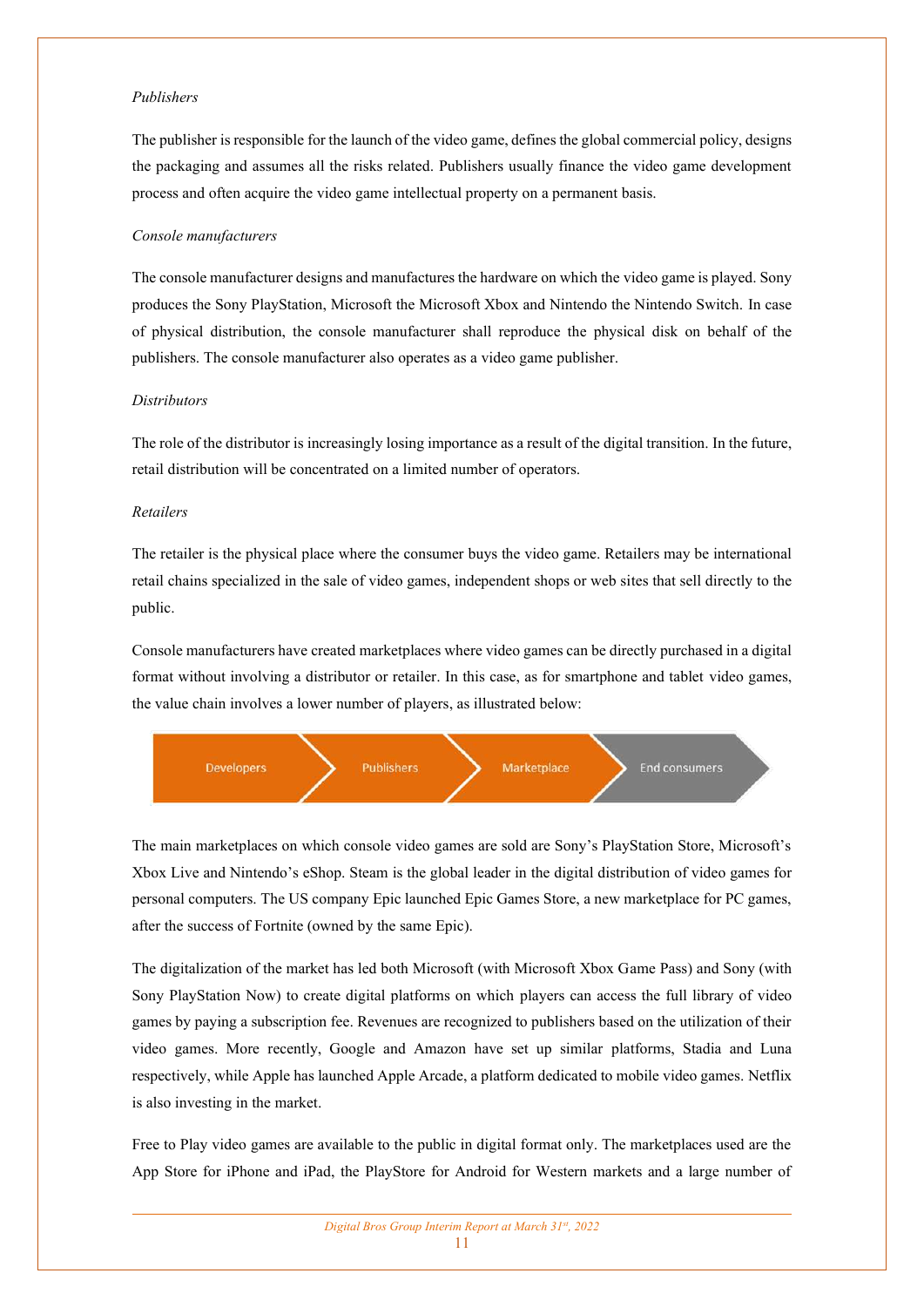different marketplaces for Far Eastern markets. Some Free to Play video games are also available on PlayStation Store, Microsoft's Xbox Live, Steam and Epic Store.

Digital distribution has significantly extended the lifecycle of individual video games. The availability of a video game is no longer limited to its launch period as it happens in the retail channel. The product remains available on the different marketplaces for a longer period, generating a continuous flow of sales significantly influenced by seasonal promotional campaigns. A video game life cycle can also be extended through the release of additional episodes and functions (the so-called DLC, or Downloadable Contents).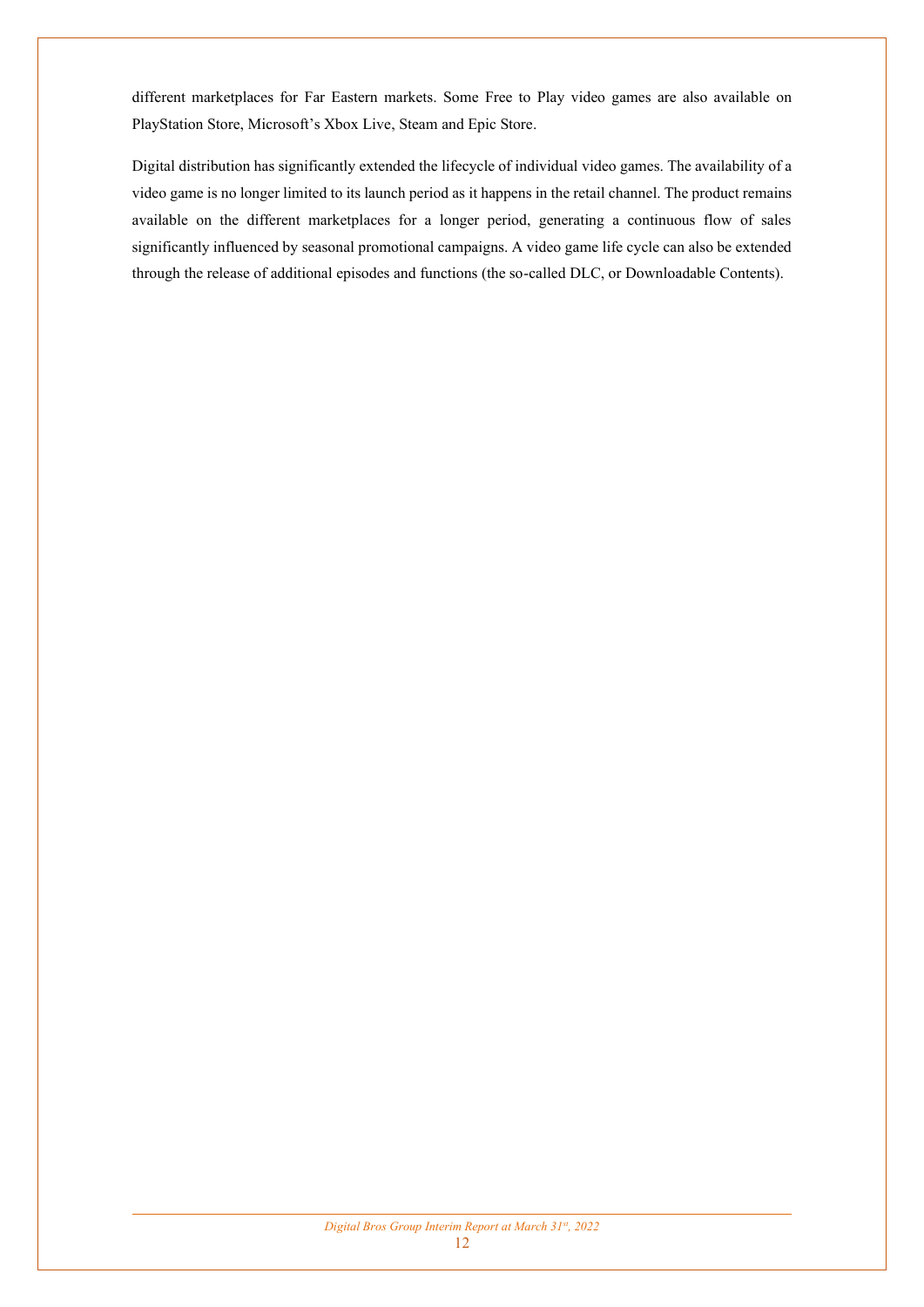## <span id="page-12-0"></span>**3. ALTERNATIVE PERFORMANCE MEASURES**

The Group uses some alternative performance measures, with continuity and uniformity of representation since different fiscal years, in order to facilitate the comprehension of the consolidated profit and loss and balance sheet.

The following measures are directly showed in the statement of profit and loss:

- Gross profit, difference between net revenue and total cost of sales;
- EBITDA, difference between gross profit and total operating cost plus other income;
- EBIT, difference between EBITDA and total depreciation, amortization and impairment.

The main measure used is the net financial position, as detailed in the specific section of the notes.

The definitions of the measures used by the Group, as they do not derive directly from the accounting standards applied, may not be homogeneous with those adopted by other companies and therefore comparable with them. The report does not provide any reconciliations between the interim and full year measures because they are used on a consistent base.

## <span id="page-12-1"></span>**4. SEASONALITY EFFECTS**

Market seasonality is influenced by the launch of highly anticipated and popular products. The launch of a successful video game in a certain period can lead to significant revenue increases between quarters. In fact, the sale of these products is concentrated in the first few days from the release.

The publishing of video games on digital marketplaces has partially reduced the volatility of the publisher's results between quarters. Digital distribution revenues are recognized when the consumer purchases a video game on the marketplace. This occurs gradually and it is not concentrated in the days immediately after the launch, differently from the traditional retail distribution whose revenues are recognized upon consignment of the product to the distributor/retailer, regardless of when the final sale to end consumer effectively occurs.

Digital promotional campaigns are effective and concentrate revenue during these periods. Publishers tend to plan their promotional campaigns when the consumer spending is higher i.e., the Christmas season for European markets or Black Friday for the American market.

Free to Play video games revenues are less influenced by seasonality than Premium video games. Free to Play video games show constant revenue growth over time with some exception for the most anticipated titles. Unlike Premium video games, Free to Play promotions are more weekly-based and therefore, do not create volatility across quarters.

The financial position is closely related to the revenue trend. The physical distribution of a product in a quarter increases net working capital investment. This is temporarily reflected by the level of net cash/debt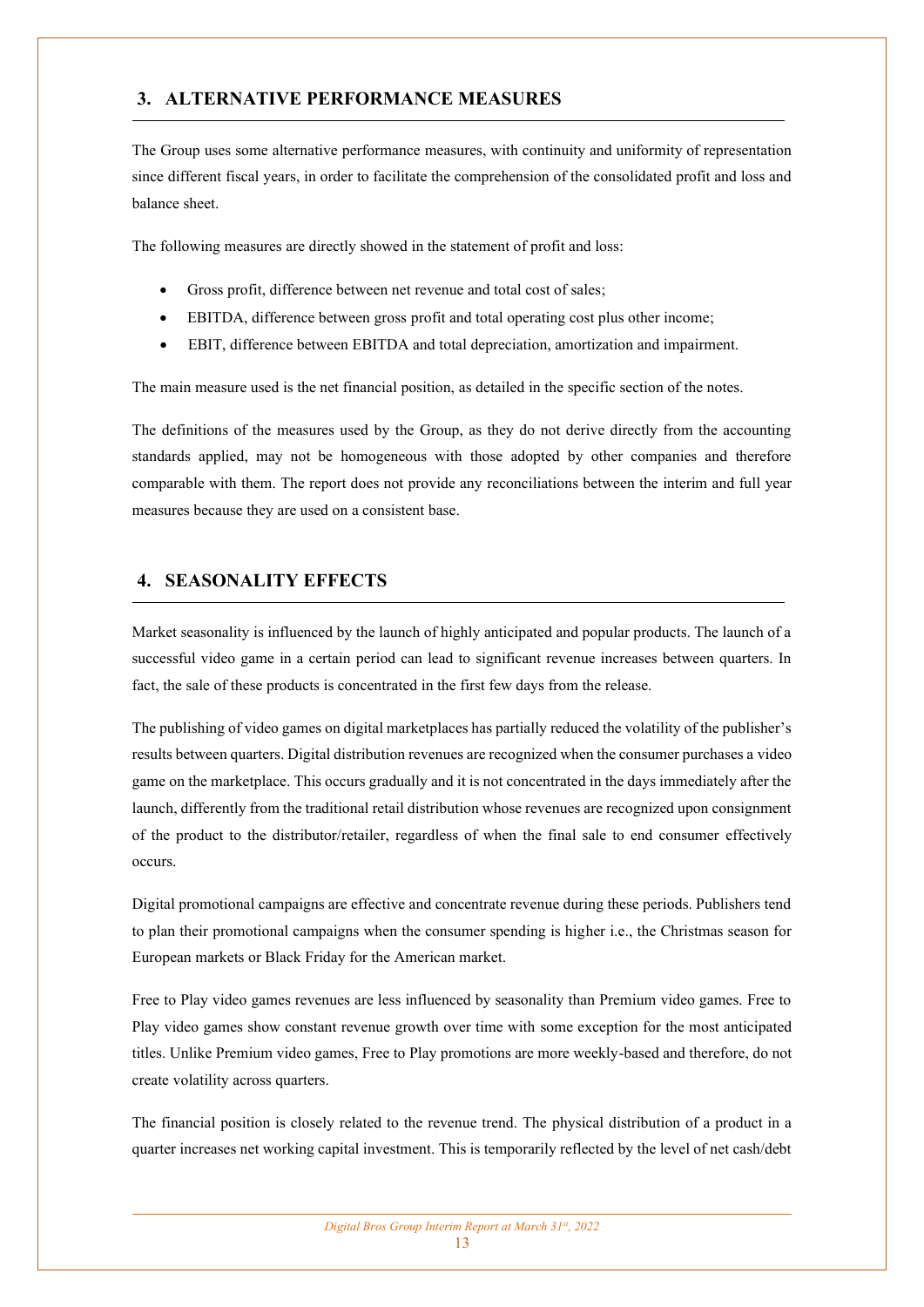until the time as the related sales revenue will be collected. The significant reduction in physical distribution revenues as a percentage of total consolidated revenues resulted in lower volatility of the financial position.

## <span id="page-13-0"></span>**5. SIGNIFICANT EVENTS OF THE REPORTING PERIOD**

The most significant events during the period were as follows:

- On October  $27<sup>th</sup>$ , 2021, the Shareholders' Meeting of Digital Bros Group approved the Financial Statements for the fiscal year 2020-2021, a dividend distribution of Euro 0.18 per share and appointed Ernest & Young S.p.A. as the new auditor for the 2022-2030 period, until the approval of the Financial Statements at June  $30<sup>th</sup>$ , 2030;
- On November 30<sup>th</sup>, 2021, the Group announced the agreement between 505 Games S.p.A. and MercurySteam Entertainment S.L. for the co-publishing and development on a new video game for multiplatform release. The intellectual property (IP) of the video game is co-owned by Digital Bros and MercurySteam Entertainment through the joint-venture MSE & DB S.L. set up under the Spanish Law. The initial development investment amounts to Euro 27 million.

## *Relations with Starbreeze AB and Starbreeze AB shareholders*

During the reporting period, no particular changes in relations with the Swedish company Starbreeze occurred.

The Digital Bros Group and the Starbreeze AB Group have entered multiple different transactions, summarized below:

- in May 2016, the Group sold back its PAYDAY2 rights to Starbreeze AB against a payment of USD 30 million and an earn out of USD 40 million as 33% of the net revenues from the future video game PAYDAY3;
- in April 2015, the two groups signed a contract for the development and publishing of the console version of a video game inspired by the TV series The Walking Dead. The contract provided a development budget of USD 10 million. The subsidiary 505 Games S.p.A. had paid USD 4.8 million for the development of such video game. In November 2018, Starbreeze AB launched the PC version of the video game, but the related sales were lower than expected. On February 27<sup>th</sup>, 2019, Skybound terminated the license contract for The Walking Dead and, consequently, on April 8<sup>th</sup>, 2019, the subsidiary 505 Games S.p.A. terminated the contract with Starbreeze AB for the development and publishing of the console version;
- since November 2018, Digital Bros S.p.A. has acquired 6,369,061 Starbreeze AB STAR A shares, as traded on Nasdaq Stockholm, at an average price of SEK 1.79 per share.

The OVERKILL's The Walking Dead unsuccess created financial problems to Starbreeze AB, enforcing the company and five subsidiaries to petition the Swedish District Court for admission to a restructuring plan. The Swedish Court approved the restructuring request which was later extended several times until December  $3<sup>rd</sup>$ , 2019. On December  $6<sup>th</sup>$ , 2019, Starbreeze AB successfully completed the corporate restructuring process, proposing a payment plan to its creditors.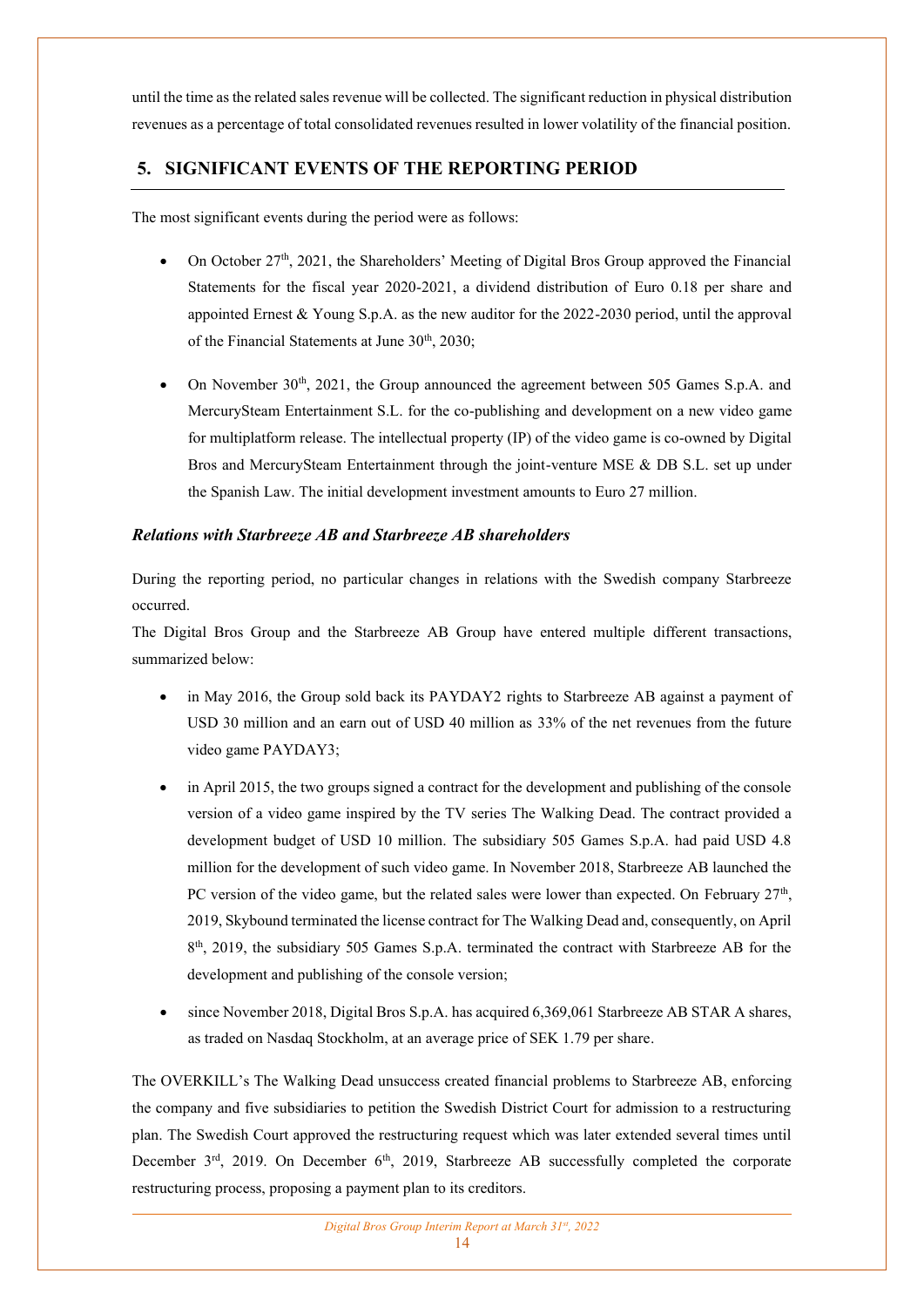In January and February 2020, the Group carried out the following transactions:

- on January 15th, 2020, Digital Bros S.p.A. acquired 18,969,395 Starbreeze AB STAR A shares held by Swedish company Varvtre AB for a consideration of around SEK 25.8 million, at a price of SEK 1.36 per share, plus a potential earn-out in case of a gain on disposal realized in the 60 months after the acquisition;
- on February 26<sup>th</sup>, 2020, Digital Bros S.p.A. completed the acquisition of all of the assets held by Smilegate Holdings in Starbreeze AB for a price of Euro 19.2 million. The assets acquired have a nominal value of Euro 35.3 million, as detailed below:
	- a) a convertible bond of SEK 215 million (around Euro 19.7 million) issued by Starbreeze AB for a total of Euro 16.9 million. The full conversion of the bond would lead to the issue of 131,933,742 new Starbreeze AB STAR B shares. The original conversion price of SEK 2.25 per share was recalculated at SEK 1.63 per share due to the dilution effect of the share capital increase successfully carried out by Starbreeze AB in September 2020;
	- b) a receivable of around USD 16.3 million (around Euro 14.8 million) for consideration of Euro 100 thousand. This loan falls under the Starbreeze AB corporate restructuring process and will be repaid based on the terms of payment approved by the Swedish District Court and not later than December 2024;
	- c) 3,601,083 Starbreeze AB STAR A shares and 6,018,948 Starbreeze AB STAR B shares for a total amount of Euro 2.2 million.

The total consideration was paid as follows: Euro 9.2 million on the closing date of the transaction and Euro 10 million on February 23rd, 2021.

In order to maintain unchanged its stake in the share capital and its voting rights, on June  $23<sup>rd</sup>$ , 2020, the Group signed a binding agreement for the pro-quota subscription of the share issue to be approved by a future General Meeting of Starbreeze AB. This share issue was finalized in September 2020.

At March 31st, 2022, also as a result of other purchases, the Group holds 61,758,625 Starbreeze AB STAR A shares and 24,890,329 Starbreeze AB STAR B shares representing 11.96% of share capital and 28.91% of voting rights.

Despite the on-going contractual relations and the equity interest held in the Swedish company, the Group does not believe to have any influence over Starbreeze AB. Accordingly, it decided to keep the investment under other investments as in the previous reporting periods. Digital Bros S.p.A. will reclassify the investment in its financial statement, should the circumstances evolve as a result of substantial changes in the relations between the two groups.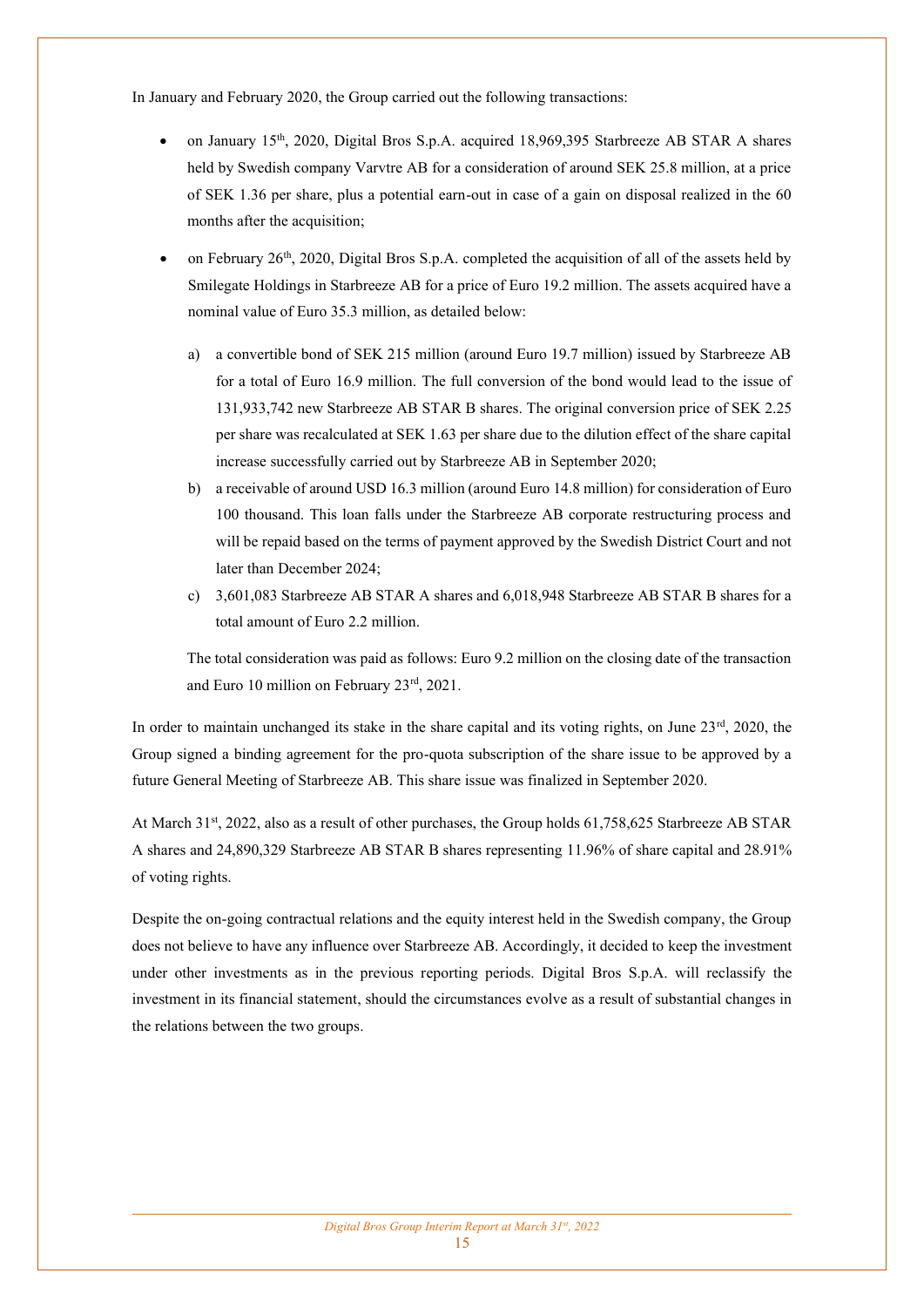## **COVID-19**

The Group adopted remote working arrangements, following the outbreak of the COVID-19 pandemic and the Ministerial guidelines issued from March 2020, later modified several times, in order to guarantee the health and safety of its employees and collaborators. The majority of its employees and collaborators in Italy and abroad may efficiently work from home. Since November, a partial return to the office, limited to certain offices started. From an operational perspective, the remote working arrangements did not have a significant impact on the main areas of operations of the Group.

The most significant effects of the pandemic on the video games market may be summarized as follows:

- increased use of video games during the lockdown period, especially for mass market products, by casual gamers and for discounted products;
- general growth in digital revenues;
- inconsistent revenues from traditional distribution channels, except for the small share generated by e-commerce sales.

In terms of video game development, carried out by teams all around the world, the remote working arrangements led to production delays. These delays were most evident on large development teams and products close to launch when teams are normally required to cooperate to a greater extent.

The digitalization of the market was further accelerated because consumers were unable to access retail stores and the Group's revenues were largely generated on digital marketplaces which enabled a significant increase in the operating margins caused by significant savings in terms of manufacturing and logistics costs.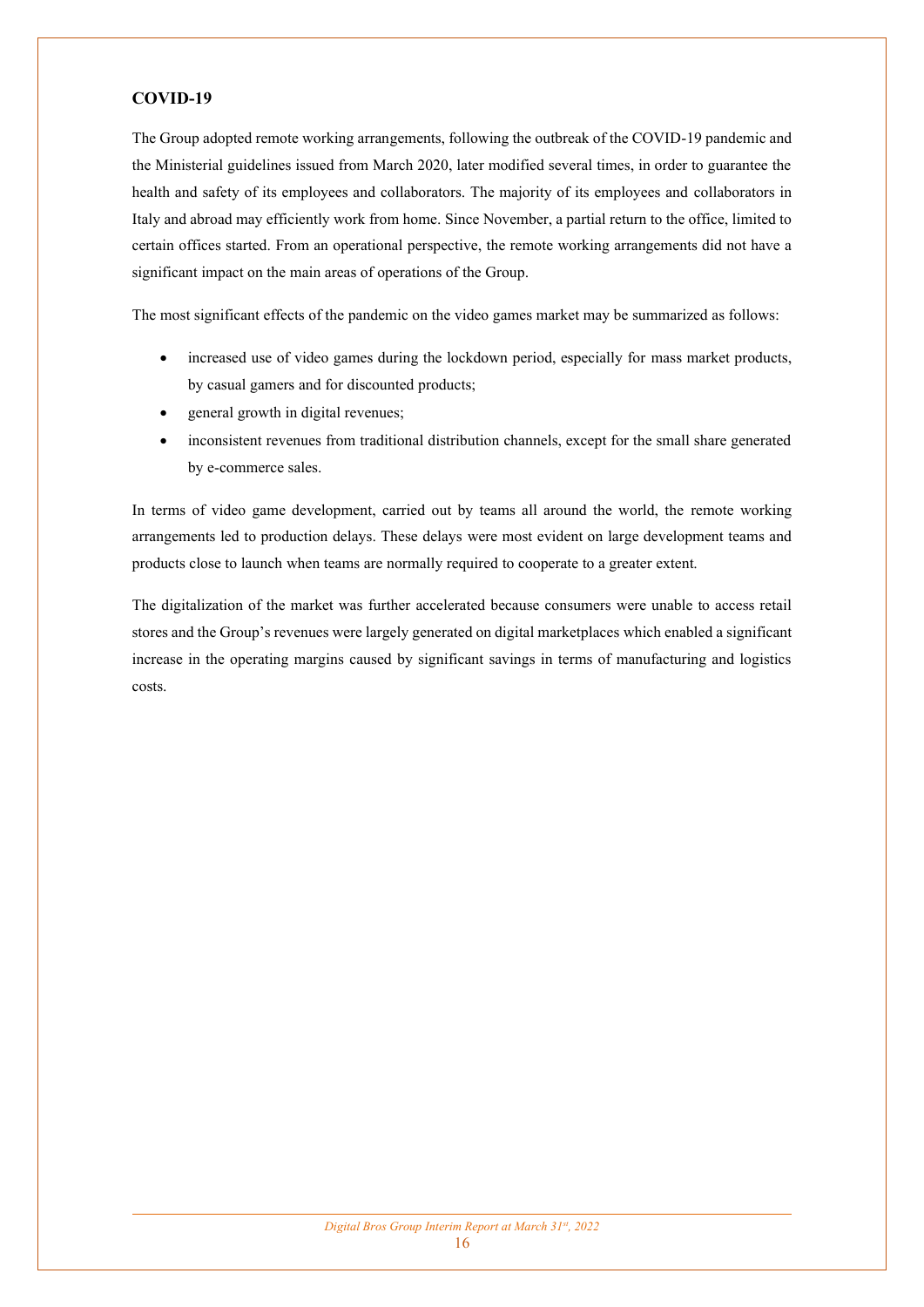|                | Euro thousand                                             |           | March 31 <sup>st</sup> , 2022 |           | March 31st, 2021 | Change    |           |
|----------------|-----------------------------------------------------------|-----------|-------------------------------|-----------|------------------|-----------|-----------|
|                |                                                           |           |                               |           |                  |           |           |
| $\mathbf{1}$   | Gross revenue                                             | 83,143    | 100.3%                        | 115,427   | 101.3%           | (32, 284) | $-28.0\%$ |
| $\overline{2}$ | Revenue adjustments                                       | (209)     | $-0.3%$                       | (1, 475)  | $-1.3%$          | 1,266     | $-85.8\%$ |
| $\mathbf{3}$   | Net revenue                                               | 82,934    | 100.0%                        | 113,952   | 100.0%           | (31, 018) | $-27.2%$  |
| $\overline{4}$ | Purchase of products for resale                           | (3,920)   | $-4.7%$                       | (4, 452)  | $-3.9%$          | 532       | $-11.9%$  |
| 5              | Purchase of services for resale                           | (4,894)   | $-5.9%$                       | (8,027)   | $-7.0\%$         | 3,133     | $-39.0\%$ |
| 6              | Royalties                                                 | (18, 359) | $-22.1%$                      | (31, 736) | $-27.9%$         | 13,377    | $-42.2%$  |
| 7              | Changes in inventories of finished products               | (921)     | $-1.1%$                       | (1,064)   | $-0.9%$          | 143       | $-13.4%$  |
| 8              | <b>Total cost of sales</b>                                | (28,094)  | $-33.9%$                      | (45, 279) | $-39.7%$         | 17,185    | $-38.0\%$ |
|                |                                                           |           |                               |           |                  |           |           |
| 9              | Gross profit $(3+8)$                                      | 54,840    | 66.1%                         | 68,673    | 60.3%            | (13, 833) | $-20.1\%$ |
|                |                                                           |           |                               |           |                  |           |           |
| 10             | Other income                                              | 8,122     | 9.8%                          | 3,326     | 2.9%             | 4,796     | n.m.      |
|                |                                                           |           |                               |           |                  |           |           |
| 11             | Costs for services                                        | (6, 446)  | $-7.8%$                       | (7, 431)  | $-6.5%$          | 985       | $-13.3%$  |
| 12             | Rent and leasing                                          | (356)     | $-0.4%$                       | (221)     | $-0.2%$          | (135)     | 61.4%     |
| 13             | Payroll costs                                             | (23, 649) | $-28.5%$                      | (17, 562) | $-15.4%$         | (6,087)   | 34.7%     |
| 14             | Other operating costs                                     | (970)     | $-1.2%$                       | (921)     | $-0.8%$          | (49)      | 5.3%      |
| 15             | <b>Total operating costs</b>                              | (31, 421) | $-37.9%$                      | (26, 135) | $-22.9%$         | (5,286)   | 20.2%     |
|                | <b>Gross operating margin (EBITDA)</b>                    |           |                               |           |                  |           |           |
| 16             | $(9+10+15)$                                               | 31,541    | 38.0%                         | 45,864    | 40.2%            | (14, 323) | $-31.2%$  |
|                |                                                           |           |                               |           |                  |           |           |
| 17             | Depreciation and amortization                             | (12, 614) | $-15.2%$                      | (20, 117) | $-17.7%$         | 7,503     | $-37.3%$  |
| 18             | Provisions                                                | $\theta$  | $0.0\%$                       | $\theta$  | $0.0\%$          | $\theta$  | $0.0\%$   |
| 19             | Asset impairment charge                                   | (66)      | $-0.1%$                       | (774)     | $-0.7%$          | 709       | $-91.5%$  |
| 20             | Impairment reversal                                       | 203       | 0.2%                          | $\theta$  | $0.0\%$          | 203       | n.m.      |
| 21             | Total depreciation, amortization and<br>impairment        | (12, 477) | $-15.0\%$                     | (20, 891) | $-18.3%$         | 8,413     | $-40.3%$  |
|                |                                                           |           |                               |           |                  |           |           |
| 22             | Operating margin (EBIT) (16+21)                           | 19,064    | 23.0%                         | 24,973    | 21.9%            | (5,909)   | $-23.7%$  |
|                |                                                           |           |                               |           |                  |           |           |
| 23             | Interest and financial income                             | 5,535     | 6.7%                          | 6,281     | 5.5%             | (746)     | $-11.9%$  |
| 24             | Interest and financial expanses                           | (2,162)   | $-2.6%$                       | (2,952)   | $-2.6%$          | 790       | $-26.8%$  |
| 25             | Net interest income/(expenses)                            | 3,373     | 4.1%                          | 3,329     | 2.9%             | 44        | 1.3%      |
|                |                                                           |           |                               |           |                  |           |           |
| 26             | Profit/ $\left($ loss) before tax $(22+25)$               | 22,437    | 27.1%                         | 28,302    | 24.8%            | (5,866)   | $-20.7%$  |
|                |                                                           |           |                               |           |                  |           |           |
| 27             | Current tax                                               | (6,935)   | $-8.4%$                       | (8,908)   | $-7.8%$          | 1,973     | $-22.1%$  |
| 28<br>29       | Deferred tax                                              | 214       | 0.3%                          | 875       | 0.8%             | (662)     | $-75.5\%$ |
|                | <b>Total taxes</b>                                        | (6, 721)  | $-8.1\%$                      | (8, 033)  | $-7.0\%$         | 1,312     | $-16.3%$  |
| 30             | Net profit/loss                                           | 15,716    | 19.0%                         | 20,269    | 17.8%            | (4, 554)  | $-22.5%$  |
|                | attributable to the shareholders<br>of the Parent Company | 15,544    | 18.7%                         | 20,336    | 17.8%            | (4,793)   | $-23.6%$  |
|                | attributable to non-controlling interests                 | 172       | $0.2\%$                       | (67)      | $-0.1\%$         | 239       | n.m.      |
|                |                                                           |           |                               |           |                  |           |           |
|                | <b>Earnings per share:</b>                                |           |                               |           |                  |           |           |
| 33             | Basic earnings per share (in Euro)                        | 1.09      |                               | 1.43      |                  | (0.33)    | $-23.6%$  |
| 34             | Diluted earnings per share (in Euro)                      | 1.09      |                               | 1.40      |                  | (0.30)    | $-22.5%$  |

## <span id="page-16-0"></span>**6. CONSOLIDATED STATEMENT OF PROFIT AND LOSS AT MARCH 31ST, 2022**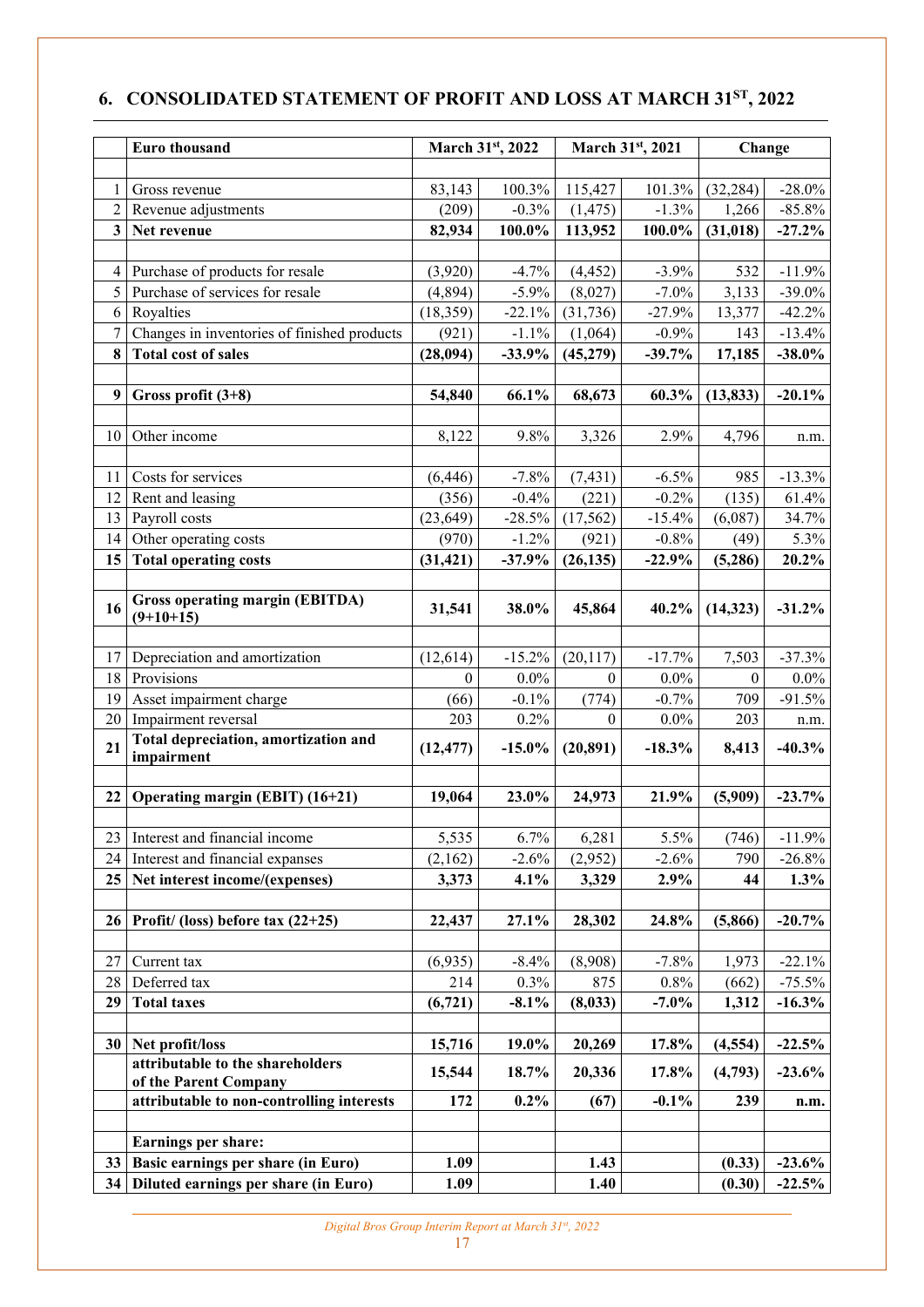In absence of any significant new releases, the first nine months revenue were a mix of different but existing back catalogue products. The best-seller videogame was the evergreen Assetto Corsa, intellectual property owned by the Group, which exceeded Euro 14 million revenue during the period. The new version of Death Stranding was launched on March  $28<sup>th</sup>$ , 2022. Revenue for the period amounted to Euro 83,143 thousand, decreasing by 28% compared to the previous fiscal year, when the best-selling video game Death Stranding and the Steam version of Control were initially launched.

Revenue from international markets were 96% of the total revenues in the period and digital revenue were 85% of the total.

A breakdown by operating segment for the period ended March 31<sup>st</sup>, 2022 compared to the period ended March 31<sup>st</sup>, 2021 is provided below:

| <b>Euro thousand</b><br>Gross revenue |        |         |           |           |        |         | Net revenue<br>Change |           |  |  |
|---------------------------------------|--------|---------|-----------|-----------|--------|---------|-----------------------|-----------|--|--|
|                                       | 2022   | 2021    | Change    |           | 2022   | 2021    |                       |           |  |  |
| Premium Games                         | 74,270 | 102,842 | (28, 572) | $-27.8%$  | 74,170 | 101,589 | (27, 419)             | $-27.0\%$ |  |  |
| Free to Play                          | 5,441  | 8,455   | (3,014)   | $-35.6%$  | 5,441  | 8,455   | (3,014)               | $-35.6%$  |  |  |
| <b>Italian Distribution</b>           | 2,900  | 3.724   | (824)     | $-22.1%$  | 2,791  | 3,502   | (711)                 | $-20.3%$  |  |  |
| Other Activities                      | 532    | 406     | 127       | 31.3%     | 532    | 406     | 127                   | 31.3%     |  |  |
| Total gross revenue                   | 83,143 | 115,427 | (32.284)  | $-28.0\%$ | 82,934 | 113,952 | (31,018)              | $-27.2%$  |  |  |

The Premium Games operating segment represented 89% of the gross revenue.

Video games developed by the internal studios and intellectual properties fully owned by the Group accounted for 37% of the total revenue in the period compared to 21% at March 31st, 2021. 39% of revenue came from the co-owned intellectual properties and long-term agreements (more than ten years), compared to 48% at March 31<sup>st</sup>, 2021. A breakdown of Premium Games revenue by the type of rights held by the Group at March  $31^{st}$ , 2022 is provided below with comparative figures at March  $31^{st}$ , 2021:



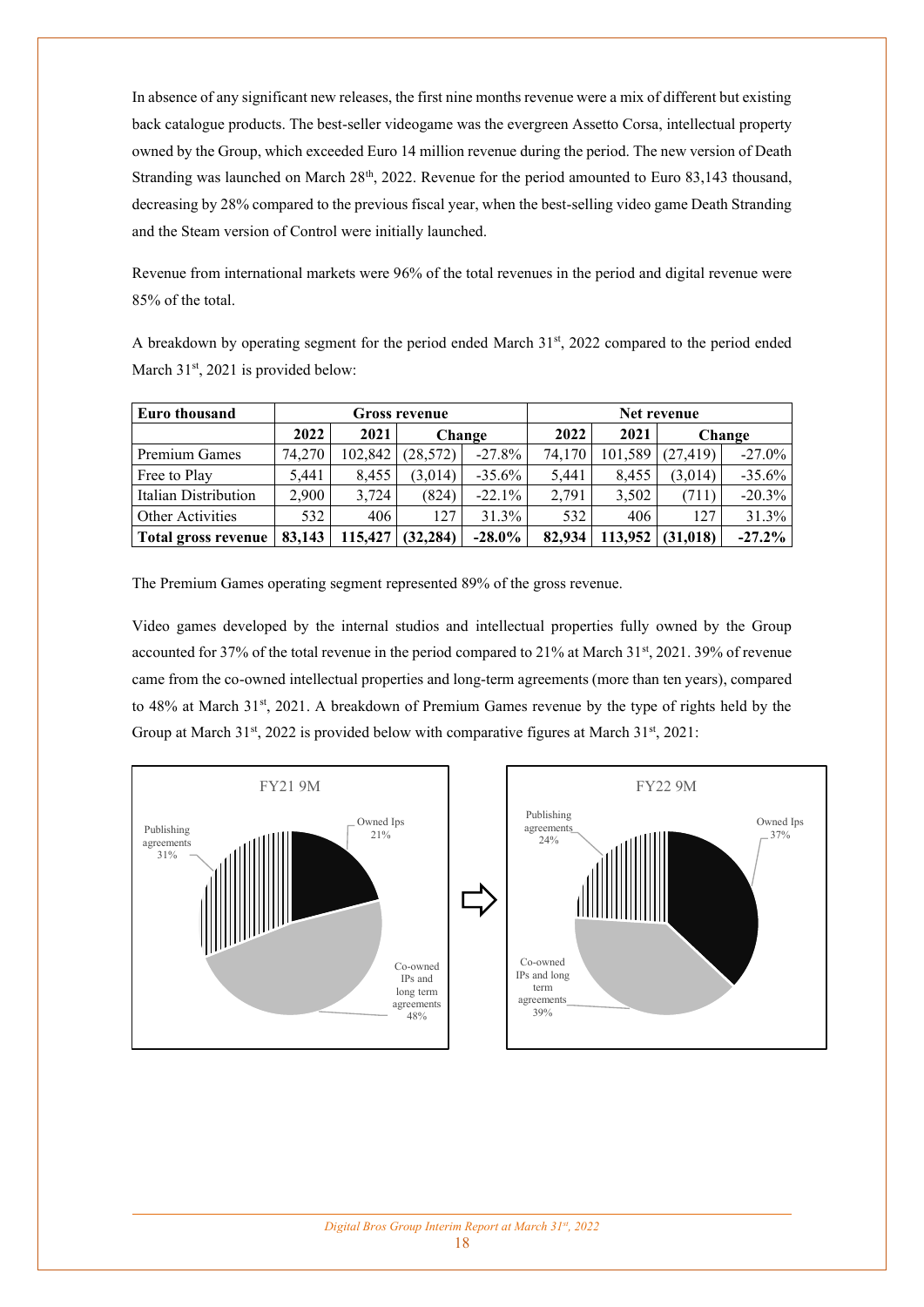The Free to Play operating segment showed a 35.6% decrease from Euro 8,455 thousand at March 31<sup>st</sup>, 2021 to Euro 5,441 thousand. A licensing agreement for the Chinese market rights of Gems of War increased last fiscal revenue by Euro 1,895 thousand.

The Italian Distribution operating sector revenue decreased by 22.1% (from Euro 3,724 thousand down to Euro 2,900 thousand), due to the continuous decline of retail distribution in the market and accelerated by the effects of the COVID-19 pandemic.

Total cost of sales decreased by Euro 17,185 thousand (-38%), while gross profit decreased from Euro 68,673 thousand to Euro 54,840 thousand (-20.1%).

Other income amounted to Euro 8,122 thousand, increased by Euro 4,796 thousand due to higher video games productions. It mostly consisted of the capitalization of internal studios development of video games, that, during the reporting period, included:

- the development of the new Free to Play version of Hawken by the subsidiary DR Studios Ltd.;
- the development of the Free to Play video game Puzzle Quest 3 by the subsidiary Infinity Plus Two Pty Ltd.;
- the development of the new version of Assetto Corsa by the subsidiary Kunos Simulazioni S.r.l.;
- the development of a new video game, currently under development, by the subsidiary Chrysalide Jeux et Divertissement Inc.;
- the development of a video game based on the intellectual property owned by Rasplata B.V. by the subsidiary Ingame Studios a.s..

Total operating costs amounted to Euro 31,421 thousand, increased by 20.2% compared to the previous fiscal year. Payroll costs grew by Euro 6,087 thousand following the acquisition and the incorporation of several new consolidated development studios that have significantly increased the number of people employed by the Group. Cost for services (mainly advertisement-related) decreased by Euro 985 thousand in sync with the revenue trend.

Gross operating margin (EBITDA) realized in the first nine months was Euro 31,541 thousand corresponding to 38% of the consolidated net revenue, a decrease of Euro 14,323 thousand compared to the Euro 45,864 thousand realized in the previous fiscal year.

Depreciation and amortization decreased by Euro 7,503 thousand in sync with the revenue trend.

EBIT amounted to Euro 19,064 thousand decreasing by Euro 5,909 thousand compared to Euro 24,973 thousand as at March 31<sup>st</sup>, 2021. The EBIT margin was 23% of the consolidated net revenue for the period.

Net interest income was positive for Euro 3,373 thousand, unchanged compared to the positive Euro 3,329 thousand realized in the previous fiscal year.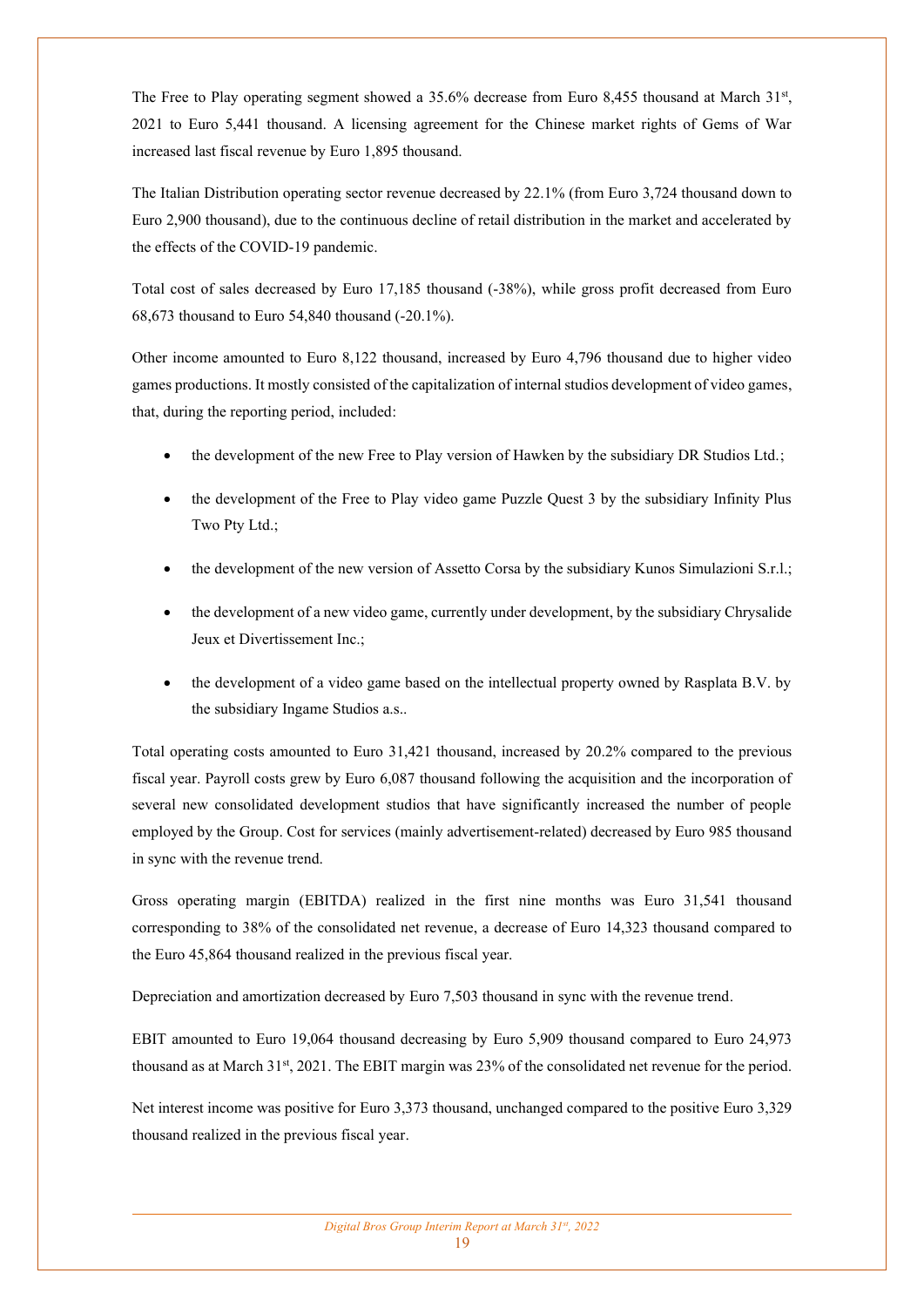Profit before tax for the period ended March 31<sup>st</sup>, 2022 amounted to Euro 22,437 thousand, a decrease of Euro 5,866 thousand compared to profit before tax of Euro 28,302 thousand as at March 31<sup>st</sup>, 2021.

Net profit for the period amounted to Euro 15,716 thousand compared to Euro 20,269 thousand as at March 31st, 2021.

Net profit attributable to the shareholders of the Parent Company was Euro 15,544 thousand.

Basic earnings per share and diluted earnings per share were Euro 1.09 compared to the Euro 1.43 and Euro 1.40 profit per share as at March 31st, 2021.

The net profit attributable to non-controlling interests reflected the 40% held by the minority shareholders of the Dutch company Rasplata B.V., the 40% of the English company Seekhana Ltd., the 40% of the Czech Ingame Studios a.s. and the 25% of the Canadian company Chrysalide Jeux et Divertissement Inc. It amounted to positive Euro 172 thousand.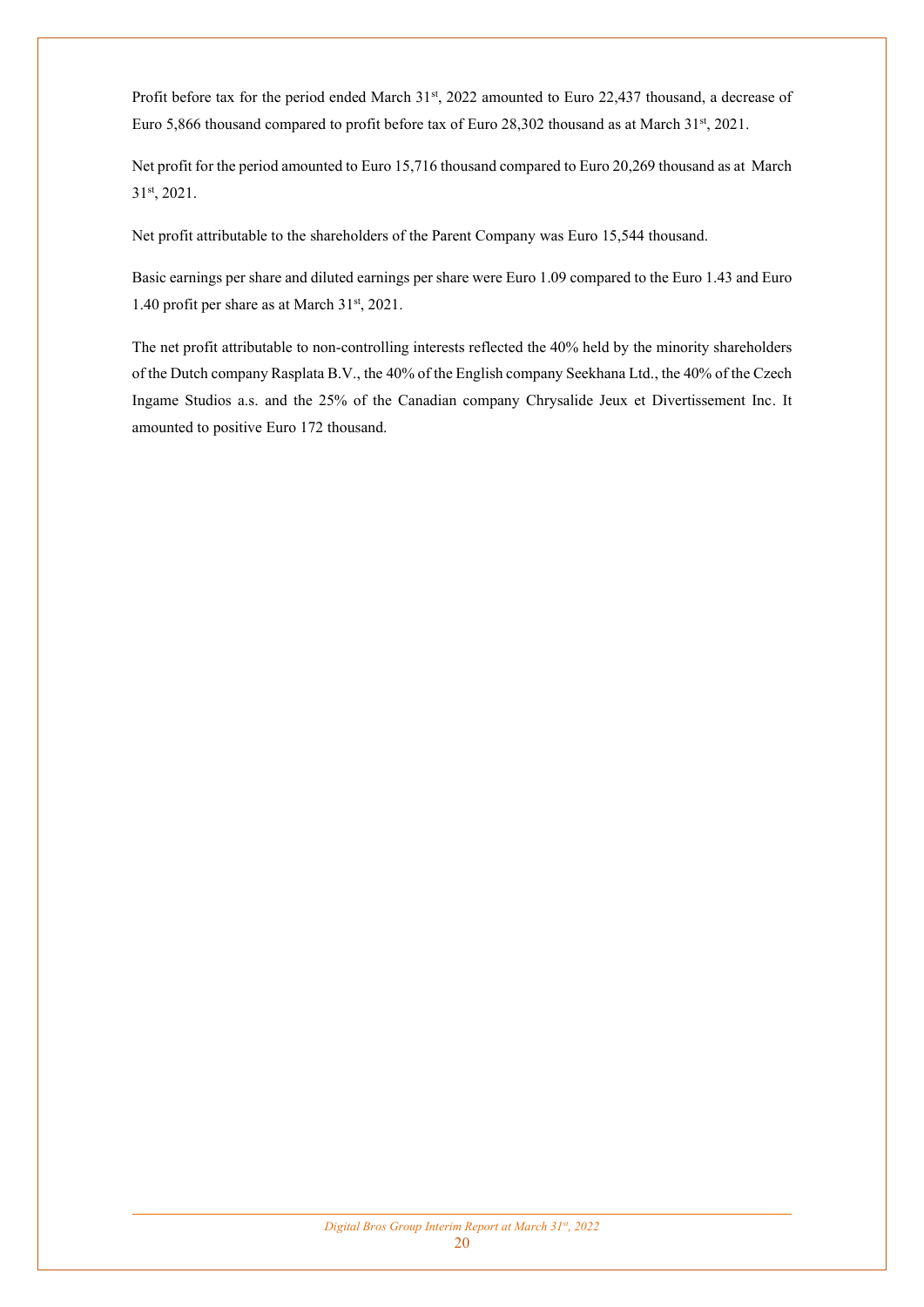## <span id="page-20-0"></span>**7. CONSOLIDATED STATEMENT OF FINANCIAL POSITION AT MARCH 31ST, 2022**

|                | <b>Euro thousand</b>                                                   | March 31st, 2022 | June 30th, 2021 | Change           |           |
|----------------|------------------------------------------------------------------------|------------------|-----------------|------------------|-----------|
|                | <b>Non-current assets</b>                                              |                  |                 |                  |           |
| -1             | Property, plant and equipment                                          | 9,024            | 8,198           | 826              | 10.1%     |
| $\overline{2}$ | Investment properties                                                  | $\mathbf{0}$     | $\theta$        | $\mathbf{0}$     | $0.0\%$   |
| 3              | Intangible assets                                                      | 92,784           | 66,776          | 26,008           | 38.9%     |
| 4              | Equity investments                                                     | 8,390            | 11,190          | (2,800)          | $-25.0\%$ |
| 5              | Non-current receivables and other assets                               | 7,450            | 5,089           | 2,361            | 46.4%     |
| 6              | Deferred tax assets                                                    | 13,359           | 11,644          | 1,715            | 14.7%     |
| $\overline{7}$ | Non-current financial activities                                       | 19,356           | 18,840          | 516              | 2.7%      |
|                | <b>Total non-current assets</b>                                        | 150,363          | 121,737         | 28,626           | 23.5%     |
|                | <b>Current assets</b>                                                  |                  |                 |                  |           |
| 8              | Inventories                                                            | 4,787            | 5,708           | (921)            | $-16.1%$  |
| $\mathbf Q$    | Trade receivables                                                      | 13,218           | 18,283          | (5,065)          | $-27.7%$  |
| 10             | Tax receivables                                                        | 2,131            | 1,500           | 631              | 42.1%     |
| 11             | Other current assets                                                   | 20,110           | 19,279          | 831              | 4.3%      |
| 12             | Cash and cash equivalents                                              | 20,853           | 35,509          | (14, 656)        | $-41.3%$  |
| 13             | Other financial assets                                                 | $\theta$         | 0               | $\theta$         | $0.0\%$   |
|                | <b>Total current assets</b>                                            | 61,099           | 80,279          | (19, 180)        | $-23.9%$  |
|                |                                                                        |                  |                 |                  |           |
|                | <b>TOTAL ASSETS</b>                                                    | 211,462          | 202,016         | 9,446            | 4.7%      |
|                | <b>Shareholders' equity</b>                                            |                  |                 |                  |           |
| 14             | Share capital                                                          | (5,704)          | (5,704)         | $\theta$         | $0.0\%$   |
| 15             | Reserves                                                               | (21, 426)        | (23,016)        | 1,590            | $-6.9%$   |
| 16             | Treasury shares                                                        | $\Omega$         | $\theta$        | $\theta$         | $0.0\%$   |
| 17             | Retained earnings                                                      | (95, 158)        | (82, 181)       | (12, 977)        | 15.8%     |
|                | Equity attributable to the shareholders                                | (122, 288)       | (110,901)       | (11, 387)        | 10.3%     |
|                | of the Parent Company<br><b>Equity attributable to non-controlling</b> | (1, 485)         | (890)           | (595)            | 66.9%     |
|                | interests                                                              |                  |                 |                  |           |
|                | <b>Total net equity</b>                                                | (123, 773)       | (111,791)       | (11,982)         | $10.7\%$  |
|                | <b>Non-current liabilities</b>                                         |                  |                 |                  |           |
| 18             | Employee benefits                                                      | (793)            | (719)           | (74)             | 10.3%     |
| 19             | Non-current provisions                                                 | (81)             | (81)            | $\theta$         | $0.0\%$   |
| 20             | Other non-current payables and liabilities                             | (4,039)          | (5, 415)        | 1,376            | $-25.4%$  |
| 21             | Non-current financial liabilities                                      | (16, 576)        | (11, 694)       | (4, 882)         | 41.7%     |
|                | <b>Total non-current liabilities</b>                                   | (21, 489)        | (17,909)        | (3,580)          | 20.0%     |
|                | <b>Current liabilities</b>                                             |                  |                 |                  |           |
| 22             | Trade payables                                                         | (40, 946)        | (47, 193)       | 6,247            | $-13.2\%$ |
| 23             | Taxes payables                                                         | (9,511)          | (10, 782)       | 1,271            | $-11.8%$  |
| 24             | Short term provisions                                                  | $\theta$         | 0               | $\boldsymbol{0}$ | $0.0\%$   |
| 25             | Other current liabilities                                              | (5,203)          | (9, 932)        | 4,729            | $-47.6%$  |
| 26             | Current financial liabilities                                          | (10, 540)        | (4, 409)        | (6, 131)         | n.m.      |
|                | <b>Total current liabilities</b>                                       | (66, 200)        | (72, 316)       | 6,116            | $-8.5\%$  |
|                | <b>TOTAL LIABILITIES</b>                                               | (87,689)         | (90, 225)       | 2,536            | $-2.8%$   |
|                |                                                                        |                  |                 |                  |           |
|                | <b>TOTAL NET EQUITY AND</b><br><b>LIABILITIES</b>                      | (211, 462)       | (202, 016)      | (9, 446)         | 4.7%      |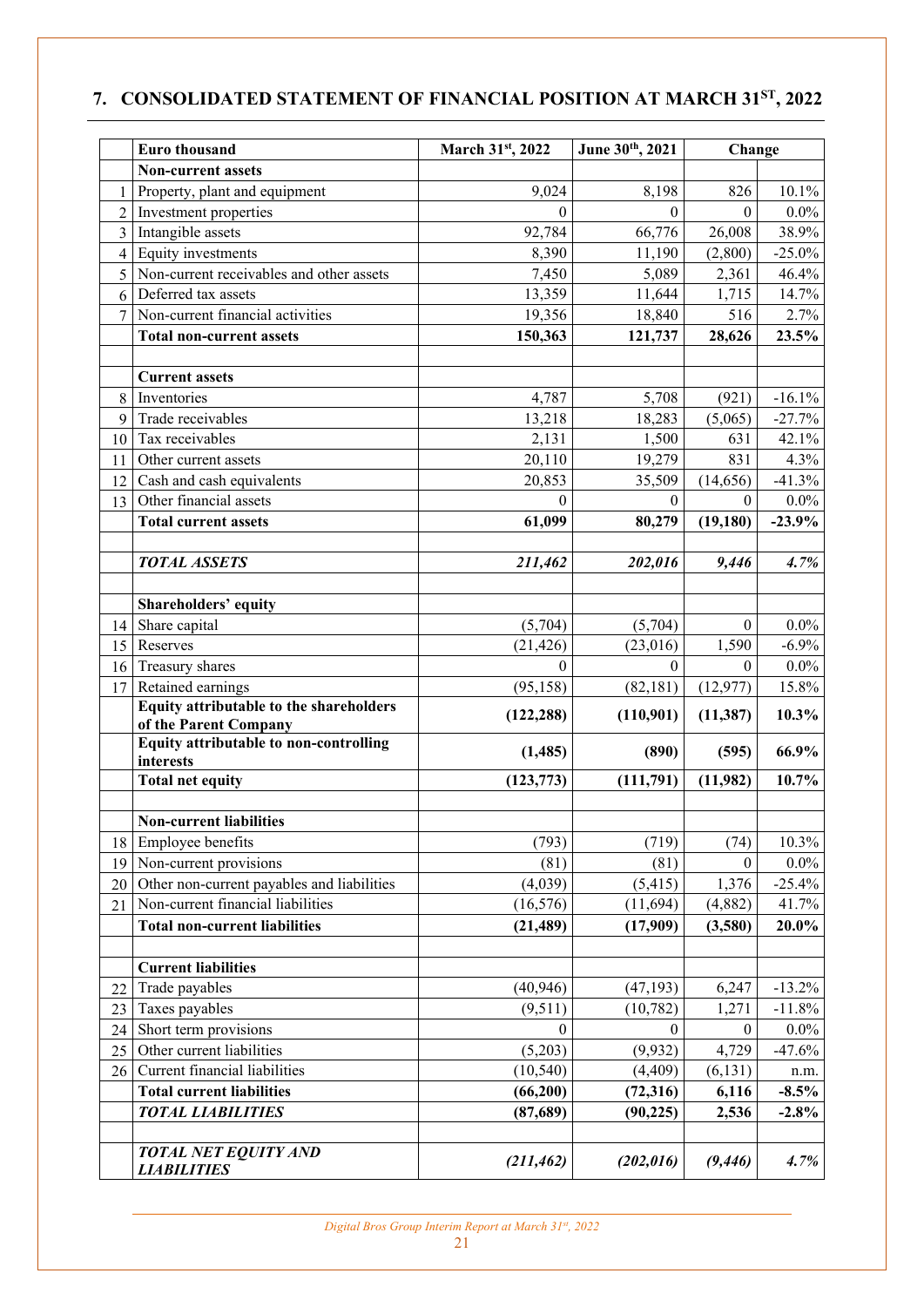Total non-current assets increased by Euro 28,626 thousand. Intangible assets increased by Euro 26,008 thousand, net of the depreciation for the period, due to the significant investment plan implemented by the Group in order to achieve its growth objectives.

Total current assets decreased by Euro 19,180 thousand mainly due to lower cash and cash equivalents for Euro 14,656 thousand and a decrease in trade receivables for Euro 5,065 thousand.

Total non-current liabilities increased by Euro 3,580 thousand because of a new medium-long term loan. Total current liabilities decreased by Euro 6,116 thousand due to lower trade payables for Euro 6,247 thousand and lower other current liabilities for Euro 4,729 thousand, partially off-set by higher current financial liabilities for Euro 6,131 thousand.

The following table contains details of the Group's net financial position at March 31<sup>st</sup>, 2022 together with comparative figures at June  $30<sup>th</sup>$ ,  $2021$ :

|    | <b>Euro thousand</b>                  | March 31 <sup>st</sup> , 2022 | June 30th, 2021 | Change    |           |
|----|---------------------------------------|-------------------------------|-----------------|-----------|-----------|
| 12 | Cash and cash equivalents             | 20,853                        | 35,509          | (14, 656) | $-41.3%$  |
| 13 | Other current financial assets        | $\theta$                      | $\theta$        |           | n.m.      |
| 26 | Current financial liabilities         | (10, 540)                     | (4,409)         | (6, 131)  | n.m.      |
|    | <b>Current net financial position</b> | 10,313                        | 31,100          | (20, 787) | $-66.8\%$ |
|    |                                       |                               |                 |           |           |
|    | Non-current financial assets          | 19,356                        | 18,840          | 516       | 2.7%      |
| 21 | Non-current financial liabilities     | (16, 576)                     | (11, 694)       | (4,882)   | 41.7%     |
|    | Non-current net financial position    | 2,780                         | 7,146           | (4,366)   | $-61.1%$  |
|    |                                       |                               |                 |           |           |
|    | <b>Total net financial position</b>   | 13,093                        | 38,246          | (25, 153) | $-65.8\%$ |

The net financial position prepared in accordance with the Guidelines on disclosure requirements under the Prospectus Regulation issued by ESMA (European Securities and Markets Authority) on March 4<sup>th</sup>, 2021 is disclosed in the Notes to the condensed consolidated financial statements at March 31<sup>st</sup>, 2022.

The net financial position amounted to Euro 13,093 thousand, compared to Euro 38,246 thousand as at June 30th, 2021, decreasing, by Euro 25,153 thousand in line with expectations. Net of the IFRS 16 effect, the net financial position amounted to Euro 18.2 million.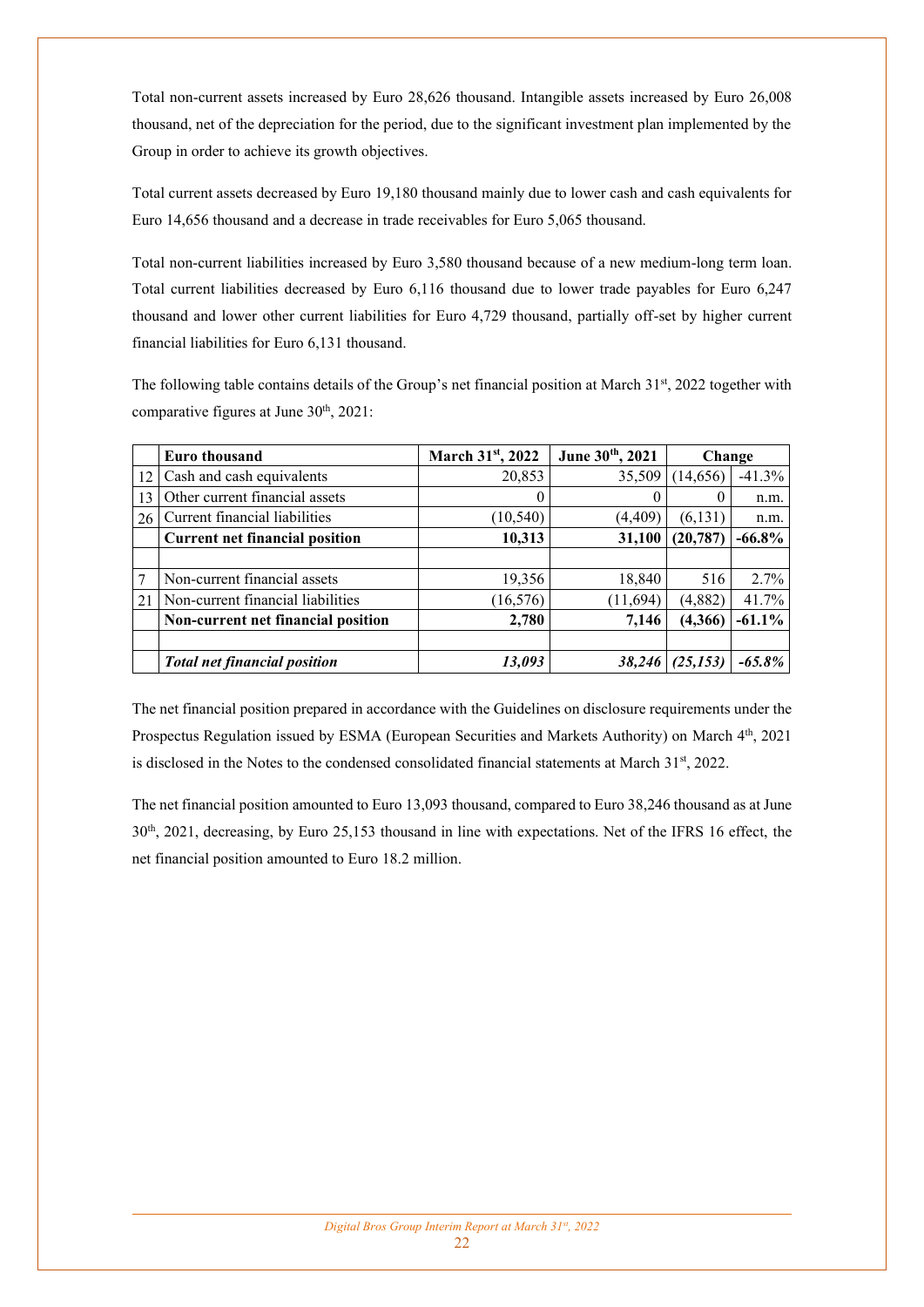## <span id="page-22-0"></span>**8. FINANCIAL RATIOS**

Some financial ratios are reported below:

| <b>Profitability indicators:</b>      | March 31 <sup>st</sup> , 2022 | March $31^{st}$ , 2021 |
|---------------------------------------|-------------------------------|------------------------|
| ROE (Net profit / Net equity)         | $12.7\%$                      | 18.3%                  |
| ROI (Operating margin / Total assets) | $9.0\%$                       | $12.4\%$               |
| ROS (Operating margin / Gross profit) | 22.9%                         | 21.6%                  |

| <b>Structure indicators:</b>                                                                        | March 31st, 2022 | March $31^{st}$ , 2021 |
|-----------------------------------------------------------------------------------------------------|------------------|------------------------|
| Investment flexibility (Current assets / Total assets)                                              | $28.9\%$         | 39.7%                  |
| Current ratio (Current assets / Current liabilities)                                                | $94.6\%$         | 111.0%                 |
| Quick ratio (Cash and cash equivalents and Other current<br>financial assets / Current liabilities) | $32.3\%$         | 49.1%                  |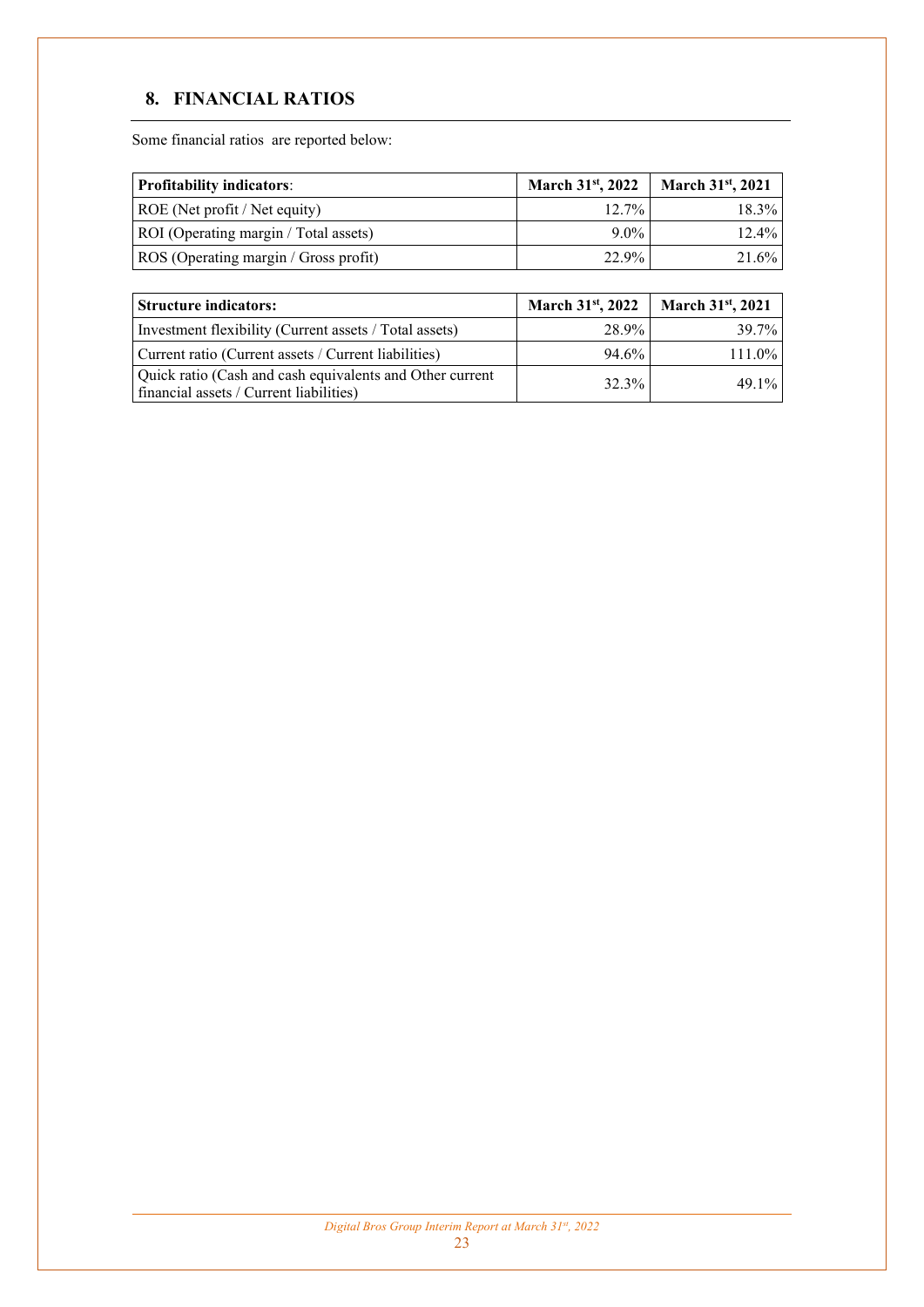## <span id="page-23-0"></span>**9. SEGMENT REPORTING**

#### *Premium Games*

|                         | <b>Consolidated amounts in Euro</b><br>thousand           | <b>Premium Games</b> |           |                               |          |           |          |
|-------------------------|-----------------------------------------------------------|----------------------|-----------|-------------------------------|----------|-----------|----------|
|                         |                                                           | March 31st, 2022     |           | March 31 <sup>st</sup> , 2021 |          | Change    |          |
| $\mathbf{1}$            | Gross revenue                                             | 74,270               | 100.1%    | 102,842                       | 101.2%   | (28, 572) | $-27.8%$ |
| $\overline{c}$          | Revenue adjustments                                       | (100)                | $-0.1%$   | (1,253)                       | $-1.2%$  | 1,153     | n.m.     |
| $\overline{\mathbf{3}}$ | Net revenue                                               | 74,170               | $100.0\%$ | 101,589                       | 100.0%   | (27, 419) | $-27.0%$ |
|                         |                                                           |                      |           |                               |          |           |          |
| $\overline{4}$          | Purchases of products for resale                          | (2,375)              | $-3.2%$   | (2,526)                       | $-2.5%$  | 151       | $-5.9\%$ |
| 5                       | Purchases of services for resale                          | (4,368)              | $-5.9%$   | (6, 804)                      | $-6.7%$  | 2,436     | $-35.8%$ |
| 6                       | Royalties                                                 | (18, 229)            | $-24.6%$  | (31, 572)                     | $-31.1%$ | 13,343    | $-42.3%$ |
| $\overline{7}$          | Changes in inventories of finished<br>products            | (528)                | $-0.7%$   | (298)                         | $-0.3%$  | (230)     | 77.1%    |
| 8                       | <b>Total cost of sales</b>                                | (25,500)             | $-34.4%$  | (41,200)                      | $-40.6%$ | 15,700    | $-38.1%$ |
|                         |                                                           |                      |           |                               |          |           |          |
| $\boldsymbol{9}$        | Gross profit $(3+8)$                                      | 48,670               | 65.6%     | 60,389                        | 59.4%    | (11, 719) | $-19.4%$ |
|                         |                                                           |                      |           |                               |          |           |          |
| 10                      | Other income                                              | 5,298                | 7.1%      | 1,720                         | 1.7%     | 3,578     | n.m.     |
|                         |                                                           |                      |           |                               |          |           |          |
| 11                      | Costs for services                                        | (3,942)              | $-5.3%$   | (5,107)                       | $-5.0\%$ | 1,165     | $-22.8%$ |
| 12                      | Lease and rental costs                                    | (168)                | $-0.2%$   | (72)                          | $-0.1%$  | (96)      | n.m.     |
| 13                      | Payroll costs                                             | (13, 371)            | $-18.0\%$ | (9, 349)                      | $-9.2%$  | (4,022)   | 43.0%    |
| 14                      | Other operating costs                                     | (301)                | $-0.4%$   | (238)                         | $-0.2%$  | (63)      | 26.2%    |
| 15                      | <b>Total operating costs</b>                              | (17, 782)            | $-24.0\%$ | (14,766)                      | $-14.5%$ | (3,016)   | 20.4%    |
| 16                      | <b>Gross operating margin (EBITDA)</b><br>$(9+10+15)$     | 36,186               | 48.8%     | 47,343                        | 46.6%    | (11, 157) | $-23.6%$ |
| 17                      | Depreciation and amortization                             | (10, 268)            | $-13.8%$  | (18, 787)                     | $-18.5%$ | 8,519     | $-45.3%$ |
| 18                      | Allocations to provisions                                 | $\theta$             | $0.0\%$   | $\theta$                      | $0.0\%$  | $\theta$  | $0.0\%$  |
| 19                      | Asset impairment charge                                   | $\mathbf{0}$         | $0.0\%$   | (711)                         | $-0.7%$  | 711       | n.m.     |
| 20                      | Impairment reversal                                       | 50                   | 0.1%      | $\theta$                      | $0.0\%$  | 50        | n.m.     |
| 21                      | <b>Total depreciation, amortization</b><br>and impairment | (10, 218)            | $-13.8%$  | (19, 498)                     | $-19.2%$ | 9,280     | $-47.6%$ |
|                         | 22 Operating margin (EBIT) $(16+21)$                      | 25,968               | 35.0%     | 27,845                        | 27.4%    | (1, 877)  | $-6.7\%$ |

In absence of any significant new releases, the first nine months revenue were a mix of different but existing back catalogue products. The best-seller videogame was the evergreen Assetto Corsa, intellectual property owned by the Group, which exceeded Euro 14 million during the period. The new version of Death Stranding was launched on March 28<sup>th</sup>, 2022. Revenue for the period amounted to Euro 74,270 thousand, decreasing by 27.8% compared to the previous fiscal year, when the best-selling video game Death Stranding and the Steam version of Control were initially launched.

The Premium Games operating segment represented 89% of the gross revenue.

Video games developed by the internal studios and intellectual properties fully owned by the Group accounted for 37% of the total revenue in the period compared to 21% at March 31st, 2021. 39% of revenue came from the co-owned intellectual properties and long-term agreements (more than ten years), compared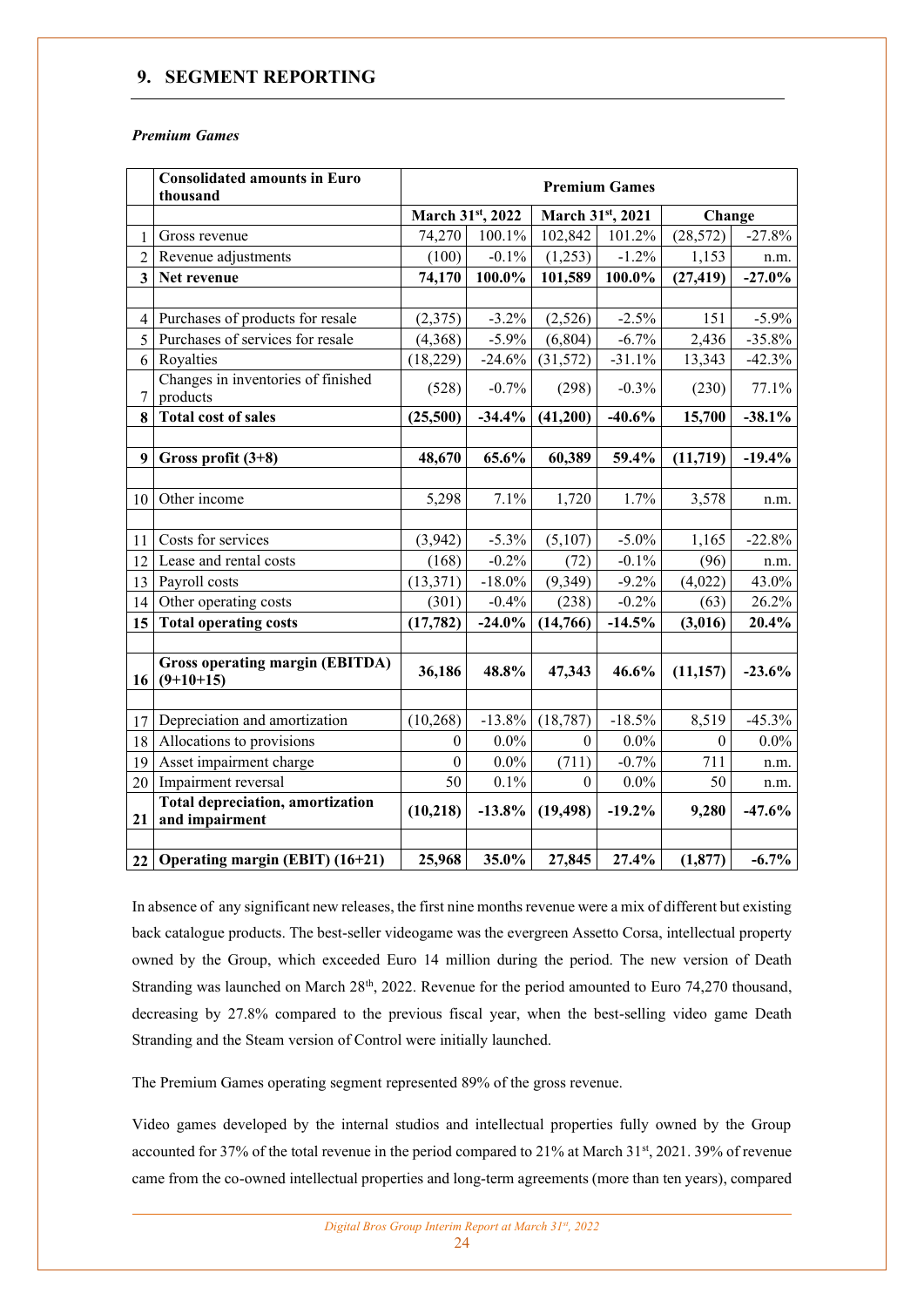to 48% at March 31<sup>st</sup>, 2021. A breakdown of Premium Games revenue by the type of rights held by the Group at March  $31^{st}$ , 2022 is provided below with comparative figures at March  $31^{st}$ , 2021:





A breakdown of revenue by type is provided below:

| Euro thousand                      | March 31 <sup>st</sup> , 2022 | March 31 <sup>st</sup> , 2021 | Change    |           |
|------------------------------------|-------------------------------|-------------------------------|-----------|-----------|
| Retail distribution revenue        | 6,377                         | 8,421                         | (2.044)   | $-24.3\%$ |
| Digital distribution revenue       | 65,277                        | 92,071                        | (26, 794) | $-29.1\%$ |
| Sub-licensing revenue              | 2,616                         | 2,348                         | 268       | 11.4%     |
| Revenue from services              |                               |                               | (2)       | n.m.      |
| <b>Total Premium Games revenue</b> | 74,270                        | 102,842                       | (28, 572) | $-27.8%$  |

Digital distribution revenue amounted to 88% of the operating segment gross revenue, in sync with last fiscal year first nine months.

Sub-licensing revenue reflected the sub-licensing of video game rights to publishers on markets where the Group does not operate directly, especially on the Far East markets.

Digital distribution revenue for the period ended March 31<sup>st</sup>, 2022 was broken down by console type as follows:

| <b>Euro thousand</b>             | March 31 <sup>st</sup> , 2022 | March 31st, 2021 | Change   |           |
|----------------------------------|-------------------------------|------------------|----------|-----------|
| Sony Playstation                 | 12,143                        | 17.846           | (5,703)  | $-32.0\%$ |
| Microsoft XboX                   | 11,461                        | 10,357           | 1.104    | 10.7%     |
| Nintendo Switch                  | 3,467                         | 4.240            | (773)    | $-18.2\%$ |
| Total digital revenue on console | 27,071                        | 32,443           | (5,372)  | $-16.6\%$ |
| Personal Computer                | 32,610                        | 54,517           | (21.907) | $-40.2\%$ |
| Mobile                           | 5,596                         | 5,111            | 485      | 9.5%      |
| Total digital revenue            | 65,277                        | 92,071           | (26,794) | $-29.1\%$ |

Net revenue amounted to Euro 74,170 thousand, in sync with gross revenue. Last fiscal year sales of Death Stranding and Control, which were exclusive to the PC platform, affected the actual trend.

Premium Games total cost of sales decreased by Euro 15,700 thousand (-38.1%), due to lower royalties for Euro 13,343 thousand and lower purchase of services for resale for Euro 2,436 thousand. Inventories decreased to Euro 528 thousand.

Gross profit decreased by 19.4%, from Euro 60.389 thousand to Euro 48.670 thousand at March 31<sup>st</sup>, 2021.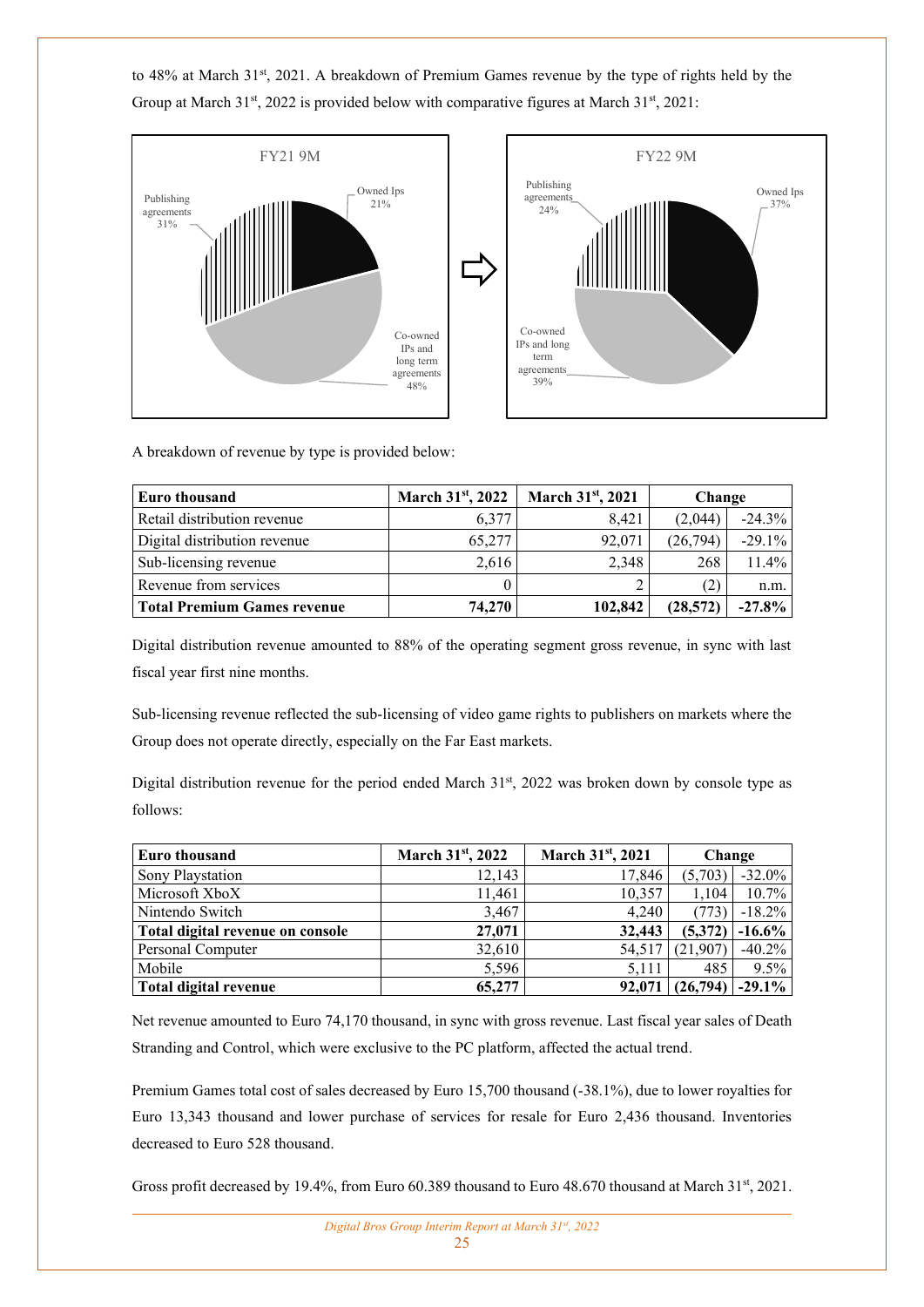Other income amounted to Euro 5,298 thousand, increased by Euro 3,578 thousand due to a higher impact of video games productions. It mostly consisted of the capitalization of internal studios development of video games, that, during the reporting period, included:

- the development of the new version of Assetto Corsa by the subsidiary Kunos Simulazioni S.r.l.;
- the development of a new video game, currently under development, by the subsidiary Chrysalide Jeux et Divertissement Inc.;
- the development of a video game based on the intellectual property owned by Rasplata B.V. by the subsidiary Ingame Studios a.s..

Total operating costs amounted to Euro 17,782 thousand, increased by Euro 3,578 thousand compared to the previous fiscal year. Payroll costs grew by Euro 4,022 thousand following the acquisition and the incorporation of several new consolidated development studios that have significantly increased the number of people employed by the Group. Cost for services (mainly advertisement-related) decreased by Euro 1,165 thousand.

Gross operating margin (EBITDA) decreased by Euro 11,157 thousand, from Euro 47,343 thousand to Euro 36,186 thousand. It represented 48.8% of net revenue.

Depreciation and amortization decreased by Euro 8,519 thousand.

Operating margin (EBIT) amounted to Euro 25,968 thousand, decreasing by Euro 1,877 thousand compared to Euro 27,845 thousand at March 31<sup>st</sup>, 2021, and represented 35% of net revenue compared to the 27.4% realized in the previous fiscal year.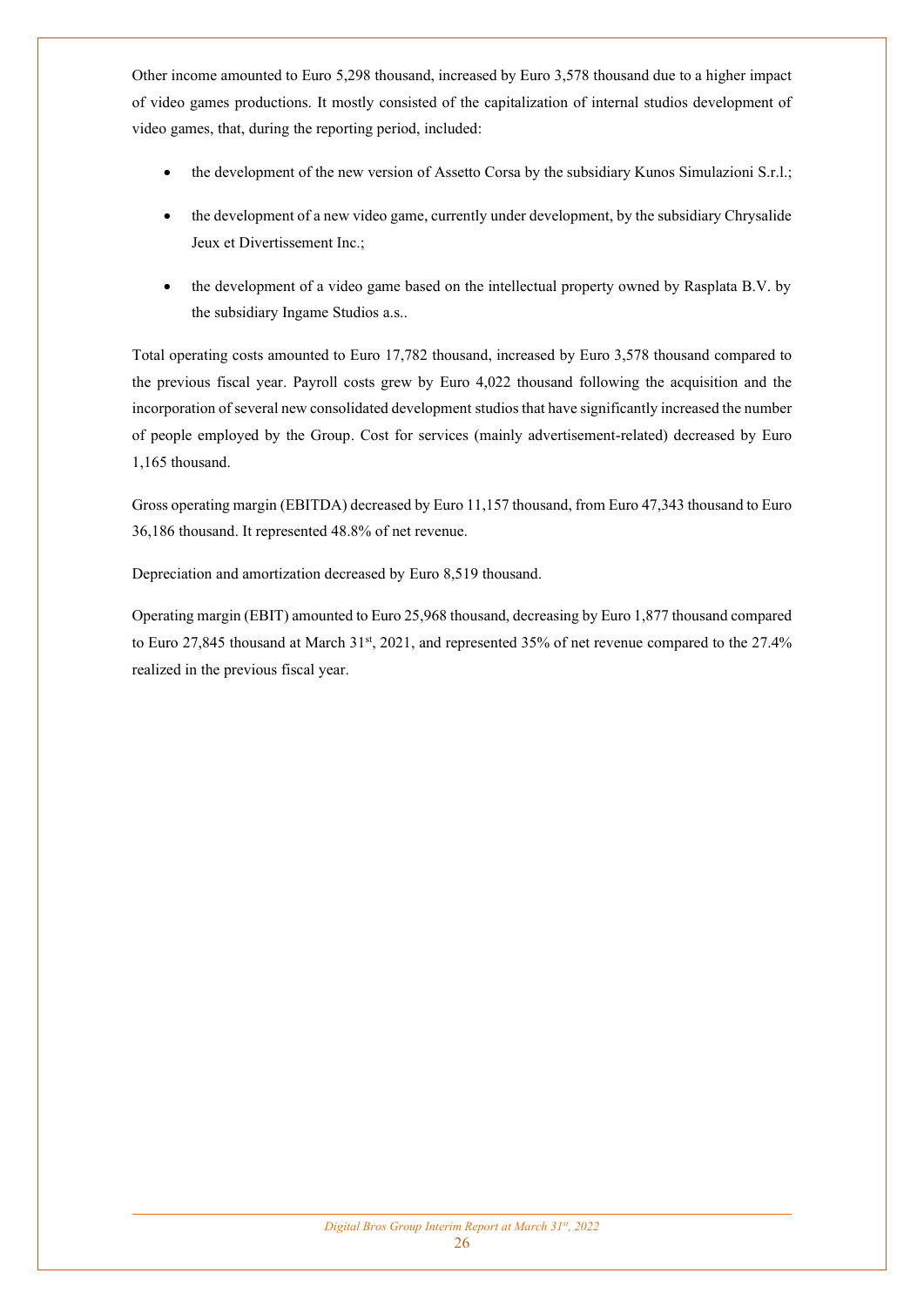#### *Free to Play*

|                         | <b>Consolidated amounts in Euro</b><br>thousand     | <b>Free to Play</b> |                  |                  |                  |                  |           |  |
|-------------------------|-----------------------------------------------------|---------------------|------------------|------------------|------------------|------------------|-----------|--|
|                         |                                                     |                     | March 31st, 2022 |                  | March 31st, 2021 | Change           |           |  |
| 1                       | Gross revenue                                       | 5,441               | 100.0%           | 8,455            | 100.0%           | (3,014)          | $-35.6%$  |  |
| $\overline{2}$          | Revenue adjustments                                 | $\boldsymbol{0}$    | $0.0\%$          | $\boldsymbol{0}$ | $0.0\%$          | $\Omega$         | $0.0\%$   |  |
| $\overline{\mathbf{3}}$ | Net revenue                                         | 5,441               | 100.0%           | 8,455            | 100.0%           | (3,014)          | $-35.6%$  |  |
|                         |                                                     |                     |                  |                  |                  |                  |           |  |
| $\overline{4}$          | Purchases of products for resale                    | $\theta$            | $0.0\%$          | $\theta$         | $0.0\%$          | $\theta$         | $0.0\%$   |  |
| 5                       | Purchases of services for resale                    | (526)               | $-9.7%$          | (1,220)          | $-14.4%$         | 694              | $-56.9%$  |  |
| 6                       | Royalties                                           | (130)               | $-2.4%$          | (161)            | $-1.9%$          | 31               | $-19.0\%$ |  |
| 7                       | Changes in inventories of finished<br>products      | $\boldsymbol{0}$    | $0.0\%$          | $\boldsymbol{0}$ | $0.0\%$          | $\boldsymbol{0}$ | $0.0\%$   |  |
| 8                       | <b>Total cost of sales</b>                          | (656)               | $-12.1%$         | (1, 381)         | $-16.3%$         | 725              | $-52.5%$  |  |
|                         |                                                     |                     |                  |                  |                  |                  |           |  |
| 9                       | Gross profit $(3+8)$                                | 4,785               | 87.9%            | 7,074            | 83.7%            | (2, 289)         | $-32.4%$  |  |
|                         |                                                     |                     |                  |                  |                  |                  |           |  |
| 10                      | Other income                                        | 2,812               | 51.7%            | 1,572            | 18.6%            | 1,240            | 78.8%     |  |
|                         |                                                     |                     |                  |                  |                  |                  |           |  |
| 11                      | Costs for services                                  | (717)               | $-13.2%$         | (307)            | $-3.6%$          | (410)            | n.m.      |  |
| 12                      | Lease and rental costs                              | (62)                | $-1.1\%$         | (31)             | $-0.4%$          | (31)             | n.m.      |  |
| 13                      | Payroll costs                                       | (5,650)             | $-103.9\%$       | (3,739)          | $-44.2%$         | (1, 911)         | 51.1%     |  |
| 14                      | Other operating costs                               | (111)               | $-2.0\%$         | (92)             | $-1.1%$          | (19)             | 20.5%     |  |
| 15                      | <b>Total operating costs</b>                        | (6, 540)            | $-120.2\%$       | (4,169)          | $-49.3%$         | (2,371)          | 56.8%     |  |
|                         |                                                     |                     |                  |                  |                  |                  |           |  |
| 16                      | <b>Gross operating margin</b><br>(EBITDA) (9+10+15) | 1,057               | 19.4%            | 4,477            | 52.9%            | (3, 420)         | $-76.4%$  |  |
| 17                      | Depreciation and amortization                       | (1, 456)            | $-26.8%$         | (511)            | $-6.0\%$         | (945)            | n.m.      |  |
| 18                      | Allocations to provisions                           | $\boldsymbol{0}$    | $0.0\%$          | $\boldsymbol{0}$ | $0.0\%$          | $\boldsymbol{0}$ | $0.0\%$   |  |
| 19                      | Asset impairment charge                             | $\boldsymbol{0}$    | $0.0\%$          | $\boldsymbol{0}$ | $0.0\%$          | $\boldsymbol{0}$ | $0.0\%$   |  |
| 20                      | Impairment reversal                                 | $\overline{0}$      | $0.0\%$          | $\mathbf{0}$     | $0.0\%$          | $\boldsymbol{0}$ | $0.0\%$   |  |
|                         | Total depreciation,                                 | (1, 456)            | $-26.8%$         | (511)            | $-6.0\%$         | (945)            | n.m.      |  |
| 21                      | amortization and impairment                         |                     |                  |                  |                  |                  |           |  |
| 22                      | <b>Operating margin (EBIT)</b><br>$(16+21)$         | (399)               | $-7.3%$          | 3,966            | 46.9%            | (4,365)          | n.m.      |  |

The Free to Play operating segment showed a 35.6% decrease from Euro 8,455 thousand at March 31<sup>st</sup>, 2021 to Euro 5,441 thousand. A licensing agreement for the Chinese market rights of Gems of War increased last fiscal revenue by Euro 1,895 thousand.

A breakdown of gross revenue by video game in the Free to Ply segment is provided below:

| <b>Euro</b> thousand              | March 31 <sup>st</sup> , 2022 | March 31 <sup>st</sup> , 2021 |         | Change    |
|-----------------------------------|-------------------------------|-------------------------------|---------|-----------|
| Gems of War                       | 4.372                         | 6.894                         | (2.522) | $-36.6%$  |
| <b>Battle Islands</b>             | 619                           | 743                           | (124)   | $-16.7%$  |
| Puzzle Quest 3                    | 98                            |                               | 98      | n.m.      |
| Other products                    | 352                           | 818                           | (466)   | $-57.0\%$ |
| <b>Free to Play total revenue</b> | 5,441                         | 8.455                         | (3,014) | $-35.6\%$ |

Gems of War realized Euro 4,372 thousand revenues. This game became part of the Group's intellectual properties portfolio as a result of the acquisition of the Australian studio Infinity Plus Two in January 2021.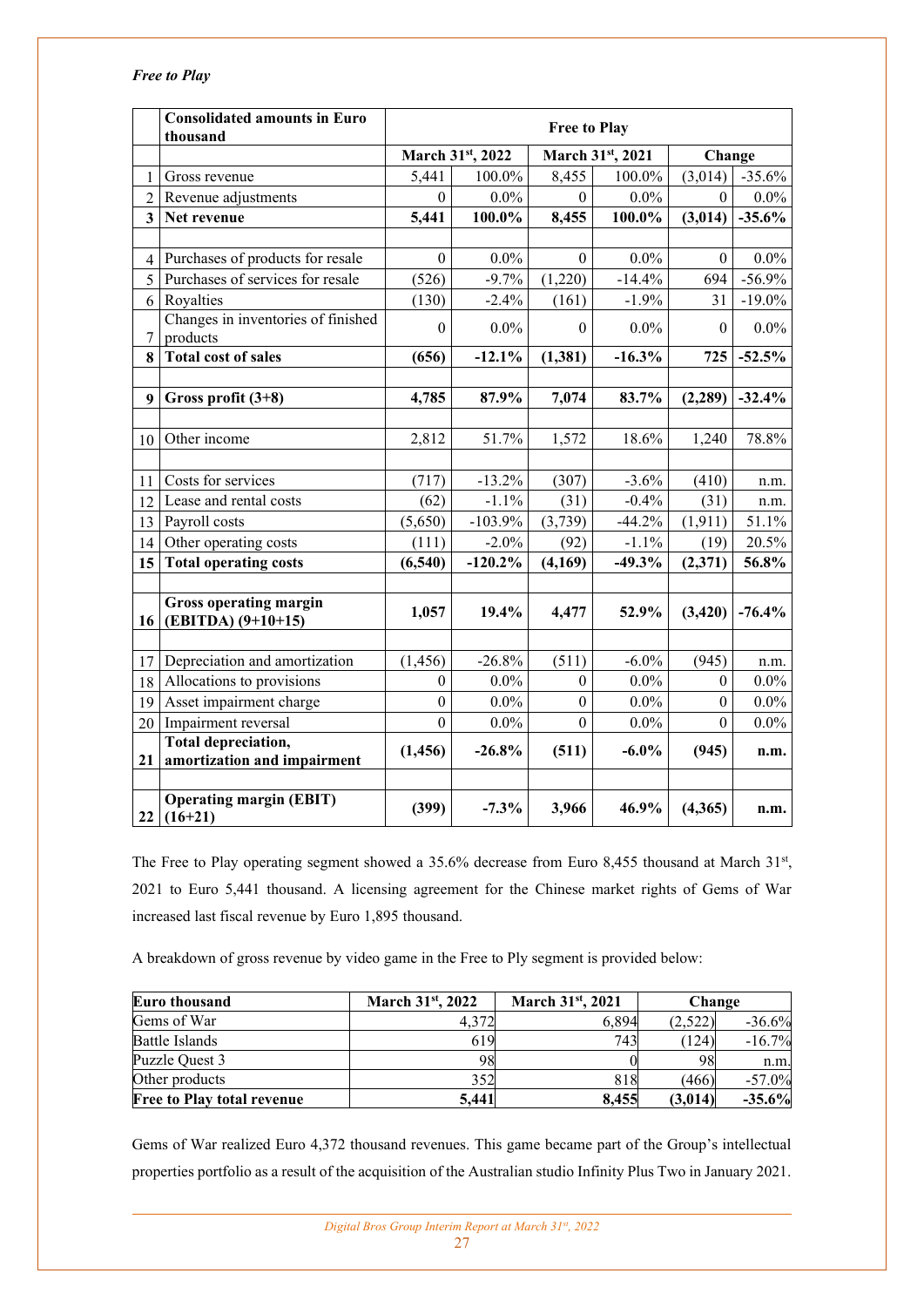The mobile and personal computer versions of Puzzle Quest 3 were launched in March, while the consoles version is scheduled to hit the market next fiscal year.

Purchases of services for resale decreased by Euro 694 thousand because of lower expenditure on live support activities, following the acquisition of Infinity Plus Two Pty Ltd. that took place in the previous fiscal year. Since January  $1<sup>st</sup>$ , 2021, the live support services performed by the Australian subsidiary were accounted as payroll costs. Details are provided below:

| Euro thousand                         | March 31 <sup>st</sup> , 2022 | March 31 <sup>st</sup> , 2021 | Change |
|---------------------------------------|-------------------------------|-------------------------------|--------|
| Live support                          |                               | 639                           | (639)  |
| Quality assurance                     |                               |                               | 23     |
| Hosting                               | 344                           |                               |        |
| Other                                 | 140                           | 141                           |        |
| Total purchase of services for resale | 526                           | 1.220                         | (694)  |

Other income amounted to Euro 2,812 thousand increasing by Euro 1,240 thousand compared to March 31st , 2021 due to an increased number of video games developed by the Group's internal studios, notably the future Free to Play version of Hawken developed by the subsidiary DR Studios Ltd. and Puzzle Quest 3 by the subsidiary Infinity Plus Two Pty Ltd..

Total operating costs amounted to Euro 6,540 thousand, increasing by Euro 2,371 thousand compared to the previous fiscal year. Payroll costs grew by Euro 1,911 thousand following the acquisition of the Australian companies that have significantly increased the operating segment's workforce. Cost for services also increased by Euro 410 thousand due to the preliminary marketing activities in preparation of the release of Puzzle Quest 3.

Gross operating margin (EBITDA) amounted to Euro 1,057 thousand (19.4% of net revenue) decreasing by Euro 3,420 thousand compared to Euro 4,477 thousand at March 31<sup>st</sup>, 2021.

Depreciation and amortization amounted to Euro 1,456 thousand and included the amortization of the difference between the purchase price of the Australian companies and the related shareholders' equity for Euro 1,345 thousand.

Operating margin (EBIT) amounted to negative Euro 399 thousand, compared to Euro 3,966 thousand at March 31<sup>st</sup>, 2021.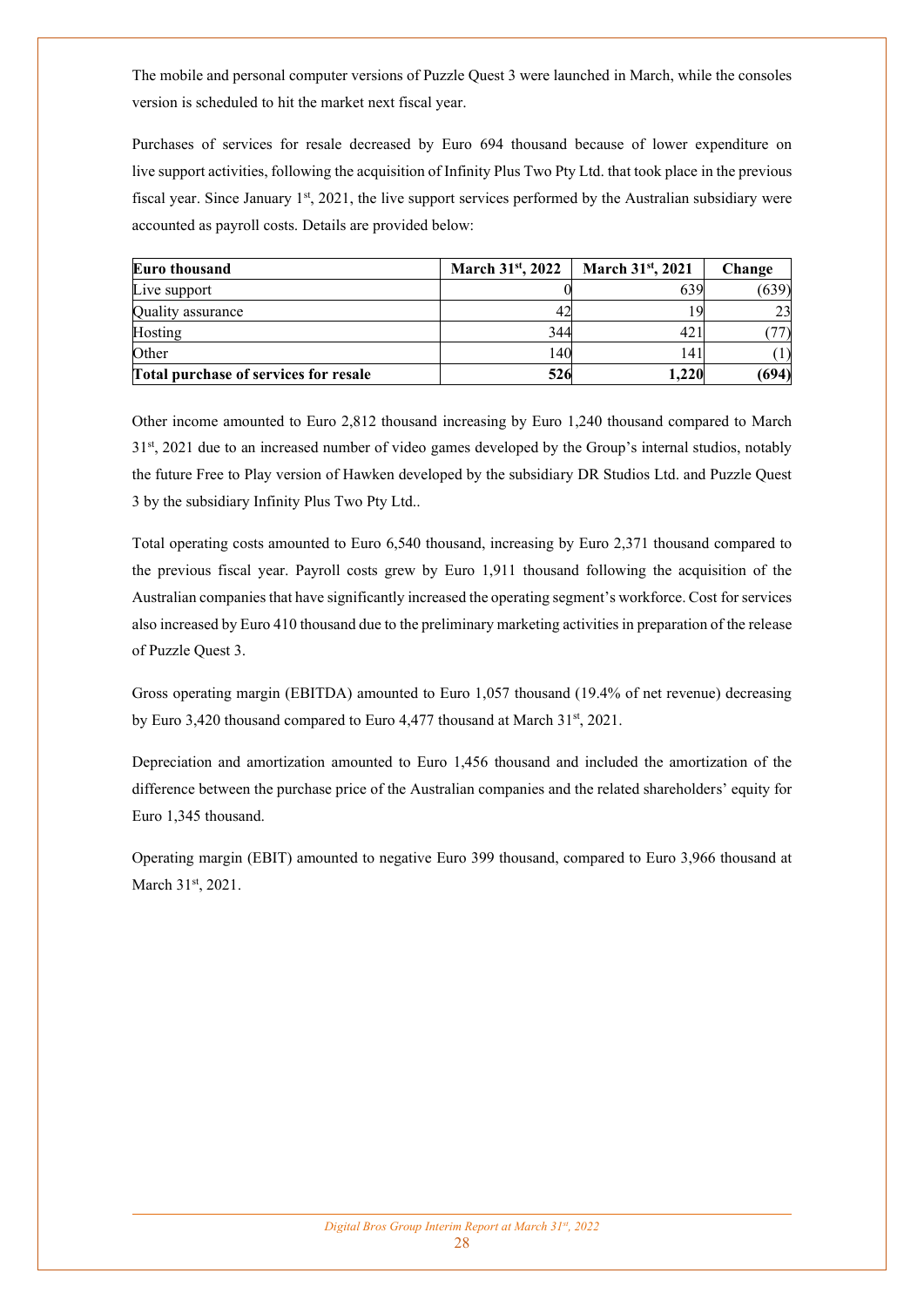#### *Italian Distribution*

|                | <b>Consolidated amounts in Euro</b><br>thousand      | <b>Italian Distribution</b> |                    |                                      |                    |                        |                    |
|----------------|------------------------------------------------------|-----------------------------|--------------------|--------------------------------------|--------------------|------------------------|--------------------|
|                |                                                      | March 31st, 2022            |                    | March 31st, 2021                     |                    | Change                 |                    |
| 1              | Gross revenue                                        | 2,900                       | 103.9%             | 3,724                                | 106.3%             | (824)                  | $-22.1%$           |
| $\overline{2}$ | Revenue adjustments                                  | (109)                       | $-3.9\%$           | (222)                                | $-6.4%$            | 113                    | $-51.1\%$          |
| 3              | Net revenue                                          | 2,791                       | 100.0%             | 3,502                                | 100.0%             | (711)                  | $-20.3\%$          |
|                |                                                      |                             |                    |                                      |                    |                        |                    |
| 4              | Purchases of products for resale                     | (1, 545)                    | $-55.3%$           | (1,926)                              | $-55.0\%$          | 381                    | $-19.8%$           |
| 5              | Purchases of services for resale                     | $\mathbf{0}$                | $0.0\%$            | $\boldsymbol{0}$                     | $0.0\%$            | $\boldsymbol{0}$       | $0.0\%$            |
| 6              | Royalties                                            | $\boldsymbol{0}$            | $0.0\%$            | $\boldsymbol{0}$                     | $0.0\%$            | $\boldsymbol{0}$       | $0.0\%$            |
| 7              | Changes in inventories of finished<br>products       | (393)                       | $-14.1%$           | (766)                                | $-21.9%$           | 373                    | $-48.7%$           |
| 8              | <b>Total cost of sales</b>                           | (1,938)                     | $-69.4%$           | (2,692)                              | $-76.9%$           | 754                    | $-28.0\%$          |
|                |                                                      |                             |                    |                                      |                    |                        |                    |
| 9              | Gross profit $(3+8)$                                 | 853                         | 30.5%              | 810                                  | 23.1%              | 43                     | 5.3%               |
|                |                                                      |                             |                    |                                      |                    |                        |                    |
| 10             | Other income                                         | $\boldsymbol{0}$            | $0.0\%$            | $\boldsymbol{0}$                     | $0.0\%$            | $\boldsymbol{0}$       | $0.0\%$            |
|                |                                                      |                             |                    |                                      |                    |                        |                    |
| 11             | Costs for services                                   | (513)                       | $-18.4%$           | (540)                                | $-15.4%$           | 27                     | $-5.0\%$           |
| 12             | Lease and rental costs                               | (16)                        | $-0.6%$            | (48)                                 | $-1.4%$            | 32                     | $-65.7\%$          |
| 13             | Payroll costs                                        | (821)                       | $-29.4%$           | (910)                                | $-26.0\%$          | 89                     | $-9.9\%$           |
| 14             | Other operating costs                                | (69)                        | $-2.5%$            | (125)                                | $-3.6%$            | 56                     | $-45.0\%$          |
| 15             | <b>Total operating costs</b>                         | (1, 419)                    | $-50.8\%$          | (1,623)                              | $-46.3%$           | 204                    | $-12.5%$           |
|                |                                                      |                             |                    |                                      |                    |                        |                    |
| 16             | <b>Gross operating margin</b><br>(EBITDA) (9+10+15)  | (566)                       | $-20.3%$           | (813)                                | $-23.2%$           | 247                    | $-30.5%$           |
|                |                                                      |                             |                    |                                      |                    |                        |                    |
| 17             | Depreciation and amortization                        | (107)                       | $-3.8%$            | (119)                                | $-3.4%$            | 12<br>$\boldsymbol{0}$ | $-10.1\%$          |
| 18<br>19       | Allocations to provisions<br>Asset impairment charge | $\theta$<br>(53)            | $0.0\%$<br>$-1.9%$ | $\boldsymbol{0}$<br>$\boldsymbol{0}$ | $0.0\%$<br>$0.0\%$ | (53)                   | $0.0\%$<br>$0.0\%$ |
|                | Impairment reversal                                  | $\boldsymbol{0}$            | $0.0\%$            | $\boldsymbol{0}$                     | $0.0\%$            | $\boldsymbol{0}$       | $0.0\%$            |
| 20             | <b>Total depreciation, amortization</b>              |                             |                    |                                      |                    |                        |                    |
| 21             | and impairment                                       | (160)                       | $-5.7%$            | (119)                                | $-3.4%$            | (41)                   | 34.6%              |
| 22             | <b>Operating margin (EBIT)</b><br>$(16+21)$          | (726)                       | $-26.0%$           | (932)                                | $-26.6%$           | 206                    | $-22.2%$           |

The Italian Distribution operating sector revenue decreased by 22.1% (from Euro 3,724 thousand down to Euro 2,900 thousand), due to the continuous decline of retail distribution in the market and accelerated by the effects of the COVID-19 pandemic.

Gross revenue is analyzed by type as follows:

| Euro thousand                               | March 31 <sup>st</sup> , 2022 | <b>March</b> $31^{st}$ , 2021 |       | Change    |
|---------------------------------------------|-------------------------------|-------------------------------|-------|-----------|
| Distribution of video games for consoles    | 1,255                         | 1.932                         | (677) | $-35.1\%$ |
| Distribution of trading cards               | 1,480                         | 1.735                         | (255) | $-14.8\%$ |
| Distribution of other products and services | 165                           | 57                            | 108   | n.m.      |
| Italian Distribution total gross revenue    | 2,900                         | 3.724                         | (824) | $-22.1\%$ |

The distribution of video games for consoles and of trading cards respectively decreased by 35.1% and 14.8%.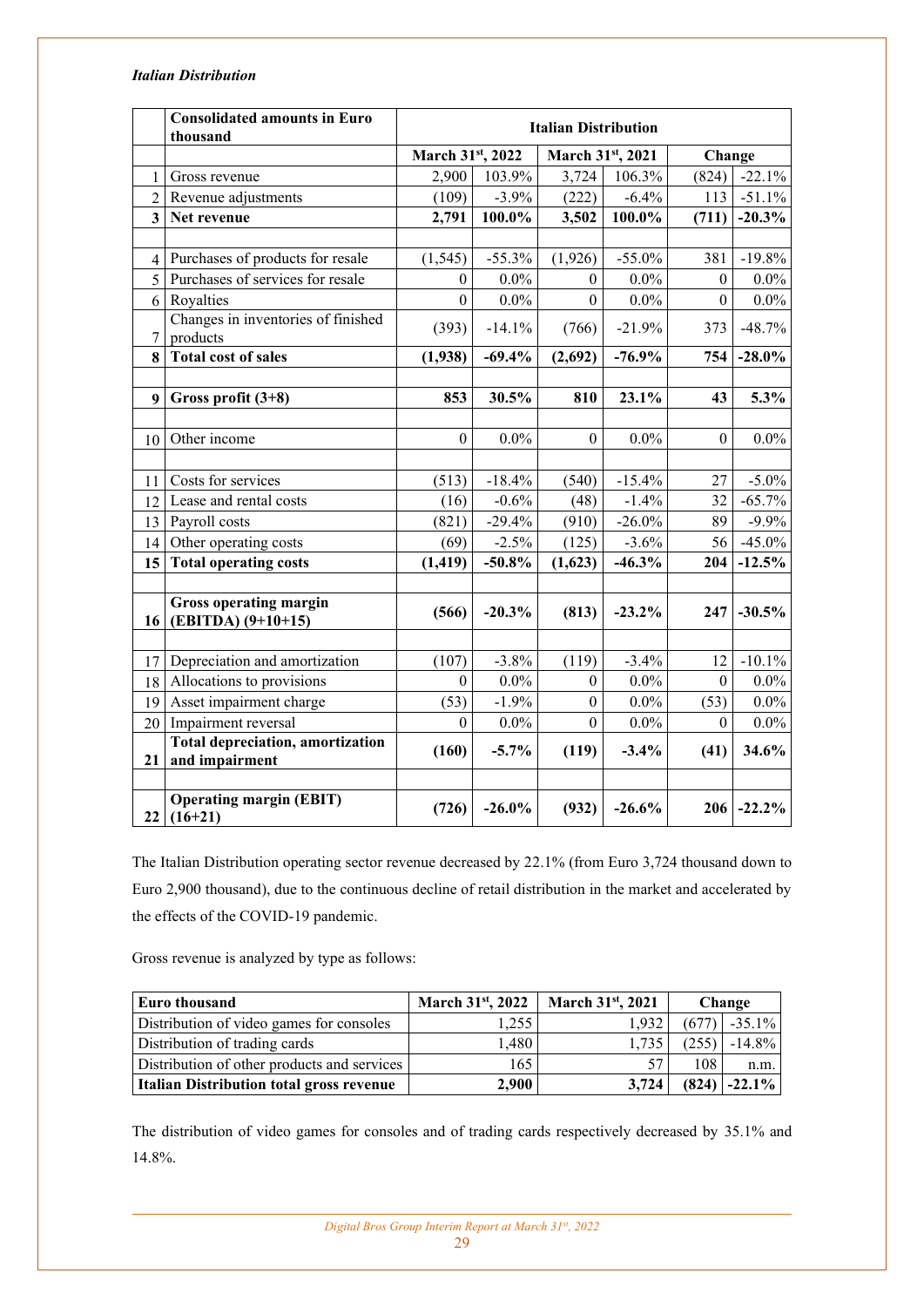Total cost of sales amounted to Euro 1,938 thousand, down by Euro 754 thousand compared to March 31st, 2021 due to the decrease in purchase of products for resale and inventories in line with the decrease in the sales of the operating sector.

Total operating costs amounted to Euro 1,419 thousand, a 12.5% decrease compared to Euro 1,623 thousand registered at March 31<sup>st</sup>, 2021. As a result, the gross operating margin (EBITDA) was negative for Euro 566 thousand (negative Euro 813 thousand at March 31<sup>st</sup>, 2021). The operating margin (EBIT) was negative for Euro 726 thousand including a Euro 53 thousand provision for doubtful debts.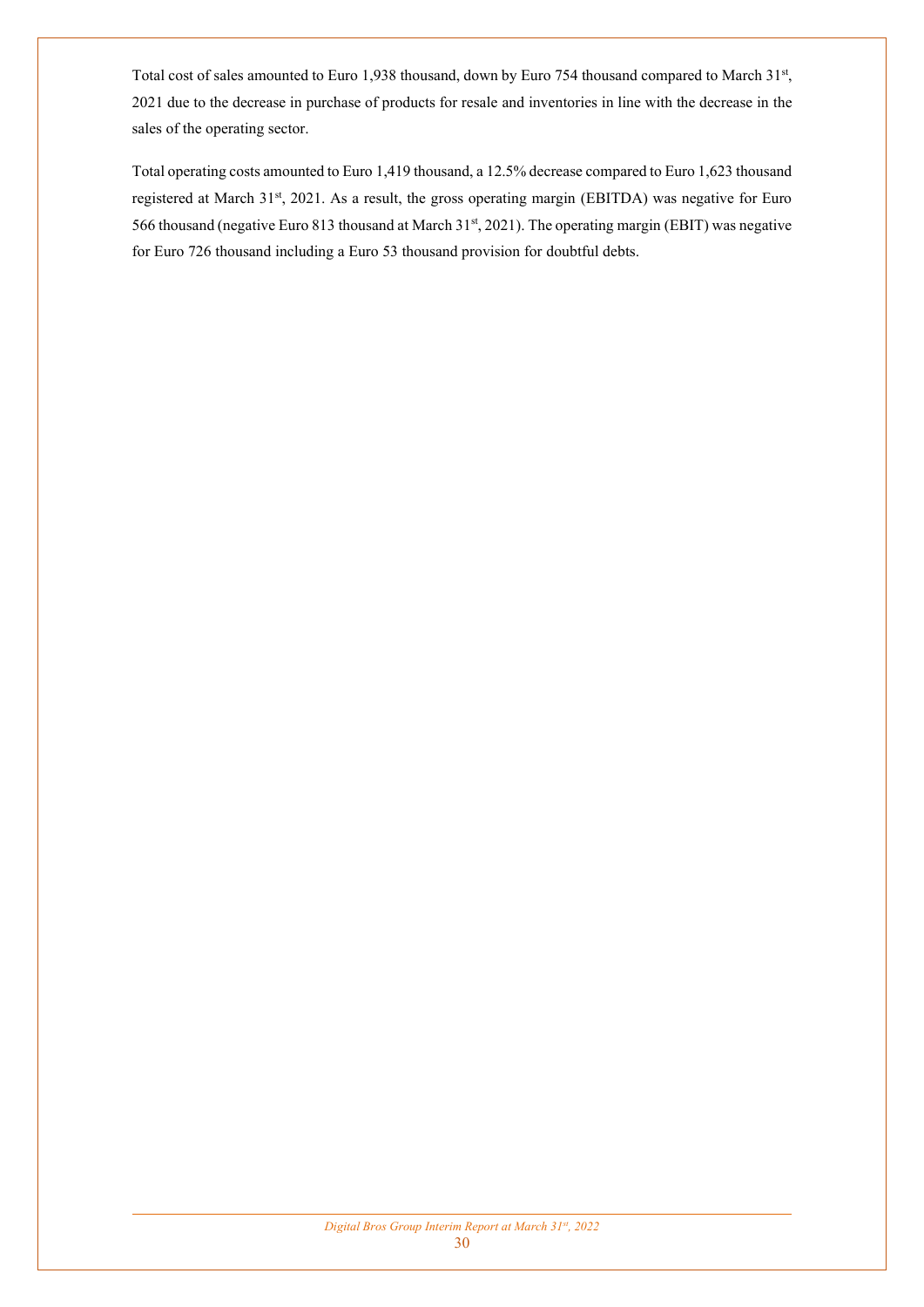#### *Other Activities*

|                         | <b>Consolidated amounts in Euro</b><br>thousand           | <b>Other Activities</b> |                  |                  |          |                  |          |  |
|-------------------------|-----------------------------------------------------------|-------------------------|------------------|------------------|----------|------------------|----------|--|
|                         |                                                           |                         | March 31st, 2022 | March 31st, 2021 |          | Change           |          |  |
| 1                       | Gross revenue                                             | 532                     | 100.0%           | 406              | 100.0%   | 126              | 30.9%    |  |
| $\overline{c}$          | Revenue adjustments                                       | $\boldsymbol{0}$        | $0.0\%$          | $\boldsymbol{0}$ | $0.0\%$  | $\boldsymbol{0}$ | $0.0\%$  |  |
| $\overline{\mathbf{3}}$ | Net revenue                                               | 532                     | 100.0%           | 406              | 100.0%   | 126              | 30.9%    |  |
|                         |                                                           |                         |                  |                  |          |                  |          |  |
| 4                       | Purchases of products for resale                          | $\boldsymbol{0}$        | $0.0\%$          | $\boldsymbol{0}$ | 0.1%     | $\boldsymbol{0}$ | $0.0\%$  |  |
| 5                       | Purchases of services for resale                          | $\boldsymbol{0}$        | $0.0\%$          | (3)              | $-0.7%$  | 3                | n.m.     |  |
| 6                       | Royalties                                                 | $\overline{0}$          | $0.0\%$          | (3)              | $-0.7%$  | $\overline{3}$   | n.m.     |  |
| $\overline{7}$          | Changes in inventories of finished<br>products            | $\boldsymbol{0}$        | $0.0\%$          | $\boldsymbol{0}$ | $0.0\%$  | $\boldsymbol{0}$ | $0.0\%$  |  |
| 8                       | <b>Total cost of sales</b>                                | $\bf{0}$                | $0.0\%$          | (6)              | $-1.5%$  | 6                | n.m.     |  |
|                         |                                                           |                         |                  |                  |          |                  |          |  |
| 9                       | Gross profit $(3+8)$                                      | 532                     | 100.0%           | 400              | 98.5%    | 132              | 32.8%    |  |
|                         |                                                           |                         |                  |                  |          |                  |          |  |
| 10                      | Other income                                              | $\boldsymbol{0}$        | $0.0\%$          | $\boldsymbol{0}$ | $0.0\%$  | $\boldsymbol{0}$ | $0.0\%$  |  |
|                         |                                                           |                         |                  |                  |          |                  |          |  |
| 11                      | Costs for services                                        | (223)                   | $-41.9%$         | (115)            | $-28.4%$ | (108)            | 93.1%    |  |
| 12                      | Lease and rental costs                                    | (3)                     | $-0.5%$          | (2)              | $-0.4%$  | (1)              | $50.0\%$ |  |
| 13                      | Payroll costs                                             | (419)                   | $-78.8%$         | (242)            | $-59.5%$ | (177)            | 73.2%    |  |
| 14                      | Other operating costs                                     | (25)                    | $-4.6%$          | (34)             | $-8.2\%$ | 9                | $-26.5%$ |  |
| 15                      | <b>Total operating costs</b>                              | (670)                   | $-126.0\%$       | (393)            | $-96.6%$ | (277)            | 70.7%    |  |
|                         |                                                           |                         |                  |                  |          |                  |          |  |
| 16                      | <b>Gross operating margin</b><br>(EBITDA) (9+10+15)       | (138)                   | $-26.0%$         | $\overline{7}$   | 1.7%     | (145)            | n.m.     |  |
| 17                      | Depreciation and amortization                             | (117)                   | $-22.0%$         | (62)             | $-15.1%$ | (55)             | 90.3%    |  |
| 18                      | Allocations to provisions                                 | $\boldsymbol{0}$        | $0.0\%$          | $\boldsymbol{0}$ | $0.0\%$  | $\theta$         | $0.0\%$  |  |
| 19                      | Asset impairment charge                                   | $\boldsymbol{0}$        | $0.0\%$          | $\mathbf{0}$     | $0.0\%$  | $\mathbf{0}$     | $0.0\%$  |  |
| 20                      | Impairment reversal                                       | $\mathbf{0}$            | $0.0\%$          | $\boldsymbol{0}$ | $0.0\%$  | $\boldsymbol{0}$ | $0.0\%$  |  |
| 21                      | <b>Total depreciation, amortization</b><br>and impairment | (117)                   | $-22.0%$         | (62)             | $-15.1%$ | (55)             | 90.3%    |  |
|                         |                                                           |                         |                  |                  |          |                  |          |  |
| 22                      | <b>Operating margin (EBIT)</b><br>$(16+21)$               | (255)                   | $-48.0\%$        | (55)             | $-13.5%$ | (200)            | n.m.     |  |

Other Activities revenues increased by Euro 126 thousand from Euro 406 thousand at March 31st, 2021 to Euro 532 thousand in the period.

Total operating costs amounted to Euro 670 thousand, increasing by Euro 277 thousand compared to Euro 393 thousand at March 31st, 2021. Depreciation and amortization increased by Euro 55 thousand.

The operating loss of Euro 255 thousand at the end of the first nine months increased compared to the negative EBIT of Euro 55 thousand registered at March 31<sup>st</sup>, 2021.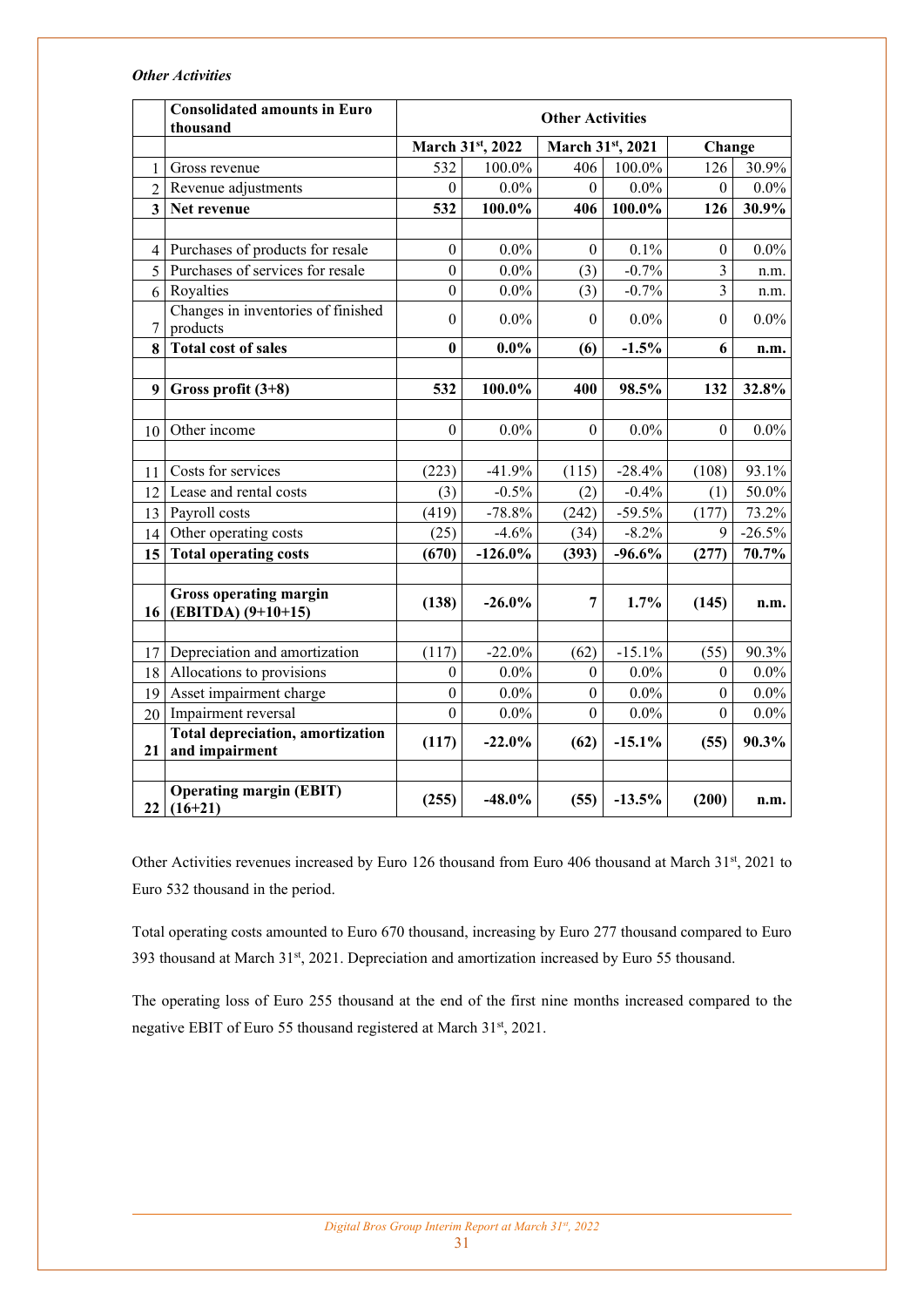#### *Holding*

|                | <b>Consolidated amounts in Euro</b><br>thousand           | Holding          |         |                  |         |                  |           |
|----------------|-----------------------------------------------------------|------------------|---------|------------------|---------|------------------|-----------|
|                |                                                           | March 31st, 2022 |         | March 31st, 2021 |         | Change           |           |
| 1              | Gross revenue                                             | $\boldsymbol{0}$ | $0.0\%$ | $\boldsymbol{0}$ | $0.0\%$ | $\boldsymbol{0}$ | $0.0\%$   |
| $\overline{c}$ | Revenue adjustments                                       | $\theta$         | $0.0\%$ | 0                | $0.0\%$ | $\theta$         | $0.0\%$   |
| 3              | Net revenue                                               | $\bf{0}$         | $0.0\%$ | $\bf{0}$         | $0.0\%$ | $\bf{0}$         | $0.0\%$   |
|                |                                                           |                  |         |                  |         |                  |           |
| 4              | Purchases of products for resale                          | $\boldsymbol{0}$ | $0.0\%$ | $\boldsymbol{0}$ | $0.0\%$ | $\boldsymbol{0}$ | $0.0\%$   |
| 5              | Purchases of services for resale                          | $\boldsymbol{0}$ | $0.0\%$ | $\boldsymbol{0}$ | $0.0\%$ | $\boldsymbol{0}$ | $0.0\%$   |
| 6              | Royalties                                                 | $\mathbf{0}$     | $0.0\%$ | $\boldsymbol{0}$ | $0.0\%$ | $\mathbf{0}$     | $0.0\%$   |
| $\overline{7}$ | Changes in inventories of finished<br>products            | $\boldsymbol{0}$ | $0.0\%$ | $\boldsymbol{0}$ | $0.0\%$ | $\boldsymbol{0}$ | $0.0\%$   |
| 8              | <b>Total cost of sales</b>                                | $\mathbf{0}$     | $0.0\%$ | $\bf{0}$         | $0.0\%$ | $\bf{0}$         | $0.0\%$   |
|                |                                                           |                  |         |                  |         |                  |           |
| 9              | Gross profit (3+8)                                        | $\bf{0}$         | $0.0\%$ | $\bf{0}$         | $0.0\%$ | $\bf{0}$         | $0.0\%$   |
|                |                                                           |                  |         |                  |         |                  |           |
| 10             | Other income                                              | 12               | $0.0\%$ | 34               | $0.0\%$ | (22)             | $-64.3%$  |
|                |                                                           |                  |         |                  |         |                  |           |
| 11             | Costs for services                                        | (1,051)          | $0.0\%$ | (1, 362)         | $0.0\%$ | 311              | $-22.8%$  |
| 12             | Lease and rental costs                                    | (107)            | $0.0\%$ | (68)             | $0.0\%$ | (39)             | 57.9%     |
| 13             | Payroll costs                                             | (3,388)          | $0.0\%$ | (3, 322)         | $0.0\%$ | (66)             | 2.0%      |
| 14             | Other operating costs                                     | (464)            | $0.0\%$ | (432)            | $0.0\%$ | (32)             | 7.5%      |
| 15             | <b>Total operating costs</b>                              | (5,010)          | $0.0\%$ | (5, 184)         | $0.0\%$ | 174              | $-3.4%$   |
|                |                                                           |                  |         |                  |         |                  |           |
| 16             | <b>Gross operating margin</b><br>(EBITDA) (9+10+15)       | (4,998)          | $0.0\%$ | (5,150)          | $0.0\%$ | 152              | $-3.0%$   |
|                |                                                           |                  |         |                  |         |                  |           |
| 17             | Depreciation and amortization                             | (666)            | $0.0\%$ | (638)            | $0.0\%$ | (28)             | 4.4%      |
| 18             | Allocations to provisions                                 | $\boldsymbol{0}$ | $0.0\%$ | $\Omega$         | $0.0\%$ | $\boldsymbol{0}$ | $0.0\%$   |
| 19             | Asset impairment charge                                   | (13)             | $0.0\%$ | (63)             | $0.0\%$ | 50               | $-80.2\%$ |
| 20             | Impairment reversal                                       | 153              | $0.0\%$ | $\mathbf{0}$     | $0.0\%$ | 153              | $0.0\%$   |
| 21             | <b>Total depreciation, amortization</b><br>and impairment | (526)            | $0.0\%$ | (701)            | $0.0\%$ | 175              | $-25.1%$  |
|                |                                                           |                  |         |                  |         |                  |           |
| 22             | <b>Operating margin (EBIT)</b><br>$(16+21)$               | (5,524)          | $0.0\%$ | (5, 851)         | $0.0\%$ | 327              | $-5.6%$   |

Total operating costs amounted to Euro 5,010 thousand, decreasing by Euro 174 thousand compared to March 31st, 2021.

The operating margin (EBIT) was negative for Euro 5,524 thousand compared to a negative Euro 5,851 thousand at March 31<sup>st</sup>, 2021.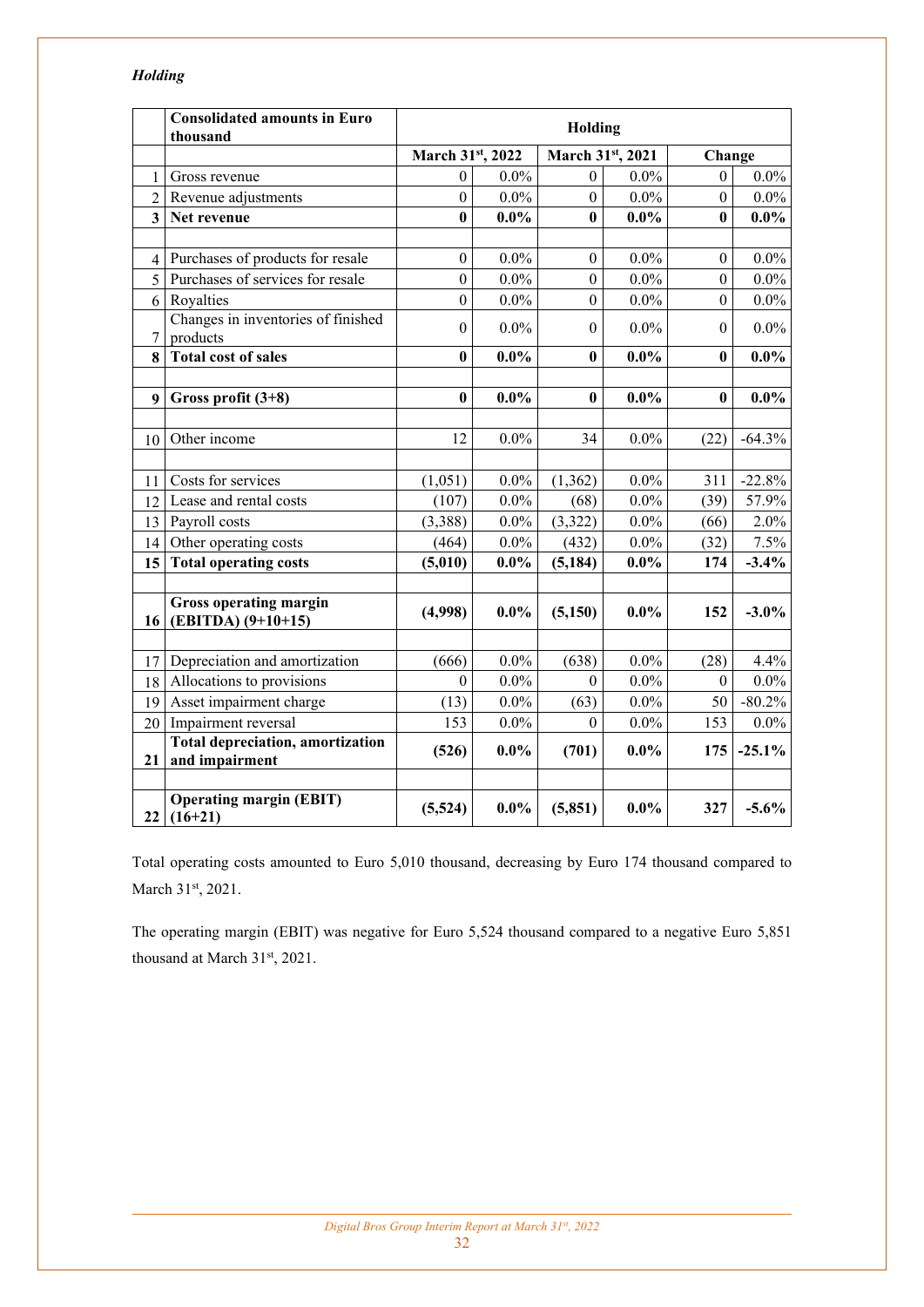## <span id="page-32-0"></span>**10. Q3 FY22 CONSOLIDATED STATEMENT OF PROFIT AND LOSS**

|                  | <b>Euro thousand</b>                                      |                    | Q3 2021/2022        |                  | Q3 2020/2021         | Change         |               |
|------------------|-----------------------------------------------------------|--------------------|---------------------|------------------|----------------------|----------------|---------------|
|                  |                                                           |                    |                     |                  |                      |                |               |
| 1                | Gross revenue                                             | 27,625             | 100.1%              | 33,046           | 100.1%               | (5, 421)       | $-16.4%$      |
| $\overline{2}$   | Revenue adjustments                                       | (16)               | $-0.1%$             | (38)             | $-0.1%$              | 22             | $-58.1%$      |
| $\mathbf{3}$     | Net revenue                                               | 27,609             | $100.0\%$           | 33,008           | 100.0%               | (5,399)        | $-16.4%$      |
|                  |                                                           |                    |                     |                  |                      |                |               |
| $\overline{4}$   | Purchase of products for resale                           | (1, 116)           | $-4.0\%$            | (1, 402)         | $-4.2%$              | 286            | $-20.4%$      |
| 5                | Purchase of services for resale                           | (1,936)            | $-7.0\%$            | (2, 406)         | $-7.3%$              | 470            | $-19.5%$      |
| 6                | Royalties                                                 | (4,666)            | $-16.9%$            | (10, 368)        | $-31.4%$             | 5,702          | $-55.0\%$     |
| $\boldsymbol{7}$ | Changes in inventories of finished products               | (207)              | $-0.8%$             | (549)            | $-1.7%$              | 342            | $-62.2%$      |
| 8                | <b>Total cost of sales</b>                                | (7, 925)           | $-28.7\%$           | (14, 725)        | $-44.6%$             | 6,800          | $-46.2\%$     |
|                  |                                                           |                    |                     |                  |                      |                |               |
| $\boldsymbol{9}$ | Gross profit $(3+8)$                                      | 19,684             | 71.3%               | 18,283           | 55.4%                | 1,401          | $7.7\%$       |
|                  |                                                           |                    |                     |                  |                      |                |               |
| 10               | Other income                                              | 2,967              | 10.7%               | 1,032            | 3.1%                 | 1,935          | n.m.          |
|                  |                                                           |                    |                     |                  |                      |                |               |
| 11               | Costs for services                                        | (2,241)            | $-8.1%$             | (2,055)          | $-6.2%$              | (186)          | 9.1%          |
| 12               | Rent and leasing                                          | (123)              | $-0.4%$             | (88)             | $-0.3%$              | (35)           | 41.0%         |
| 13               | Payroll costs                                             | (8,147)            | $-29.5%$<br>$-1.1%$ | (6,602)          | $-20.0\%$<br>$-0.9%$ | (1, 545)       | 23.4%<br>1.8% |
| 14               | Other operating costs<br><b>Total operating costs</b>     | (316)<br>(10, 827) | $-39.2\%$           | (311)<br>(9,056) | $-27.4%$             | (5)<br>(1,771) | 19.6%         |
| 15               |                                                           |                    |                     |                  |                      |                |               |
|                  | <b>Gross operating margin (EBITDA)</b>                    |                    |                     |                  |                      |                |               |
| 16               | $(9+10+15)$                                               | 11,824             | 42.8%               | 10,259           | 31.1%                | 1,565          | 15.3%         |
|                  |                                                           |                    |                     |                  |                      |                |               |
| 17               | Depreciation and amortization                             | (5,023)            | $-18.2%$            | (4,717)          | $-14.3%$             | (306)          | 6.5%          |
| 18               | Provisions                                                | $\boldsymbol{0}$   | $0.0\%$             | $\theta$         | $0.0\%$              | $\theta$       | $0.0\%$       |
| 19               | Asset impairment charge                                   | (8)                | $0.0\%$             | (485)            | $-1.5%$              | 477            | $-98.4%$      |
| 20               | Impairment reversal                                       | 45                 | 0.2%                | $\theta$         | $0.0\%$              | 45             | n.m.          |
|                  | Total depreciation, amortization and                      | (4,986)            | $-18.1%$            | (5,202)          | $-15.8%$             | 216            | $-4.1\%$      |
| 21               | impairment                                                |                    |                     |                  |                      |                |               |
| 22               | Operating margin (EBIT) (16+21)                           | 6,838              | 24.8%               | 5,057            | 15.3%                | 1,781          | 35.2%         |
|                  |                                                           |                    |                     |                  |                      |                |               |
| 23               | Interest and financial income                             | 1,689              | 6.1%                | 1,687            | 5.1%                 | $\overline{2}$ | $0.1\%$       |
| 24               | Interest and financial expanses                           | (816)              | $-3.0\%$            | (595)            | $-1.8%$              | (221)          | 37.1%         |
| 25               | Net interest income/(expenses)                            | 873                | 3.2%                | 1,092            | 3.3%                 | (219)          | $-20.0\%$     |
|                  |                                                           |                    |                     |                  |                      |                |               |
| 26               | Profit/ (loss) before tax $(22+25)$                       | 7,711              | 27.9%               | 6,149            | 18.6%                | 1,562          | 25.4%         |
|                  |                                                           |                    |                     |                  |                      |                |               |
| 27               | Current tax                                               | (2,366)            | $-8.6\%$            | (2,108)          | $-6.4%$              | (258)          | 12.3%         |
| 28               | Deferred tax                                              | (19)               | $-0.1\%$            | 378              | 1.1%                 | (397)          | n.m.          |
| 29               | <b>Total taxes</b>                                        | (2,385)            | $-8.6\%$            | (1,730)          | $-5.2\%$             | (655)          | 37.9%         |
|                  |                                                           |                    |                     |                  |                      |                |               |
| 30               | Net profit/loss                                           | 5,326              | 19.3%               | 4,419            | 13.4%                | 907            | 20.5%         |
|                  | attributable to the shareholders<br>of the Parent Company | 4,919              | 17.8%               | 4,430            | 13.4%                | 489            | 11.0%         |
|                  | attributable to non-controlling interests                 | 407                | 1.5%                | (11)             | $0.0\%$              | 418            | n.m.          |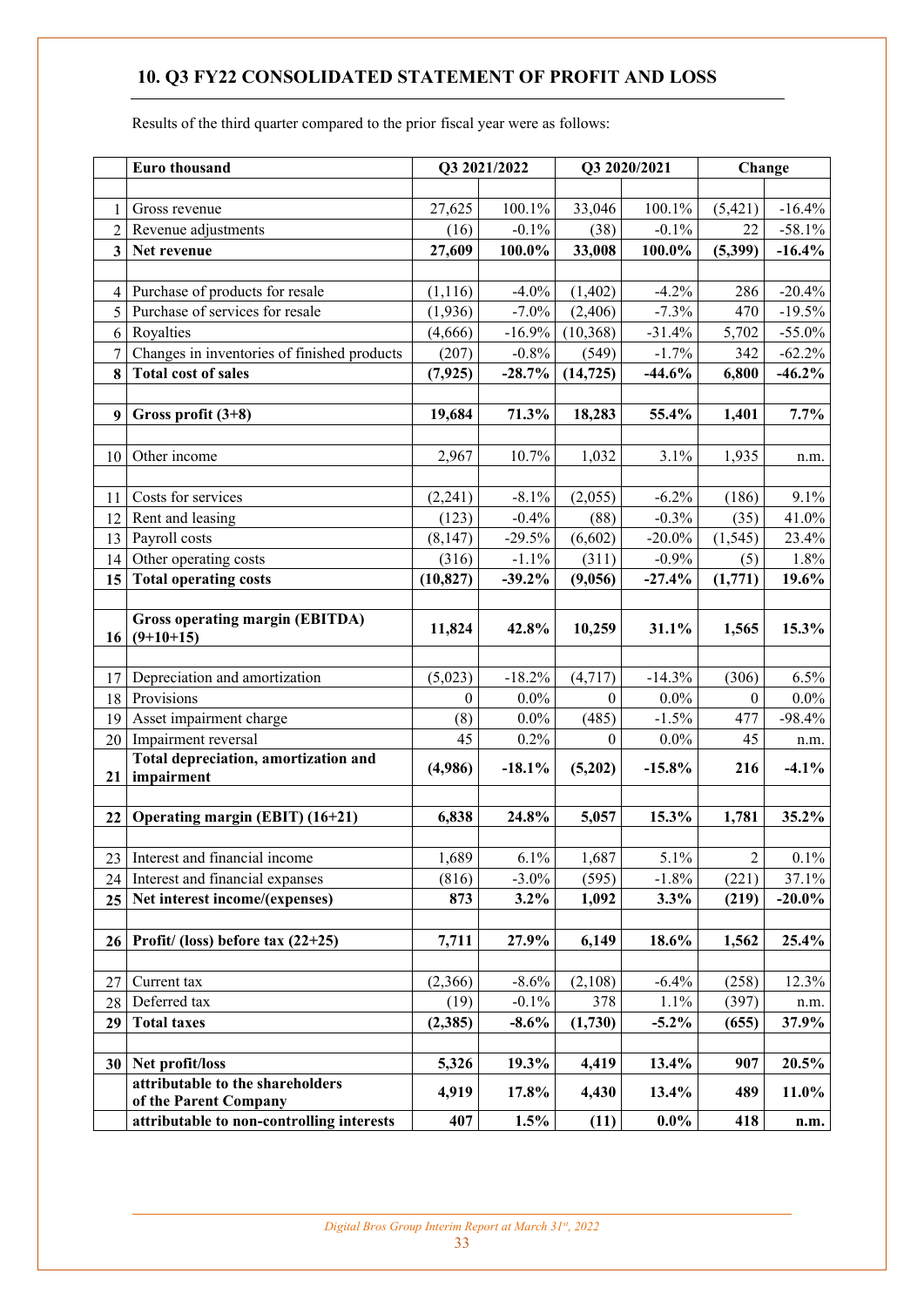The third quarter gross revenue amounted to Euro 27,625 thousand, a 16.4% decrease compared to the previous fiscal year. The new version of the video game Death Stranding was launched on March 28<sup>th</sup>, 2022, thus generating a limited revenue stream in the quarter.

Notwithstanding the revenue trend, the quarterly EBIT increased by 32.5% and amounted to Euro 1,781 thousand, thanks to the strong performance of the international publishing operating sector. The significant growth in margins is the result of the product mix with an increased weight of the video games developed by internal studios.

Below the third quarter segment reporting analysis.

### *Premium Games*

|                          | <b>Euro</b> thousand                               | <b>Premium Games</b> |              |                  |           |          |           |  |
|--------------------------|----------------------------------------------------|----------------------|--------------|------------------|-----------|----------|-----------|--|
|                          |                                                    |                      | Q3 2021/2022 | Q3 2020/2021     |           | Change   |           |  |
| $\mathbf{1}$             | Gross revenue                                      | 24,922               | 100.1%       | 28,103           | 100.0%    | (3,181)  | $-11.3%$  |  |
| $\overline{2}$           | Revenue adjustments                                | (15)                 | $-0.1%$      | (10)             | $0.0\%$   | (5)      | 51.9%     |  |
| $\overline{\mathbf{3}}$  | Net revenue                                        | 24,907               | 100.0%       | 28,093           | 100.0%    | (3, 186) | $-11.3%$  |  |
|                          |                                                    |                      |              |                  |           |          |           |  |
| $\overline{\mathcal{L}}$ | Purchases of products for resale                   | (776)                | $-3.1%$      | (1,099)          | $-3.9\%$  | 323      | $-29.4%$  |  |
| 5                        | Purchases of services for resale                   | (1, 754)             | $-7.0\%$     | (2,215)          | $-7.9%$   | 461      | $-20.8%$  |  |
| 6                        | Royalties                                          | (4,596)              | $-18.5%$     | (10, 359)        | $-36.9%$  | 5,763    | $-55.6%$  |  |
| $\overline{7}$           | Changes in inventories of finished<br>products     | (24)                 | $-0.1\%$     | 190              | 0.7%      | (214)    | n.m.      |  |
| 8                        | <b>Total cost of sales</b>                         | (7, 150)             | $-28.7%$     | (13, 483)        | $-48.0\%$ | 6,333    | $-47.0\%$ |  |
|                          |                                                    |                      |              |                  |           |          |           |  |
| 9                        | Gross profit $(3+8)$                               | 17,757               | 71.3%        | 14,610           | 52.0%     | 3,147    | 21.5%     |  |
|                          |                                                    |                      |              |                  |           |          |           |  |
| 10                       | Other income                                       | 2,199                | 8.8%         | 509              | 1.8%      | 1,690    | n.m.      |  |
|                          |                                                    |                      |              |                  |           |          |           |  |
| 11                       | Costs for services                                 | (1,246)              | $-5.0\%$     | (1,018)          | $-3.6\%$  | (228)    | 22.4%     |  |
| 12                       | Lease and rental costs                             | (75)                 | $-0.3%$      | (30)             | $-0.1%$   | (45)     | n.m.      |  |
| 13                       | Payroll costs                                      | (4,893)              | $-19.6%$     | (3,324)          | $-11.8%$  | (1, 569) | 47.2%     |  |
| 14                       | Other operating costs                              | (94)                 | $-0.4%$      | (69)             | $-0.2%$   | (25)     | 37.2%     |  |
| 15                       | <b>Total operating costs</b>                       | (6,308)              | $-25.3%$     | (4, 441)         | $-15.8%$  | (1, 867) | 42.0%     |  |
|                          |                                                    |                      |              |                  |           |          |           |  |
| 16                       | Gross operating margin (EBITDA)<br>$(9+10+15)$     | 13,648               | 54.8%        | 10,678           | 38.0%     | 2,970    | 27.8%     |  |
|                          |                                                    |                      |              |                  |           |          |           |  |
| 17                       | Depreciation and amortization                      | (4,094)              | $-16.4%$     | (3,997)          | $-14.2%$  | (97)     | 2.4%      |  |
| 18                       | Allocations to provisions                          | $\boldsymbol{0}$     | $0.0\%$      | $\mathbf{0}$     | $0.0\%$   | $\theta$ | $0.0\%$   |  |
| 19                       | Asset impairment charge                            | $\mathbf{0}$         | $0.0\%$      | (485)            | $-1.7%$   | 485      | n.m.      |  |
| 20                       | Impairment reversal                                | 45                   | 0.2%         | $\boldsymbol{0}$ | $0.0\%$   | 45       | $0.0\%$   |  |
| 21                       | Total depreciation, amortization<br>and impairment | (4,049)              | $-16.3%$     | (4, 482)         | $-16.0%$  | 433      | $-9.7%$   |  |
|                          |                                                    |                      |              |                  |           |          |           |  |
|                          | 22 Operating margin (EBIT) (16+21)                 | 9,599                | 38.5%        | 6,196            | 22.1%     | 3,403    | 54.9%     |  |

The third quarter gross revenue of the Premium Games operating segment decreased by Euro 3,181 thousand compared to March 31<sup>st</sup>, 2021, when the next-gen consoles version of Control was initially launched.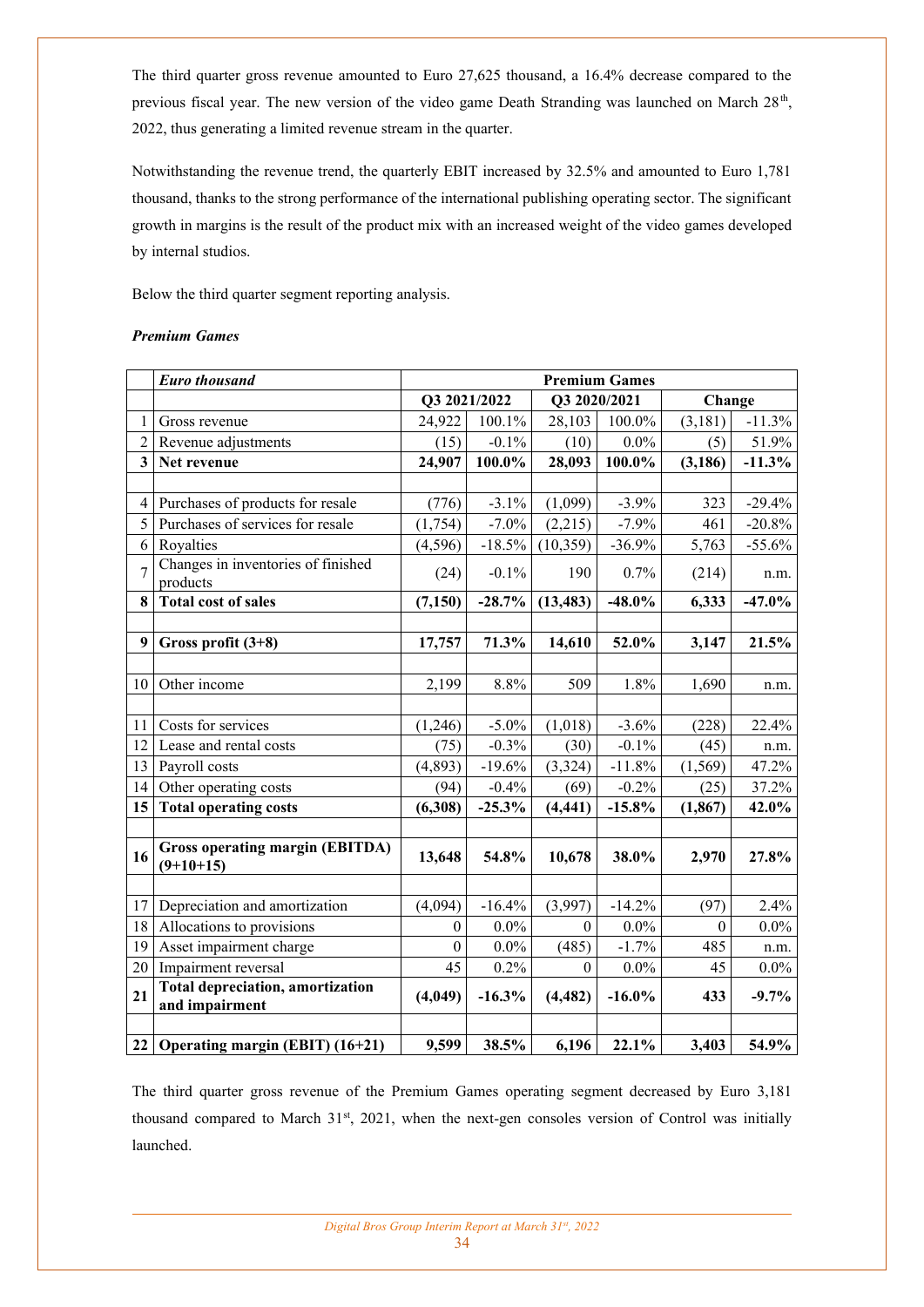Total cost of sales decreased by Euro 6,333 thousand in sync with revenue trend. Gross profit increased by Euro 3,147 thousand to Euro 17,757 thousand compared to the Euro 14,610 thousand realized in the previous fiscal year.

Total operating costs amounted to Euro 6,308 thousand, increased by Euro 1,867 thousand compared to the previous fiscal year. Payroll costs increased by Euro 1,569 thousand following the acquisition and the incorporation of several new consolidated development studios that have significantly increased the number of people employed by the Group.

Total depreciation, amortization and impairment decreased by Euro 433 thousand due to a Euro 485 thousand decrease in asset impairment charge. The operating margin (EBIT) amounted to Euro 9,599 thousand increasing by Euro 3,403 thousand compared to Euro 6,196 thousand at March 31<sup>st</sup>, 2021, (38.5% of net revenue).

|                         | <b>Euro</b> thousand                                      | <b>Free to Play</b> |              |                  |           |                  |           |  |
|-------------------------|-----------------------------------------------------------|---------------------|--------------|------------------|-----------|------------------|-----------|--|
|                         |                                                           |                     | Q3 2021/2022 | Q3 2020/2021     |           | Change           |           |  |
| 1                       | Gross revenue                                             | 1,771               | $100.0\%$    | 3,971            | $100.0\%$ | (2,200)          | $-55.4%$  |  |
| $\overline{c}$          | Revenue adjustments                                       | $\mathbf{0}$        | $0.0\%$      | $\theta$         | $0.0\%$   | $\theta$         | $0.0\%$   |  |
| $\overline{\mathbf{3}}$ | Net revenue                                               | 1,771               | 100.0%       | 3,971            | 100.0%    | (2,200)          | $-55.4\%$ |  |
|                         |                                                           |                     |              |                  |           |                  |           |  |
| $\overline{4}$          | Purchases of products for resale                          | $\boldsymbol{0}$    | $0.0\%$      | $\boldsymbol{0}$ | $0.0\%$   | $\boldsymbol{0}$ | $0.0\%$   |  |
| 5                       | Purchases of services for resale                          | (182)               | $-10.3%$     | (190)            | $-4.8%$   | 8                | $-4.2\%$  |  |
| 6                       | Royalties                                                 | (70)                | $-4.0%$      | (9)              | $-0.2\%$  | (61)             | n.m.      |  |
| 7                       | Changes in inventories of finished<br>products            | $\boldsymbol{0}$    | $0.0\%$      | $\theta$         | $0.0\%$   | $\boldsymbol{0}$ | $0.0\%$   |  |
| 8                       | <b>Total cost of sales</b>                                | (252)               | $-14.3%$     | (199)            | $-5.0%$   | (53)             | 27.0%     |  |
|                         |                                                           |                     |              |                  |           |                  |           |  |
| 9                       | Gross profit (3+8)                                        | 1,519               | 85.8%        | 3,772            | 95.0%     | (2, 254)         | $-59.7\%$ |  |
|                         |                                                           |                     |              |                  |           |                  |           |  |
| 10                      | Other income                                              | 759                 | 42.9%        | 509              | 12.8%     | 250              | 49.1%     |  |
|                         |                                                           |                     |              |                  |           |                  |           |  |
| 11                      | Costs for services                                        | (426)               | $-24.0%$     | (207)            | $-5.2\%$  | (219)            | n.m.      |  |
| 12                      | Lease and rental costs                                    | (20)                | $-1.1\%$     | (19)             | $-0.5%$   | (1)              | 1.1%      |  |
| 13                      | Payroll costs                                             | (1, 846)            | $-104.3\%$   | (1,508)          | $-38.0\%$ | (338)            | 22.4%     |  |
| 14                      | Other operating costs                                     | (38)                | $-2.2%$      | (46)             | $-1.1\%$  | 8                | $-16.6%$  |  |
| 15                      | <b>Total operating costs</b>                              | (2,330)             | $-131.6%$    | (1,780)          | $-44.8%$  | (550)            | 30.9%     |  |
|                         |                                                           |                     |              |                  |           |                  |           |  |
| 16                      | <b>Gross operating margin</b><br>(EBITDA) (9+10+15)       | (52)                | $-2.9%$      | 2,501            | 63.0%     | (2,553)          | n.m.      |  |
|                         |                                                           |                     |              |                  |           |                  |           |  |
| 17                      | Depreciation and amortization                             | (559)               | $-31.6%$     | (448)            | $-11.3%$  | (111)            | 24.8%     |  |
| 18                      | Allocations to provisions                                 | $\mathbf{0}$        | $0.0\%$      | $\theta$         | $0.0\%$   | $\boldsymbol{0}$ | $0.0\%$   |  |
| 19                      | Asset impairment charge                                   | $\boldsymbol{0}$    | $0.0\%$      | $\boldsymbol{0}$ | $0.0\%$   | $\overline{0}$   | $0.0\%$   |  |
| 20                      | Impairment reversal                                       | $\boldsymbol{0}$    | $0.0\%$      | $\boldsymbol{0}$ | $0.0\%$   | $\mathbf{0}$     | $0.0\%$   |  |
| 21                      | <b>Total depreciation, amortization</b><br>and impairment | (559)               | $-31.6%$     | (448)            | $-11.3%$  | (111)            | 24.8%     |  |
|                         |                                                           |                     |              |                  |           |                  |           |  |
|                         | 22 Operating margin (EBIT) $(16+21)$                      | (611)               | $-34.5%$     | 2,053            | 51.7%     | (2,664)          | n.m.      |  |

#### *Free to Play*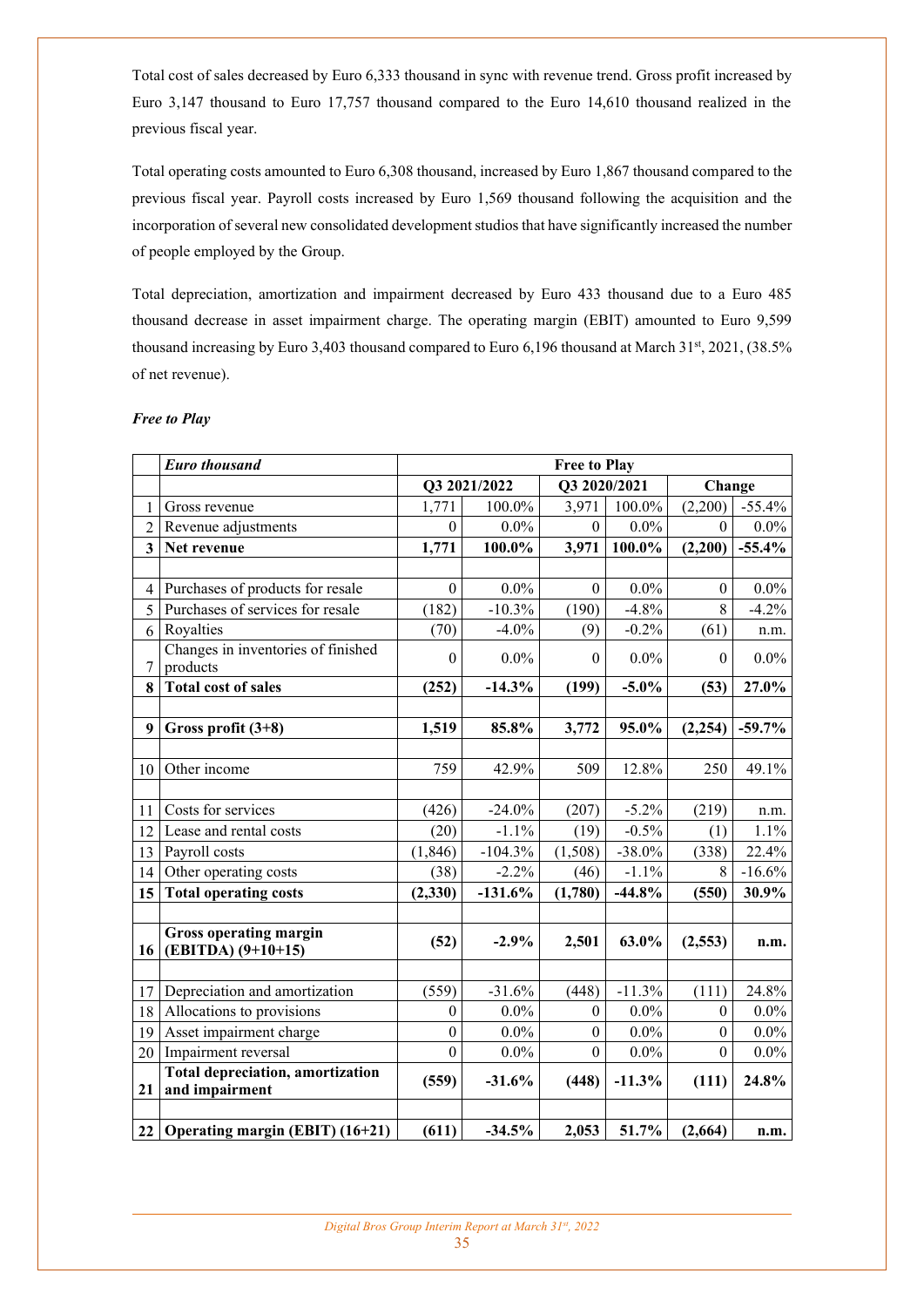The Free to Play revenue of the third quarter revenue showed a 55.4% decrease from Euro 3,971 thousand at March 31st, 2021 to Euro 1,771 thousand. A licensing agreement for the Chinese market rights of Gems of War increased last fiscal revenue by Euro 1,895 thousand.

Total cost of sales increased by Euro 53 thousand due to higher royalties for Euro 61 thousand. Gross profit decreased by Euro 2,254 thousand to Euro 1,519 thousand compared to the Euro 3,772 thousand realized in the previous fiscal year.

Total operating costs increased by Euro 550 thousand due to an increase in payroll costs for Euro 338 thousand and an increase in cost for services advertisement related for Euro 219 thousand.

Total depreciation, amortization and impairment increased by Euro 111 thousand and included goodwill for Euro 489 thousand being the amortization of the difference between the purchase price of the Australian companies and the related shareholder's equity at the moment of the acquisition..

The operating margin (EBIT) amounted to negative Euro 611 thousand, compared to positive Euro 2,053 thousand realized at March 31<sup>st</sup>, 2021.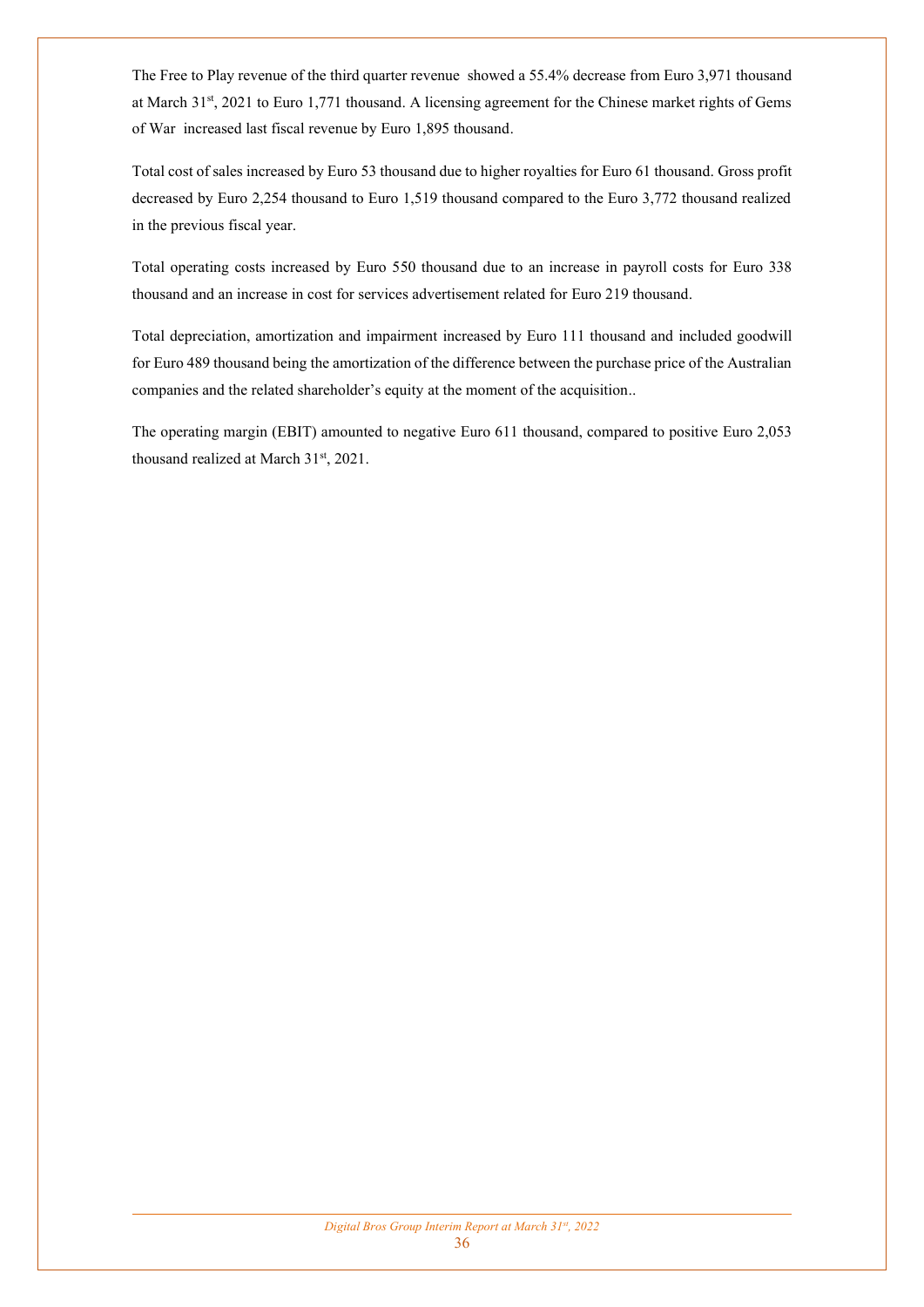#### *Italian Distribution*

|                 | <b>Euro</b> thousand                                      | <b>Italian Distribution</b> |           |                  |              |                  |           |
|-----------------|-----------------------------------------------------------|-----------------------------|-----------|------------------|--------------|------------------|-----------|
|                 |                                                           | Q3 2021/2022                |           |                  | Q3 2020/2021 | Change           |           |
| 1               | Gross revenue                                             | 711                         | 100.1%    | 792              | 103.7%       | (81)             | $-10.2\%$ |
| $\overline{2}$  | Revenue adjustments                                       | (1)                         | $-0.1%$   | (28)             | $-3.7%$      | 27               | $-96.8%$  |
| 3               | Net revenue                                               | 710                         | $100.0\%$ | 764              | 100.0%       | (54)             | $-7.0\%$  |
|                 |                                                           |                             |           |                  |              |                  |           |
| 4               | Purchases of products for resale                          | (340)                       | $-47.9%$  | (303)            | $-39.7%$     | (37)             | 12.1%     |
| 5               | Purchases of services for resale                          | $\boldsymbol{0}$            | $0.0\%$   | $\boldsymbol{0}$ | $0.0\%$      | $\theta$         | $0.0\%$   |
| 6               | Royalties                                                 | $\boldsymbol{0}$            | $0.0\%$   | $\mathbf{0}$     | $0.0\%$      | $\theta$         | $0.0\%$   |
| 7               | Changes in inventories of finished<br>products            | (183)                       | $-25.8%$  | (738)            | $-96.7%$     | 555              | $-75.2%$  |
| 8               | <b>Total cost of sales</b>                                | (523)                       | $-73.6%$  | (1.041)          | $-136.3%$    | 518              | $-49.8%$  |
|                 |                                                           |                             |           |                  |              |                  |           |
| 9               | Gross profit $(3+8)$                                      | 187                         | 26.3%     | (277)            | $-36.3%$     | 464              | n.m.      |
|                 |                                                           |                             |           |                  |              |                  |           |
| 10              | Other income                                              | $\boldsymbol{0}$            | $0.0\%$   | $\boldsymbol{0}$ | $0.0\%$      | $\boldsymbol{0}$ | $0.0\%$   |
|                 |                                                           |                             |           |                  |              |                  |           |
| 11              | Costs for services                                        | (114)                       | $-16.1%$  | (131)            | $-17.1%$     | 17               | $-12.7%$  |
| 12              | Lease and rental costs                                    | (4)                         | $-0.5%$   | (33)             | $-4.4%$      | 29               | $-89.4%$  |
| 13              | Payroll costs                                             | (237)                       | $-33.3%$  | (309)            | $-40.4%$     | 72               | $-23.3%$  |
| 14              | Other operating costs                                     | (21)                        | $-3.0\%$  | (40)             | $-5.2\%$     | 19               | $-46.3%$  |
| 15              | <b>Total operating costs</b>                              | (376)                       | $-52.9%$  | (513)            | $-67.2%$     | 137              | $-26.8%$  |
|                 |                                                           |                             |           |                  |              |                  |           |
| 16              | <b>Gross operating margin</b><br>(EBITDA) (9+10+15)       | (189)                       | $-26.6%$  | (790)            | $-103.4%$    | 601              | $-76.1%$  |
|                 |                                                           |                             |           |                  |              |                  |           |
| 17              | Depreciation and amortization                             | (36)                        | $-5.0\%$  | (39)             | $-5.2\%$     | 3                | $-9.5\%$  |
| 18              | Allocations to provisions                                 | $\boldsymbol{0}$            | $0.0\%$   | $\boldsymbol{0}$ | $0.0\%$      | $\boldsymbol{0}$ | $0.0\%$   |
| 19              | Asset impairment charge                                   | $\theta$                    | $0.0\%$   | $\boldsymbol{0}$ | $0.0\%$      | $\theta$         | $0.0\%$   |
| 20              | Impairment reversal                                       | $\overline{0}$              | $0.0\%$   | $\boldsymbol{0}$ | $0.0\%$      | $\boldsymbol{0}$ | $0.0\%$   |
| 21              | <b>Total depreciation, amortization</b><br>and impairment | (36)                        | $-5.0\%$  | (39)             | $-5.2\%$     | 3                | $-9.5%$   |
|                 |                                                           |                             |           |                  |              |                  |           |
| 22 <sub>1</sub> | Operating margin (EBIT) (16+21)                           | (225)                       | $-31.6%$  | (829)            | $-108.6\%$   | 604              | $-72.9\%$ |

The third quarter revenue of the Italian Distribution operating segment showed a 10.2% decrease from Euro 792 thousand at March 31st, 2021 to Euro 711 thousand in sync with the decline in trading cards distribution revenue.

Total cost of sales decreased by 49.8%, from Euro 1,041 thousand to Euro 523 thousand. Gross profit amounted to Euro 187 thousand compared to the gross loss of Euro 277 thousand at March 31st, 2021. Total operating costs decreased by Euro 137 thousand, while the operating margin (EBIT) amounted to negative Euro 225 thousand, compared to negative Euro 829 thousand realized at March 31<sup>st</sup>, 2021.

The third quarter operating loss (EBIT) of the Other Activities segment amounted to Euro 118 thousand, compared to the positive EBIT of Euro 9 thousand at March 31<sup>st</sup>, 2021.

The third quarter operating loss (EBIT) of the Holding segment amounted to Euro 1,807 thousand, decreased by Euro 753 thousand compared to the operating loss of Euro 2,371 thousand of the previous fiscal year, due to lower payroll and consultancy costs.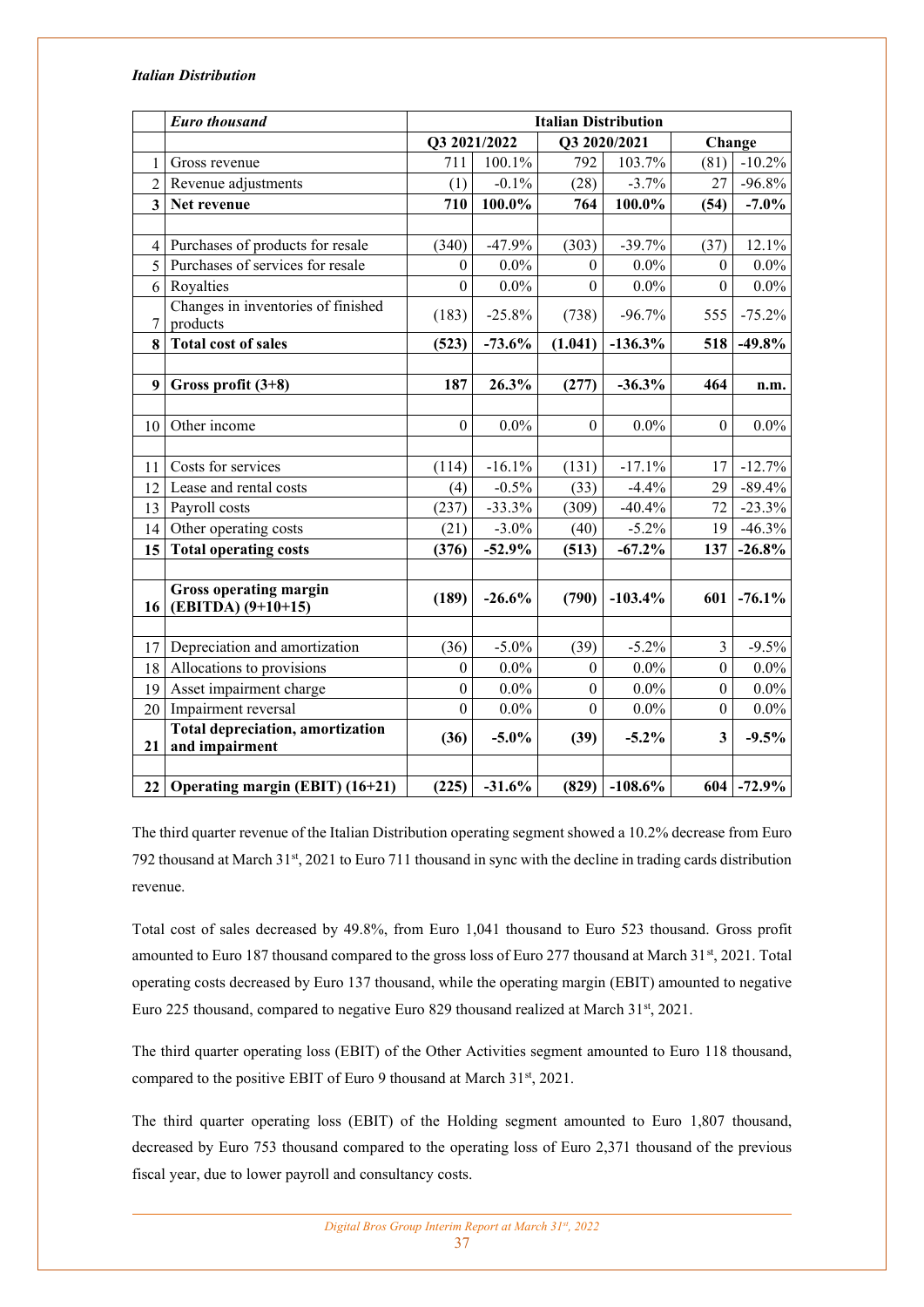## <span id="page-37-0"></span>**11. CONTINGENT ASSETS AND LIABILITIES**

The sale of rights to PAYDAY2 by the Group to Starbreeze AB occurred in May 2016 granted the Group the possibility to earn out maximum of USD 40 million to be calculated as 33% of the net revenue that Starbreeze AB will realize on the sales of PAYDAY3. At the reporting date, the Group considered this contractual right as a contingent asset, as in the prior fiscal years, and therefore no amount has been showed in the financial statement.

## <span id="page-37-1"></span>**12. SIGNIFICANT EVENTS OCCURRED AFTER MARCH 31ST, 2022**

No significant event occurred after the end of the period also having considered external factors.

## <span id="page-37-2"></span>**13. BUSINESS OUTLOOK**

Most of the videogames currently under development will hit the market starting from the fiscal year 2023 onwards. The Group has planned to invest more than Euro 50 million during the fiscal year. For the full fiscal year 2022, the Group expects a decline in revenue without any significant new launch, but higher net operating margins (EBIT) thanks to the higher profitability of fully-owned intellectual properties and back catalogue products.

A breakdown of back catalogue and new releases revenue expected for the full fiscal year is provided below with previous fiscal years comparisons:



In sync with the significant investments planned for the full fiscal year, the net financial position, which was positive for Euro 13.2 million at March 31<sup>st</sup>, 2022, is expected to remain positive while showing a further decrease to return back to increase starting from the first quarter of the next fiscal year.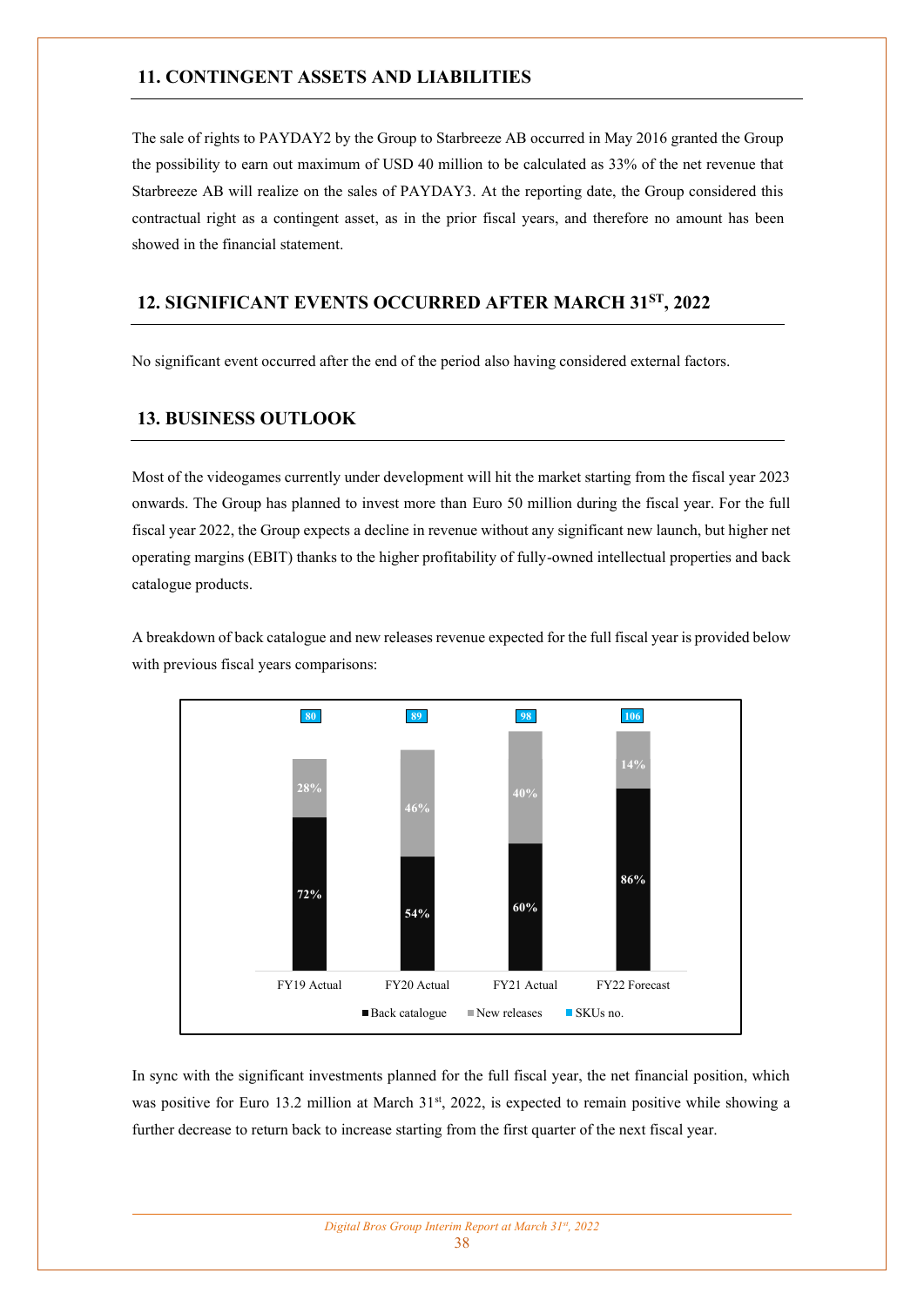## <span id="page-38-0"></span>**14. OTHER INFORMATION**

## **EMPLOYEES**

The following table reports analysis of the number of employees at March  $31<sup>st</sup>$ , 2022 with comparative figures at March  $31<sup>st</sup>$ , 2021:

| Category                            | March $31st$ , 2022 | March 31 <sup>st</sup> , 2021 | Change |
|-------------------------------------|---------------------|-------------------------------|--------|
| Managers                            |                     |                               |        |
| Office workers                      | 353                 | 228                           |        |
| Blue-collar workers and apprentices |                     |                               |        |
| <b>Total employees</b>              | 370                 | 242                           | 128.   |

The increase in the number of office workers was the effect of the acquisition of Infinity Plus Two Pty Ltd., Infinite Interactive Pty Ltd. and Ingame Studios a.s. and of the incorporation of Chrysalide Jeux et Divertissement Inc. and Supernova Games Studios S.r.l..

The following table details the number of employees of non-Italian companies at March 31<sup>st</sup>, 2022 with comparative figures at March 31<sup>st</sup>, 2021:

| Category                             | March 31 <sup>st</sup> , 2022 | March 31 <sup>st</sup> , 2021 | <b>Change</b> |
|--------------------------------------|-------------------------------|-------------------------------|---------------|
| Managers                             |                               |                               |               |
| Office workers                       | 267                           | 52                            |               |
| <b>Total employees outside Italy</b> | 275                           | 155                           | 120 I         |

The average number of employees for the period is calculated as the mean number of employees at the end of each month. It is shown below with corresponding prior year figures:

| Category                            | March $31st$ , 2022 | March $31^{st}$ , 2021 | Change |
|-------------------------------------|---------------------|------------------------|--------|
| Managers                            |                     |                        |        |
| Office workers                      | 340                 | 214                    |        |
| Blue-collar workers and apprentices |                     |                        |        |
| Total average employees             | 357                 | 228                    | 129    |

The average number of employees of the non-Italian companies is as follow:

| Category                              | March $31^{st}$ , 2022 | March $31^{st}$ , 2021 | Change |
|---------------------------------------|------------------------|------------------------|--------|
| Managers                              |                        |                        |        |
| Office workers                        |                        | ' 36                   |        |
| Total average employees outside Italy | 265                    | 138                    |        |

Employees of the Group's Italian companies are contracted under the current Confcommercio national collective employment agreement for the commercial, distribution and services sector. Employees of the three Italian studios - Kunos Simulazioni S.r.l., AvantGarden S.r.l. and Supernova Games Studios S.r.l. – are contracted under the national collective employment agreement for the mechanical industry.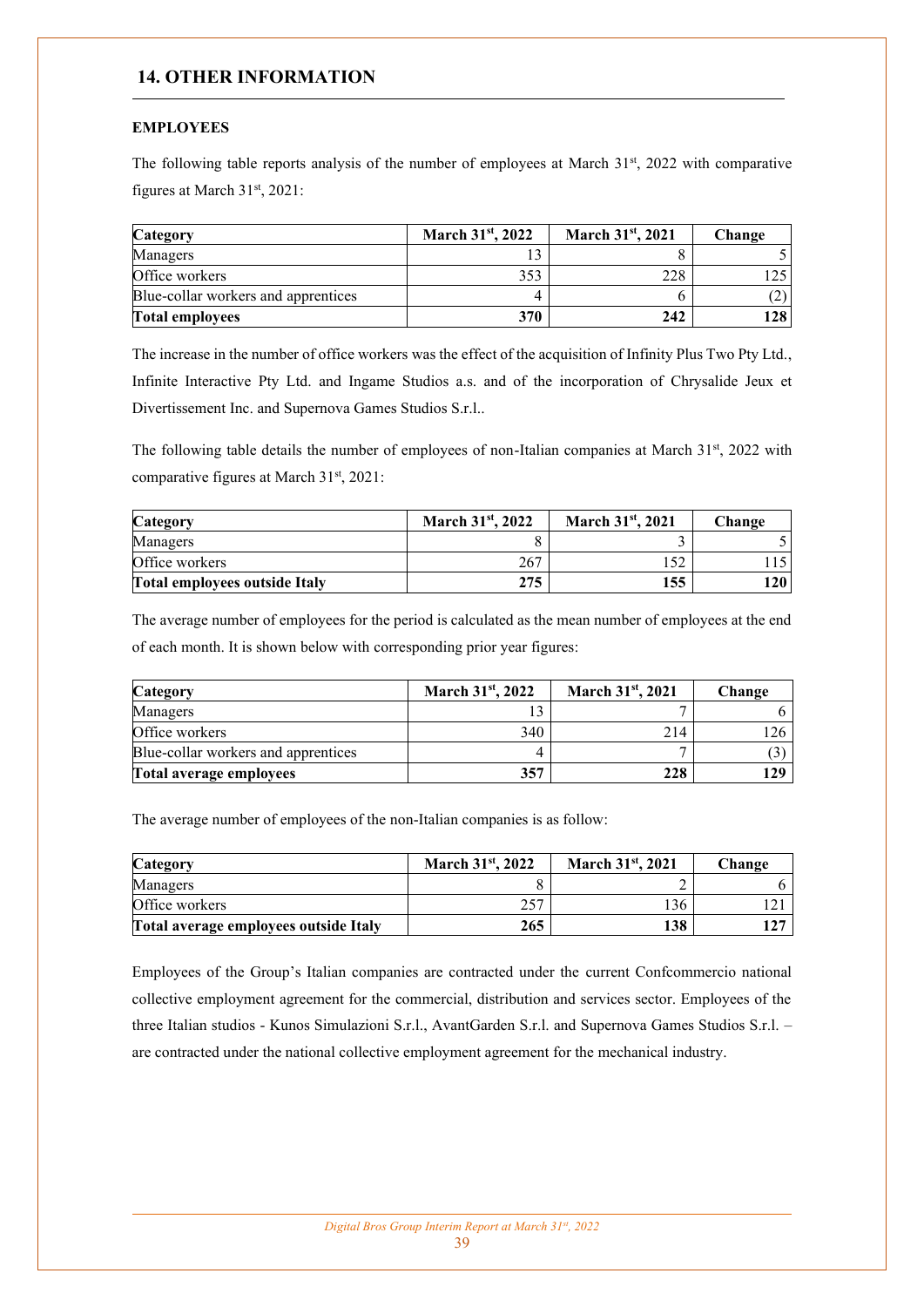#### **ENVIRONMENTAL ISSUES**

The video game industry has a negligible impact on the environment, as its activities are mainly digital.

Most of the products are sold through digital marketplaces and the Group aims to progressively reduce sales in physical stores. Although the environmental impact is considered very low, the Group actively monitors any solutions that may reduce the environmental impacts of the Group's activities to date and in the future.

The Group updates obsolete equipment as much as possible and recycles all components correctly. The Group stores everything in a digital format and prints documents only if required by the Law or if the scope of a specific task requires it. Consumables such as printer toner and similar waste are returned to the supplier for correct recycling. The Group is committed to replace travel with digital communications (i.e. video conferencing) to improve sustainability both from an environmental and a cost reduction standpoint.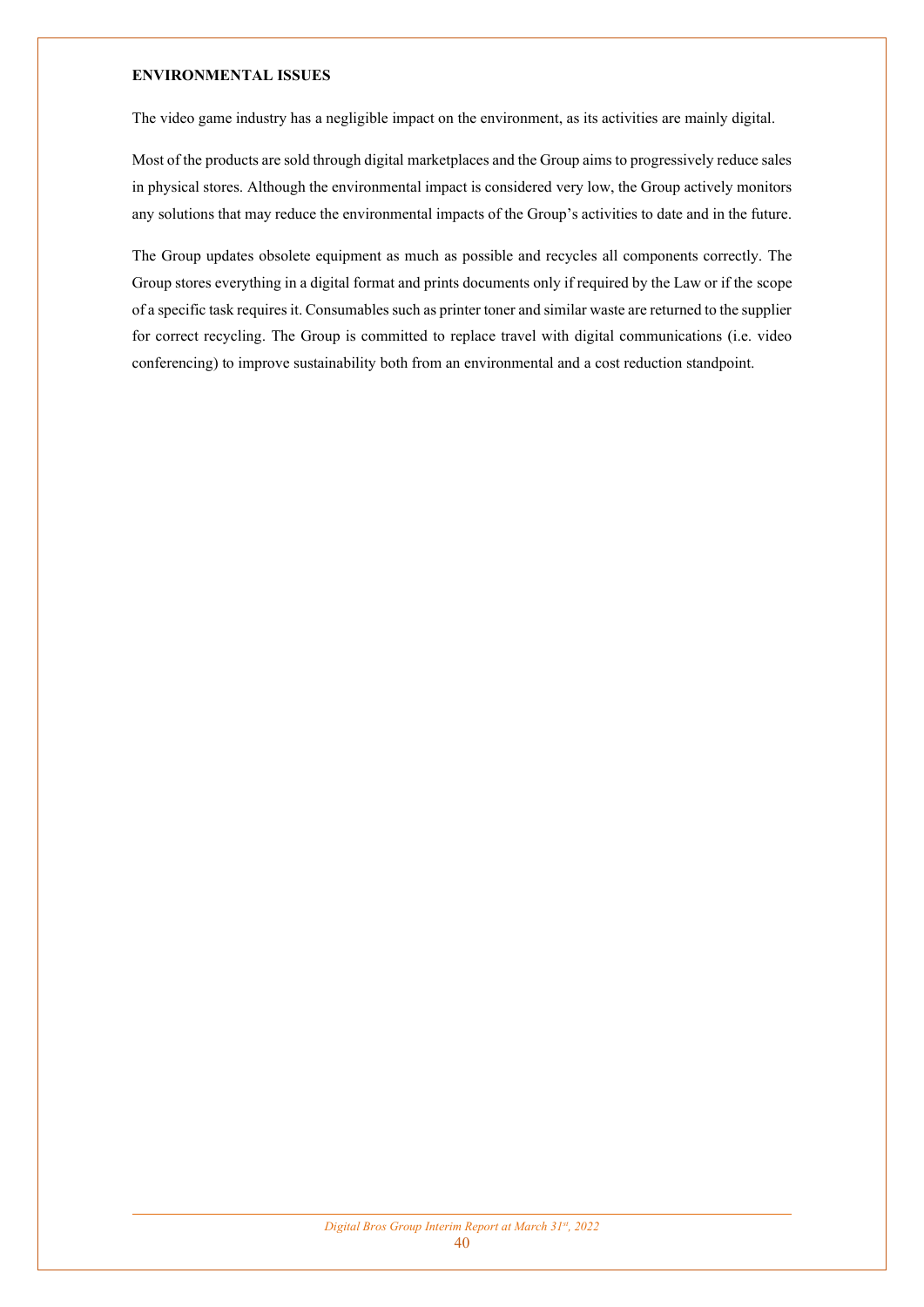

# <span id="page-40-0"></span>**Condensed consolidated financial statements at March 31st, 2022**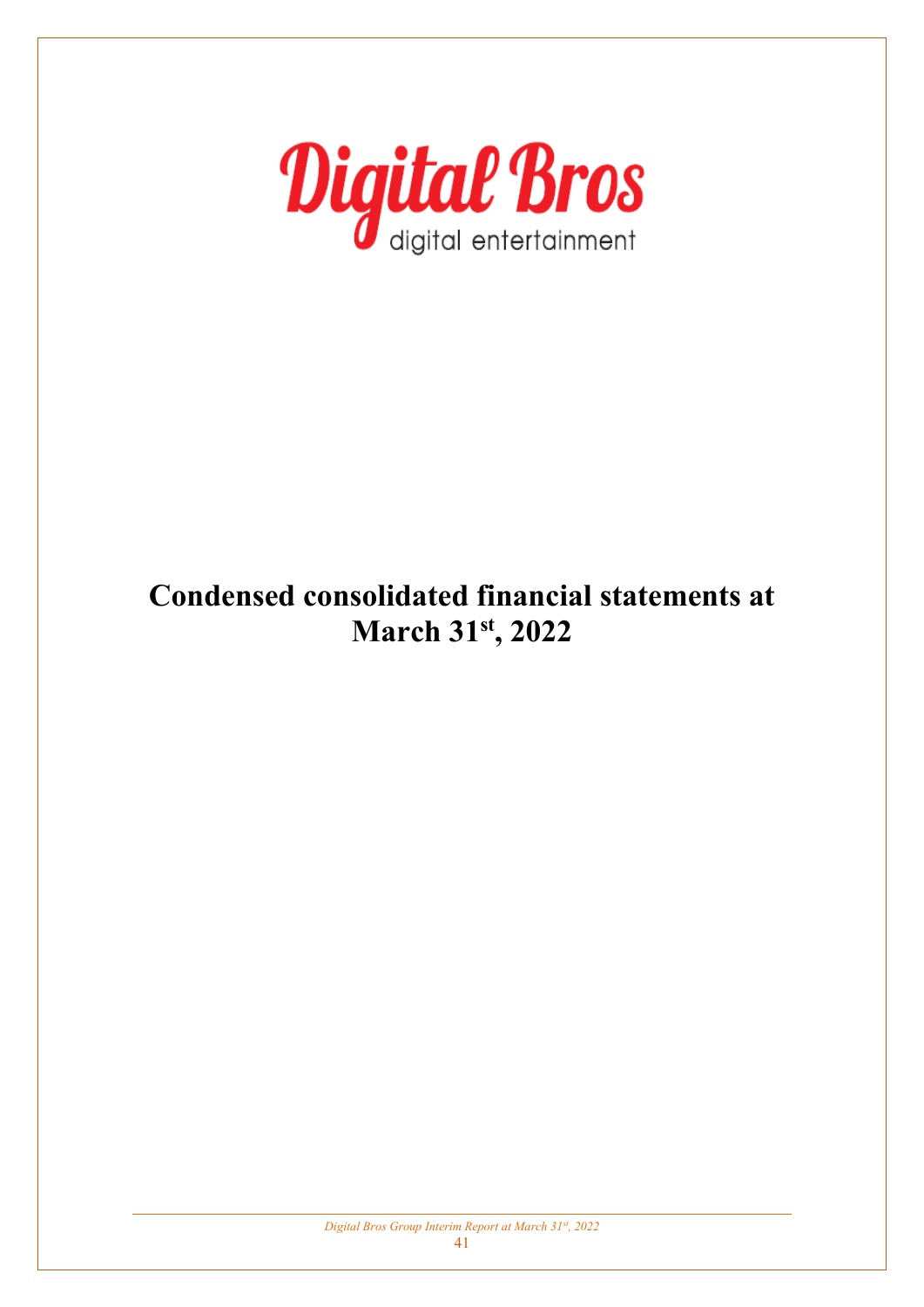(this page intentionally left blank)

#### *Digital Bros Group Interim Report at March 31st, 2022*  42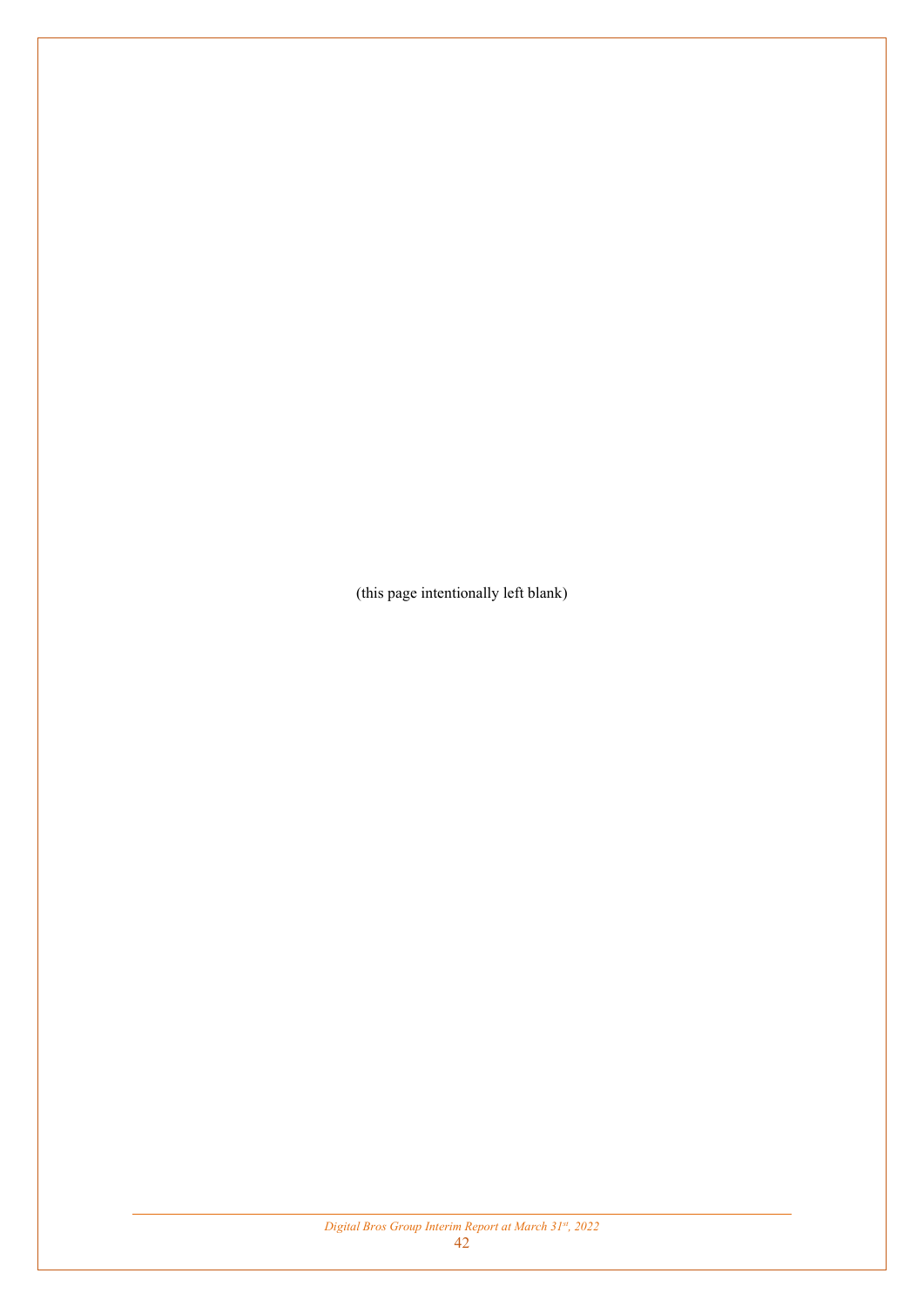### **FINANCIAL STATEMENTS**

**Digital Bros Group** 

## <span id="page-42-0"></span>**Consolidated statement of financial position at March 31st, 2022**

|                | Euro thousand                                              | March 31st, 2022 | June 30th, 2021  | Change       |           |
|----------------|------------------------------------------------------------|------------------|------------------|--------------|-----------|
|                | <b>Non-current assets</b>                                  |                  |                  |              |           |
| $\mathbf{1}$   | Property, plant and equipment                              | 9,024            | 8,198            | 826          | 10.1%     |
| $\overline{2}$ | Investment properties                                      | $\theta$         | $\boldsymbol{0}$ | $\theta$     | $0.0\%$   |
| $\overline{3}$ | Intangible assets                                          | 92,784           | 66,776           | 26,008       | 38.9%     |
| $\overline{4}$ | Equity investments                                         | 8,390            | 11,190           | (2,800)      | $-25.0\%$ |
| 5              | Non-current receivables and other assets                   | 7,450            | 5,089            | 2,361        | 46.4%     |
| 6              | Deferred tax assets                                        | 13,359           | 11,644           | 1,715        | 14.7%     |
| $\overline{7}$ | Non-current financial activities                           | 19,356           | 18,840           | 516          | 2.7%      |
|                | <b>Total non-current assets</b>                            | 150,363          | 121,737          | 28,626       | 23.5%     |
|                |                                                            |                  |                  |              |           |
|                | <b>Current assets</b>                                      |                  |                  |              |           |
| 8              | Inventories                                                | 4,787            | 5,708            | (921)        | $-16.1%$  |
| 9              | Trade receivables                                          | 13,218           | 18,283           | (5,065)      | $-27.7%$  |
| 10             | Tax receivables                                            | 2,131            | 1,500            | 631          | 42.1%     |
| 11             | Other current assets                                       | 20,110           | 19,279           | 831          | 4.3%      |
| 12             | Cash and cash equivalents                                  | 20,853           | 35,509           | (14, 656)    | $-41.3%$  |
| 13             | Other financial assets                                     | $\Omega$         | $\Omega$         | $\theta$     | $0.0\%$   |
|                | <b>Total current assets</b>                                | 61,099           | 80,279           | (19, 180)    | $-23.9%$  |
|                |                                                            |                  |                  |              |           |
|                | <b>TOTAL ASSETS</b>                                        | 211,462          | 202,016          | 9,446        | 4.7%      |
|                |                                                            |                  |                  |              |           |
|                | <b>Shareholders' equity</b>                                |                  |                  |              |           |
| 14             | Share capital                                              | (5,704)          | (5,704)          | $\mathbf{0}$ | $0.0\%$   |
| 15             | Reserves                                                   | (21, 426)        | (23,016)         | 1,590        | $-6.9%$   |
| 16             | Treasury shares                                            | $\Omega$         | $\theta$         | $\theta$     | $0.0\%$   |
| 17             | Retained earnings                                          | (95, 158)        | (82, 181)        | (12, 977)    | 15.8%     |
|                | Equity attributable to the shareholders                    | (122, 288)       | (110,901)        | (11, 387)    | 10.3%     |
|                | of the Parent Company                                      |                  |                  |              |           |
|                | <b>Equity attributable to non-controlling</b><br>interests | (1, 485)         | (890)            | (595)        | 66.9%     |
|                | <b>Total net equity</b>                                    | (123, 773)       | (111,791)        | (11,982)     | 10.7%     |
|                |                                                            |                  |                  |              |           |
|                | <b>Non-current liabilities</b>                             |                  |                  |              |           |
| 18             | Employee benefits                                          | (793)            | (719)            | (74)         | 10.3%     |
| 19             | Non-current provisions                                     | (81)             | (81)             | $\theta$     | $0.0\%$   |
| 20             | Other non-current payables and liabilities                 | (4,039)          | (5, 415)         | 1,376        | $-25.4%$  |
| 21             | Non-current financial liabilities                          | (16, 576)        | (11, 694)        | (4,882)      | 41.7%     |
|                | <b>Total non-current liabilities</b>                       | (21, 489)        | (17,909)         | (3,580)      | 20.0%     |
|                |                                                            |                  |                  |              |           |
|                | <b>Current liabilities</b>                                 |                  |                  |              |           |
| 22             | Trade payables                                             | (40, 946)        | (47, 193)        | 6,247        | $-13.2%$  |
| 23             | Taxes payables                                             | (9, 511)         | (10, 782)        | 1,271        | $-11.8%$  |
| 24             | Short term provisions                                      | $\theta$         | $\theta$         | $\mathbf{0}$ | $0.0\%$   |
| 25             | Other current liabilities                                  | (5,203)          | (9, 932)         | 4,729        | $-47.6%$  |
| 26             | Current financial liabilities                              | (10, 540)        | (4, 409)         | (6, 131)     | n.m.      |
|                | <b>Total current liabilities</b>                           | (66, 200)        | (72, 316)        | 6,116        | $-8.5\%$  |
|                | <b>TOTAL LIABILITIES</b>                                   | (87, 689)        | (90, 225)        | 2,536        | $-2.8%$   |
|                |                                                            |                  |                  |              |           |
|                | TOTAL NET EQUITY AND<br><b>LIABILITIES</b>                 | (211, 462)       | (202, 016)       | (9, 446)     | 4.7%      |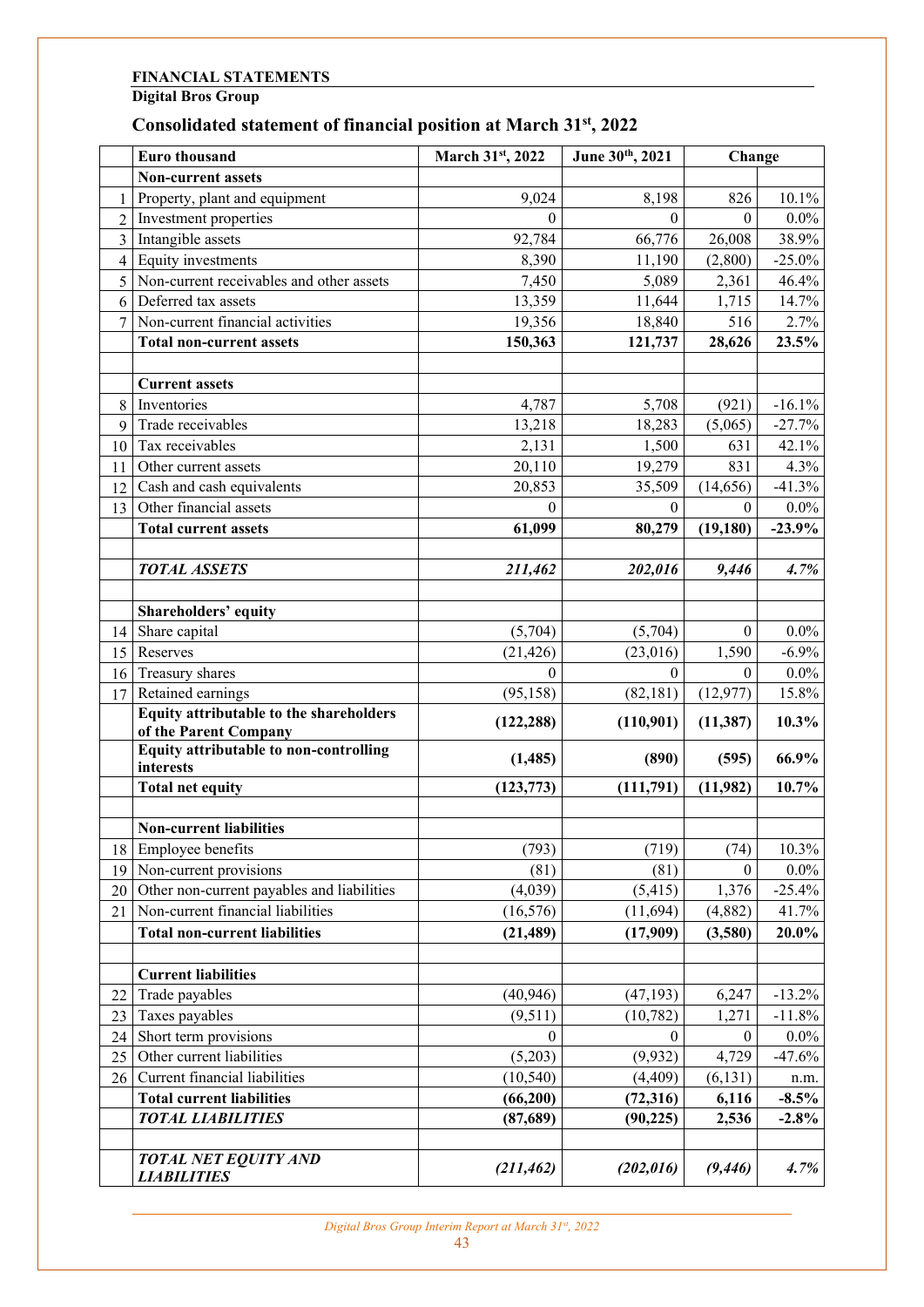## <span id="page-43-0"></span>**Consolidated statement of profit and loss at March 31st, 2022**

| March 31st, 2022<br>March 31st, 2021<br><b>Euro thousand</b><br>Change<br>115,427<br>83,143<br>100.3%<br>101.3%<br>(32, 284)<br>$-28.0\%$<br>Gross revenue<br>$\mathbf{1}$<br>$-0.3%$<br>$-1.3%$<br>$-85.8\%$<br>Revenue adjustments<br>(209)<br>(1, 475)<br>1,266<br>$\overline{c}$<br>100.0%<br>113,952<br>100.0%<br>$-27.2\%$<br>Net revenue<br>82,934<br>(31, 018)<br>$\overline{\mathbf{3}}$<br>$-11.9%$<br>$\overline{4}$<br>Purchase of products for resale<br>$-4.7%$<br>$-3.9\%$<br>(3,920)<br>(4, 452)<br>532<br>Purchase of services for resale<br>$-5.9%$<br>$-7.0\%$<br>(4, 894)<br>(8,027)<br>3,133<br>$-39.0\%$<br>5<br>Royalties<br>(18, 359)<br>$-22.1%$<br>(31, 736)<br>$-27.9%$<br>13,377<br>$-42.2%$<br>6<br>Changes in inventories of finished products<br>$-1.1%$<br>$-0.9\%$<br>$-13.4%$<br>7<br>(921)<br>(1,064)<br>143<br><b>Total cost of sales</b><br>$-33.9%$<br>17,185<br>$-38.0\%$<br>(28, 094)<br>(45, 279)<br>$-39.7%$<br>8<br>9<br>54,840<br>66.1%<br>60.3%<br>$-20.1\%$<br>Gross profit $(3+8)$<br>68,673<br>(13, 833)<br>Other income<br>8,122<br>9.8%<br>3,326<br>2.9%<br>10<br>4,796<br>n.m.<br>$-7.8%$<br>$-13.3%$<br>Costs for services<br>(6, 446)<br>$-6.5\%$<br>985<br>(7, 431)<br>11<br>Rent and Leasing<br>(356)<br>$-0.4%$<br>(221)<br>$-0.2%$<br>(135)<br>61.4%<br>12<br>Payroll costs<br>(23, 649)<br>$-28.5%$<br>(17, 562)<br>$-15.4%$<br>(6,087)<br>34.7%<br>13<br>Other operating costs<br>$-1.2%$<br>$-0.8%$<br>5.3%<br>(970)<br>(921)<br>(49)<br>14<br><b>Total operating costs</b><br>$-37.9%$<br>(26, 135)<br>(5,286)<br>(31, 421)<br>$-22.9%$<br>20.2%<br>15<br><b>Gross operating margin (EBITDA)</b><br>31,541<br>38.0%<br>45,864<br>40.2%<br>$-31.2%$<br>(14,323) |
|-----------------------------------------------------------------------------------------------------------------------------------------------------------------------------------------------------------------------------------------------------------------------------------------------------------------------------------------------------------------------------------------------------------------------------------------------------------------------------------------------------------------------------------------------------------------------------------------------------------------------------------------------------------------------------------------------------------------------------------------------------------------------------------------------------------------------------------------------------------------------------------------------------------------------------------------------------------------------------------------------------------------------------------------------------------------------------------------------------------------------------------------------------------------------------------------------------------------------------------------------------------------------------------------------------------------------------------------------------------------------------------------------------------------------------------------------------------------------------------------------------------------------------------------------------------------------------------------------------------------------------------------------------------------------------------------------------------------------------|
|                                                                                                                                                                                                                                                                                                                                                                                                                                                                                                                                                                                                                                                                                                                                                                                                                                                                                                                                                                                                                                                                                                                                                                                                                                                                                                                                                                                                                                                                                                                                                                                                                                                                                                                             |
|                                                                                                                                                                                                                                                                                                                                                                                                                                                                                                                                                                                                                                                                                                                                                                                                                                                                                                                                                                                                                                                                                                                                                                                                                                                                                                                                                                                                                                                                                                                                                                                                                                                                                                                             |
|                                                                                                                                                                                                                                                                                                                                                                                                                                                                                                                                                                                                                                                                                                                                                                                                                                                                                                                                                                                                                                                                                                                                                                                                                                                                                                                                                                                                                                                                                                                                                                                                                                                                                                                             |
|                                                                                                                                                                                                                                                                                                                                                                                                                                                                                                                                                                                                                                                                                                                                                                                                                                                                                                                                                                                                                                                                                                                                                                                                                                                                                                                                                                                                                                                                                                                                                                                                                                                                                                                             |
|                                                                                                                                                                                                                                                                                                                                                                                                                                                                                                                                                                                                                                                                                                                                                                                                                                                                                                                                                                                                                                                                                                                                                                                                                                                                                                                                                                                                                                                                                                                                                                                                                                                                                                                             |
|                                                                                                                                                                                                                                                                                                                                                                                                                                                                                                                                                                                                                                                                                                                                                                                                                                                                                                                                                                                                                                                                                                                                                                                                                                                                                                                                                                                                                                                                                                                                                                                                                                                                                                                             |
|                                                                                                                                                                                                                                                                                                                                                                                                                                                                                                                                                                                                                                                                                                                                                                                                                                                                                                                                                                                                                                                                                                                                                                                                                                                                                                                                                                                                                                                                                                                                                                                                                                                                                                                             |
|                                                                                                                                                                                                                                                                                                                                                                                                                                                                                                                                                                                                                                                                                                                                                                                                                                                                                                                                                                                                                                                                                                                                                                                                                                                                                                                                                                                                                                                                                                                                                                                                                                                                                                                             |
|                                                                                                                                                                                                                                                                                                                                                                                                                                                                                                                                                                                                                                                                                                                                                                                                                                                                                                                                                                                                                                                                                                                                                                                                                                                                                                                                                                                                                                                                                                                                                                                                                                                                                                                             |
|                                                                                                                                                                                                                                                                                                                                                                                                                                                                                                                                                                                                                                                                                                                                                                                                                                                                                                                                                                                                                                                                                                                                                                                                                                                                                                                                                                                                                                                                                                                                                                                                                                                                                                                             |
|                                                                                                                                                                                                                                                                                                                                                                                                                                                                                                                                                                                                                                                                                                                                                                                                                                                                                                                                                                                                                                                                                                                                                                                                                                                                                                                                                                                                                                                                                                                                                                                                                                                                                                                             |
|                                                                                                                                                                                                                                                                                                                                                                                                                                                                                                                                                                                                                                                                                                                                                                                                                                                                                                                                                                                                                                                                                                                                                                                                                                                                                                                                                                                                                                                                                                                                                                                                                                                                                                                             |
|                                                                                                                                                                                                                                                                                                                                                                                                                                                                                                                                                                                                                                                                                                                                                                                                                                                                                                                                                                                                                                                                                                                                                                                                                                                                                                                                                                                                                                                                                                                                                                                                                                                                                                                             |
|                                                                                                                                                                                                                                                                                                                                                                                                                                                                                                                                                                                                                                                                                                                                                                                                                                                                                                                                                                                                                                                                                                                                                                                                                                                                                                                                                                                                                                                                                                                                                                                                                                                                                                                             |
|                                                                                                                                                                                                                                                                                                                                                                                                                                                                                                                                                                                                                                                                                                                                                                                                                                                                                                                                                                                                                                                                                                                                                                                                                                                                                                                                                                                                                                                                                                                                                                                                                                                                                                                             |
|                                                                                                                                                                                                                                                                                                                                                                                                                                                                                                                                                                                                                                                                                                                                                                                                                                                                                                                                                                                                                                                                                                                                                                                                                                                                                                                                                                                                                                                                                                                                                                                                                                                                                                                             |
|                                                                                                                                                                                                                                                                                                                                                                                                                                                                                                                                                                                                                                                                                                                                                                                                                                                                                                                                                                                                                                                                                                                                                                                                                                                                                                                                                                                                                                                                                                                                                                                                                                                                                                                             |
|                                                                                                                                                                                                                                                                                                                                                                                                                                                                                                                                                                                                                                                                                                                                                                                                                                                                                                                                                                                                                                                                                                                                                                                                                                                                                                                                                                                                                                                                                                                                                                                                                                                                                                                             |
|                                                                                                                                                                                                                                                                                                                                                                                                                                                                                                                                                                                                                                                                                                                                                                                                                                                                                                                                                                                                                                                                                                                                                                                                                                                                                                                                                                                                                                                                                                                                                                                                                                                                                                                             |
|                                                                                                                                                                                                                                                                                                                                                                                                                                                                                                                                                                                                                                                                                                                                                                                                                                                                                                                                                                                                                                                                                                                                                                                                                                                                                                                                                                                                                                                                                                                                                                                                                                                                                                                             |
|                                                                                                                                                                                                                                                                                                                                                                                                                                                                                                                                                                                                                                                                                                                                                                                                                                                                                                                                                                                                                                                                                                                                                                                                                                                                                                                                                                                                                                                                                                                                                                                                                                                                                                                             |
| $(9+10+15)$<br>16                                                                                                                                                                                                                                                                                                                                                                                                                                                                                                                                                                                                                                                                                                                                                                                                                                                                                                                                                                                                                                                                                                                                                                                                                                                                                                                                                                                                                                                                                                                                                                                                                                                                                                           |
| $-15.2%$<br>(20, 117)<br>$-17.7%$<br>7,503<br>$-37.3%$<br>Depreciation and amortization<br>(12, 614)<br>17                                                                                                                                                                                                                                                                                                                                                                                                                                                                                                                                                                                                                                                                                                                                                                                                                                                                                                                                                                                                                                                                                                                                                                                                                                                                                                                                                                                                                                                                                                                                                                                                                  |
| Provisions<br>$0.0\%$<br>18<br>$0.0\%$<br>$\boldsymbol{0}$<br>$0.0\%$<br>$\boldsymbol{0}$<br>$\theta$                                                                                                                                                                                                                                                                                                                                                                                                                                                                                                                                                                                                                                                                                                                                                                                                                                                                                                                                                                                                                                                                                                                                                                                                                                                                                                                                                                                                                                                                                                                                                                                                                       |
| Asset impairment charge<br>$-0.1\%$<br>$-0.7%$<br>709<br>$-91.5%$<br>(66)<br>(774)<br>19                                                                                                                                                                                                                                                                                                                                                                                                                                                                                                                                                                                                                                                                                                                                                                                                                                                                                                                                                                                                                                                                                                                                                                                                                                                                                                                                                                                                                                                                                                                                                                                                                                    |
| $0.2\%$<br>Impairment reversal<br>$0.0\%$<br>203<br>$\boldsymbol{0}$<br>203<br>20<br>n.m.                                                                                                                                                                                                                                                                                                                                                                                                                                                                                                                                                                                                                                                                                                                                                                                                                                                                                                                                                                                                                                                                                                                                                                                                                                                                                                                                                                                                                                                                                                                                                                                                                                   |
| Total depreciation, amortization and                                                                                                                                                                                                                                                                                                                                                                                                                                                                                                                                                                                                                                                                                                                                                                                                                                                                                                                                                                                                                                                                                                                                                                                                                                                                                                                                                                                                                                                                                                                                                                                                                                                                                        |
| (12, 477)<br>$-15.0\%$<br>(20, 891)<br>$-40.3\%$<br>$-18.3\%$<br>8,413<br>21<br>impairment                                                                                                                                                                                                                                                                                                                                                                                                                                                                                                                                                                                                                                                                                                                                                                                                                                                                                                                                                                                                                                                                                                                                                                                                                                                                                                                                                                                                                                                                                                                                                                                                                                  |
|                                                                                                                                                                                                                                                                                                                                                                                                                                                                                                                                                                                                                                                                                                                                                                                                                                                                                                                                                                                                                                                                                                                                                                                                                                                                                                                                                                                                                                                                                                                                                                                                                                                                                                                             |
| Operating margin (EBIT) (16+21)<br>23.0%<br>21.9%<br>$-23.7%$<br>19,064<br>24,973<br>(5,909)<br>22                                                                                                                                                                                                                                                                                                                                                                                                                                                                                                                                                                                                                                                                                                                                                                                                                                                                                                                                                                                                                                                                                                                                                                                                                                                                                                                                                                                                                                                                                                                                                                                                                          |
|                                                                                                                                                                                                                                                                                                                                                                                                                                                                                                                                                                                                                                                                                                                                                                                                                                                                                                                                                                                                                                                                                                                                                                                                                                                                                                                                                                                                                                                                                                                                                                                                                                                                                                                             |
| 23 Interest and financial income<br>5,535<br>6.7%<br>5.5%<br>$-11.9%$<br>6,281<br>(746)                                                                                                                                                                                                                                                                                                                                                                                                                                                                                                                                                                                                                                                                                                                                                                                                                                                                                                                                                                                                                                                                                                                                                                                                                                                                                                                                                                                                                                                                                                                                                                                                                                     |
| $-26.8%$<br>Interest and financial expenses<br>(2,162)<br>$-2.6%$<br>(2,952)<br>$-2.6%$<br>790<br>24                                                                                                                                                                                                                                                                                                                                                                                                                                                                                                                                                                                                                                                                                                                                                                                                                                                                                                                                                                                                                                                                                                                                                                                                                                                                                                                                                                                                                                                                                                                                                                                                                        |
| Net interest income/(expenses)<br>1.3%<br>3,373<br>4.1%<br>3,329<br>2.9%<br>44<br>25                                                                                                                                                                                                                                                                                                                                                                                                                                                                                                                                                                                                                                                                                                                                                                                                                                                                                                                                                                                                                                                                                                                                                                                                                                                                                                                                                                                                                                                                                                                                                                                                                                        |
|                                                                                                                                                                                                                                                                                                                                                                                                                                                                                                                                                                                                                                                                                                                                                                                                                                                                                                                                                                                                                                                                                                                                                                                                                                                                                                                                                                                                                                                                                                                                                                                                                                                                                                                             |
| Profit/ (loss) before tax $(22+25)$<br>27.1%<br>24.8%<br>$-20.7%$<br>22,437<br>28,302<br>(5,866)<br>26                                                                                                                                                                                                                                                                                                                                                                                                                                                                                                                                                                                                                                                                                                                                                                                                                                                                                                                                                                                                                                                                                                                                                                                                                                                                                                                                                                                                                                                                                                                                                                                                                      |
|                                                                                                                                                                                                                                                                                                                                                                                                                                                                                                                                                                                                                                                                                                                                                                                                                                                                                                                                                                                                                                                                                                                                                                                                                                                                                                                                                                                                                                                                                                                                                                                                                                                                                                                             |
| $-7.8%$<br>$-22.1%$<br>Current tax<br>(6,935)<br>$-8.4%$<br>(8,908)<br>1,973<br>27                                                                                                                                                                                                                                                                                                                                                                                                                                                                                                                                                                                                                                                                                                                                                                                                                                                                                                                                                                                                                                                                                                                                                                                                                                                                                                                                                                                                                                                                                                                                                                                                                                          |
| Deferred tax<br>0.3%<br>875<br>0.8%<br>$-75.5\%$<br>214<br>28<br>(662)                                                                                                                                                                                                                                                                                                                                                                                                                                                                                                                                                                                                                                                                                                                                                                                                                                                                                                                                                                                                                                                                                                                                                                                                                                                                                                                                                                                                                                                                                                                                                                                                                                                      |
| (6, 721)<br>$-8.1\%$<br>$-7.0%$<br>$-16.3%$<br>29<br><b>Total taxes</b><br>(8,033)<br>1,312                                                                                                                                                                                                                                                                                                                                                                                                                                                                                                                                                                                                                                                                                                                                                                                                                                                                                                                                                                                                                                                                                                                                                                                                                                                                                                                                                                                                                                                                                                                                                                                                                                 |
|                                                                                                                                                                                                                                                                                                                                                                                                                                                                                                                                                                                                                                                                                                                                                                                                                                                                                                                                                                                                                                                                                                                                                                                                                                                                                                                                                                                                                                                                                                                                                                                                                                                                                                                             |
| Net profit/loss<br>15,716<br>19.0%<br>17.8%<br>$-22.5%$<br>20,269<br>30<br>(4, 554)                                                                                                                                                                                                                                                                                                                                                                                                                                                                                                                                                                                                                                                                                                                                                                                                                                                                                                                                                                                                                                                                                                                                                                                                                                                                                                                                                                                                                                                                                                                                                                                                                                         |
| attributable to the shareholders of the<br>15,544<br>20,336<br>17.8%<br>(4,793)<br>$-23.6%$<br>18.7%                                                                                                                                                                                                                                                                                                                                                                                                                                                                                                                                                                                                                                                                                                                                                                                                                                                                                                                                                                                                                                                                                                                                                                                                                                                                                                                                                                                                                                                                                                                                                                                                                        |
| <b>Parent Company</b><br>attributable to non-controlling interests<br>172<br>$0.2\%$<br>$-0.1\%$<br>239<br>(67)                                                                                                                                                                                                                                                                                                                                                                                                                                                                                                                                                                                                                                                                                                                                                                                                                                                                                                                                                                                                                                                                                                                                                                                                                                                                                                                                                                                                                                                                                                                                                                                                             |
| n.m.                                                                                                                                                                                                                                                                                                                                                                                                                                                                                                                                                                                                                                                                                                                                                                                                                                                                                                                                                                                                                                                                                                                                                                                                                                                                                                                                                                                                                                                                                                                                                                                                                                                                                                                        |
| <b>Earnings per share:</b>                                                                                                                                                                                                                                                                                                                                                                                                                                                                                                                                                                                                                                                                                                                                                                                                                                                                                                                                                                                                                                                                                                                                                                                                                                                                                                                                                                                                                                                                                                                                                                                                                                                                                                  |
| Basic earnings per share (in Euro)<br>1.09<br>1.43<br>$-23.6%$<br>33<br>(0.33)                                                                                                                                                                                                                                                                                                                                                                                                                                                                                                                                                                                                                                                                                                                                                                                                                                                                                                                                                                                                                                                                                                                                                                                                                                                                                                                                                                                                                                                                                                                                                                                                                                              |
| Diluted earnings per share (in Euro)<br>1.09<br>1.40<br>$-22.5%$<br>(0.30)<br>34                                                                                                                                                                                                                                                                                                                                                                                                                                                                                                                                                                                                                                                                                                                                                                                                                                                                                                                                                                                                                                                                                                                                                                                                                                                                                                                                                                                                                                                                                                                                                                                                                                            |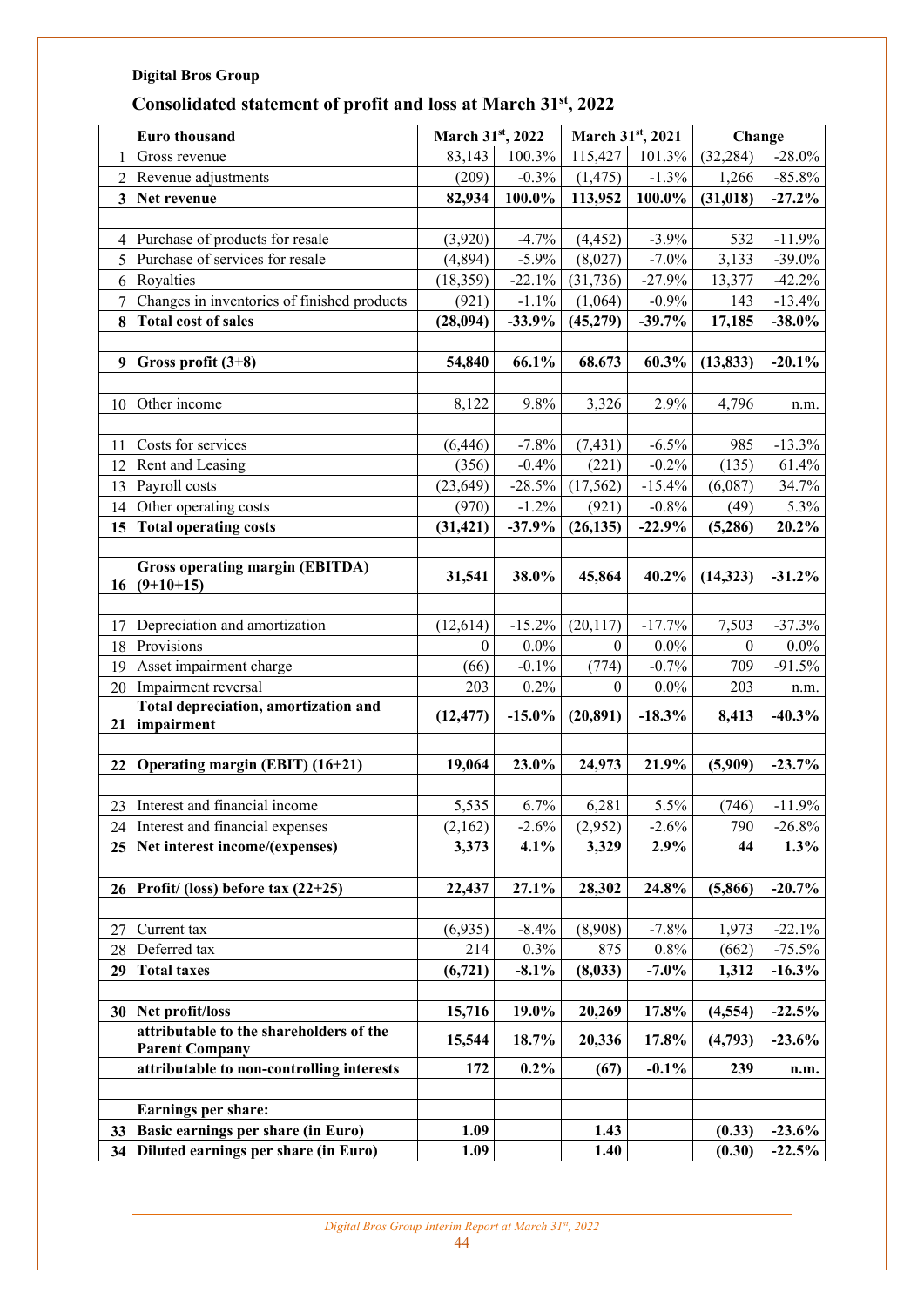| <b>Euro thousand</b>                                                                | March 31 <sup>st</sup> , 2022 | March 31 <sup>st</sup> , 2021 | Change   |
|-------------------------------------------------------------------------------------|-------------------------------|-------------------------------|----------|
| Profit (Loss) for the period (A)                                                    | 15,716                        | 20,269                        | (4, 553) |
| Actuarial gain (loss)                                                               | (20)                          | (11)                          | (9)      |
| Income tax relating to actuarial gain (loss)                                        | 5                             |                               |          |
| Changes in the fair value                                                           | (2,776)                       | 4,653                         | (7, 429) |
| Tax effect regarding fair value measurement of<br>financial assets                  | 666                           | (1,117)                       | 1,783    |
| Items that will not be subsequently<br>reclassified to profit or loss (B)           | (2, 125)                      | 3,528                         | (5,653)  |
| Exchange differences on translation of foreign<br>operations                        | 288                           | 46                            | 242      |
| Income tax relating to exchange differences on<br>translation of foreign operations | $\theta$                      | $\theta$                      | $\left($ |
| Items that will subsequently be reclassified<br>to profit or loss $(C)$             | 288                           | 46                            | 242      |
| Total other comprehensive income D=<br>$(B)+(C)$                                    | (1, 837)                      | 3,574                         | (5, 411) |
| Total comprehensive income (loss) $(A)$ + $(D)$                                     | 13,879                        | 23,843                        | (9,964)  |
| Attributable to:                                                                    |                               |                               |          |
| <b>Shareholders of the Parent Company</b>                                           | 13,707                        | 23,910                        | (10,203) |
| <b>Non-controlling interests</b>                                                    | (172)                         | (67)                          | (105)    |

## <span id="page-44-0"></span>**Consolidated statement of comprehensive income at March 31st, 2022**

Changes in fair value reflected the changes in third party equity investments that were classified in the consolidated statement of comprehensive income and not in the consolidated statement of profit and loss.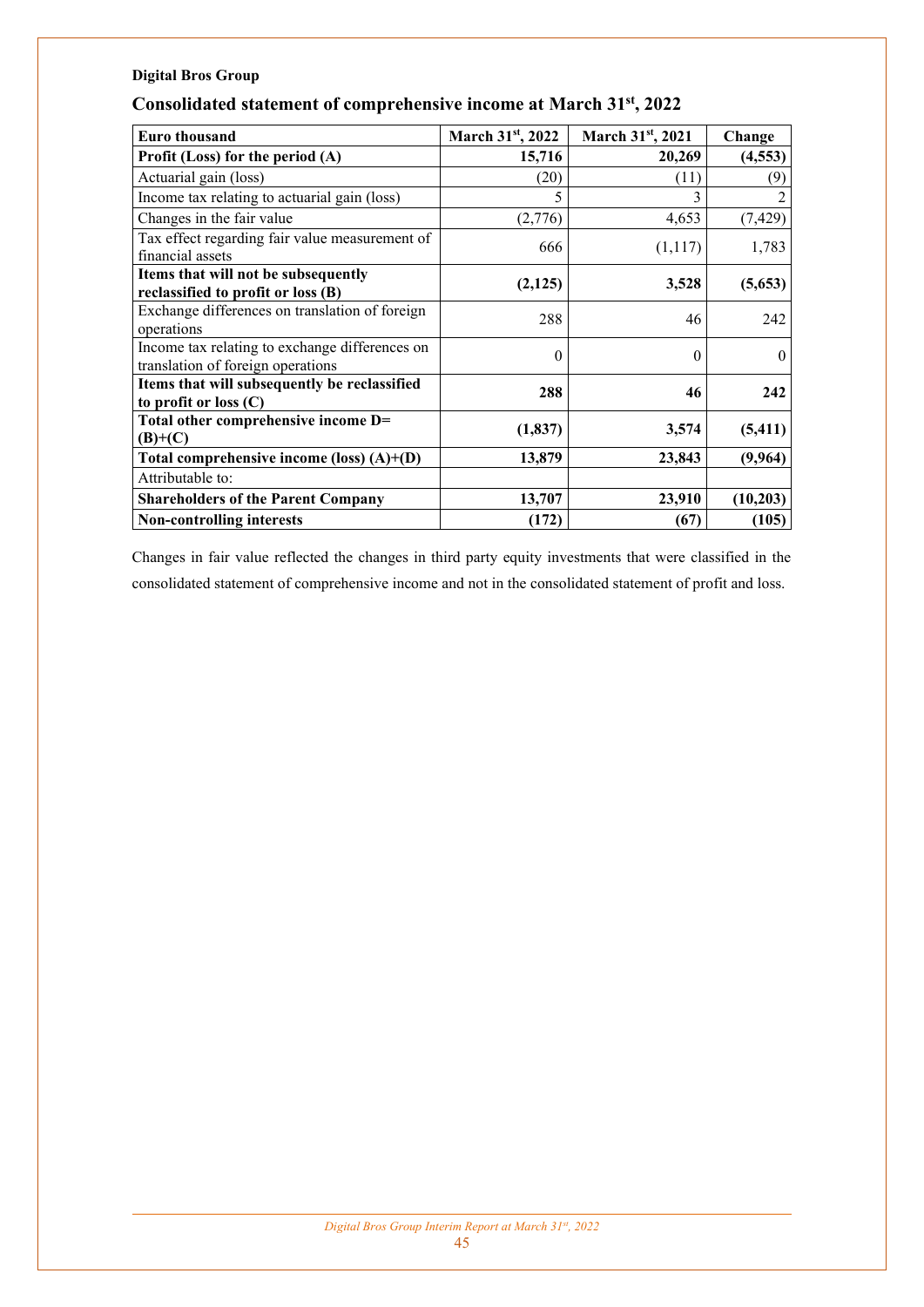## <span id="page-45-0"></span>**Consolidated cash flow statement at March 31st, 2022**

|                | Euro thousand                                      | March 31st, 2022 | March 31st, 2021 |
|----------------|----------------------------------------------------|------------------|------------------|
| A.             | Opening net cash/debt                              | 35,509           | 8,527            |
|                |                                                    |                  |                  |
| В.             | Cash flows from operating activities               |                  |                  |
|                | Profit (loss) for the period                       | 15,716           | 20,269           |
|                | Depreciation, amortization and non-monetary costs: |                  |                  |
|                | Provisions and impairment losses                   | (66)             | (753)            |
|                | Amortization of intangible assets                  | 11,218           | 18,779           |
|                | Depreciation of property, plant and equipment      | 1,396            | 1,338            |
|                | Net change in tax advance                          | (1,715)          | 1,463            |
|                | Net change in employee benefit provisions          | 74               | 100              |
|                | Net change in other non-current liabilities        | (1, 168)         | 3,827            |
|                | <b>SUBTOTAL B.</b>                                 | 25,455           | 45,023           |
|                |                                                    |                  |                  |
| $\mathbf{C}$ . | Change in net working capital                      |                  |                  |
|                | Inventories                                        | 921              | 1,064            |
|                | Trade receivables                                  | 5,118            | 4,908            |
|                | Current tax assets                                 | (631)            | 404              |
|                | Other current assets                               | (831)            | 13,002           |
|                | Trade payables                                     | (6,247)          | 1,709            |
|                | Current tax liabilities                            | (1,271)          | 4,088            |
|                | Current provisions                                 | (0)              | $\theta$         |
|                | Other current liabilities                          | (4, 729)         | (433)            |
|                | Other non-current liabilities                      | (1, 376)         | 4,737            |
|                | Non-current receivables and other assets           | (2,361)          | 2,440            |
|                | <b>SUBTOTAL C.</b>                                 | (11, 407)        | 31,919           |
|                |                                                    |                  |                  |
| D.             | Cash flows from investing activities               |                  |                  |
|                | Net payments for intangible assets                 | (37, 226)        | (45,296)         |
|                | Net payments for property, plant and equipment     | (2,222)          | (1,017)          |
|                | Net payments for non-current financial assets      | 2,813            | (8,318)          |
|                | <b>SUBTOTAL D.</b>                                 | (36, 635)        | (54, 631)        |
|                |                                                    |                  |                  |
| E.             | <b>Cash flows from financing activities</b>        |                  |                  |
|                | Capital increases                                  | $\mathbf{0}$     | $\bf{0}$         |
|                | Changes in financial liabilities                   | 11,014           | (6,092)          |
|                | Changes in financial assets                        | (516)            | (1,700)          |
|                | <b>SUBTOTAL E.</b>                                 | 10,498           | (7, 792)         |
|                |                                                    |                  |                  |
| F.             | Changes in consolidated equity                     |                  |                  |
|                | Dividends pay-out                                  | (2, 567)         | (2,139)          |
|                | Changes in treasury shares held                    | $\boldsymbol{0}$ | $\theta$         |
|                | Increases (decreases) in other equity components   | $\boldsymbol{0}$ | $\theta$         |
|                | <b>SUBTOTAL F.</b>                                 | (2,567)          | (2,139)          |
|                |                                                    |                  |                  |
| G.             | Cash flow for the period $(B+C+D+E+F)$             | (14, 656)        | 12,380           |
| Н.             | Closing net cash/debt $(A+G)$                      | 20,853           | 20,907           |
|                |                                                    |                  |                  |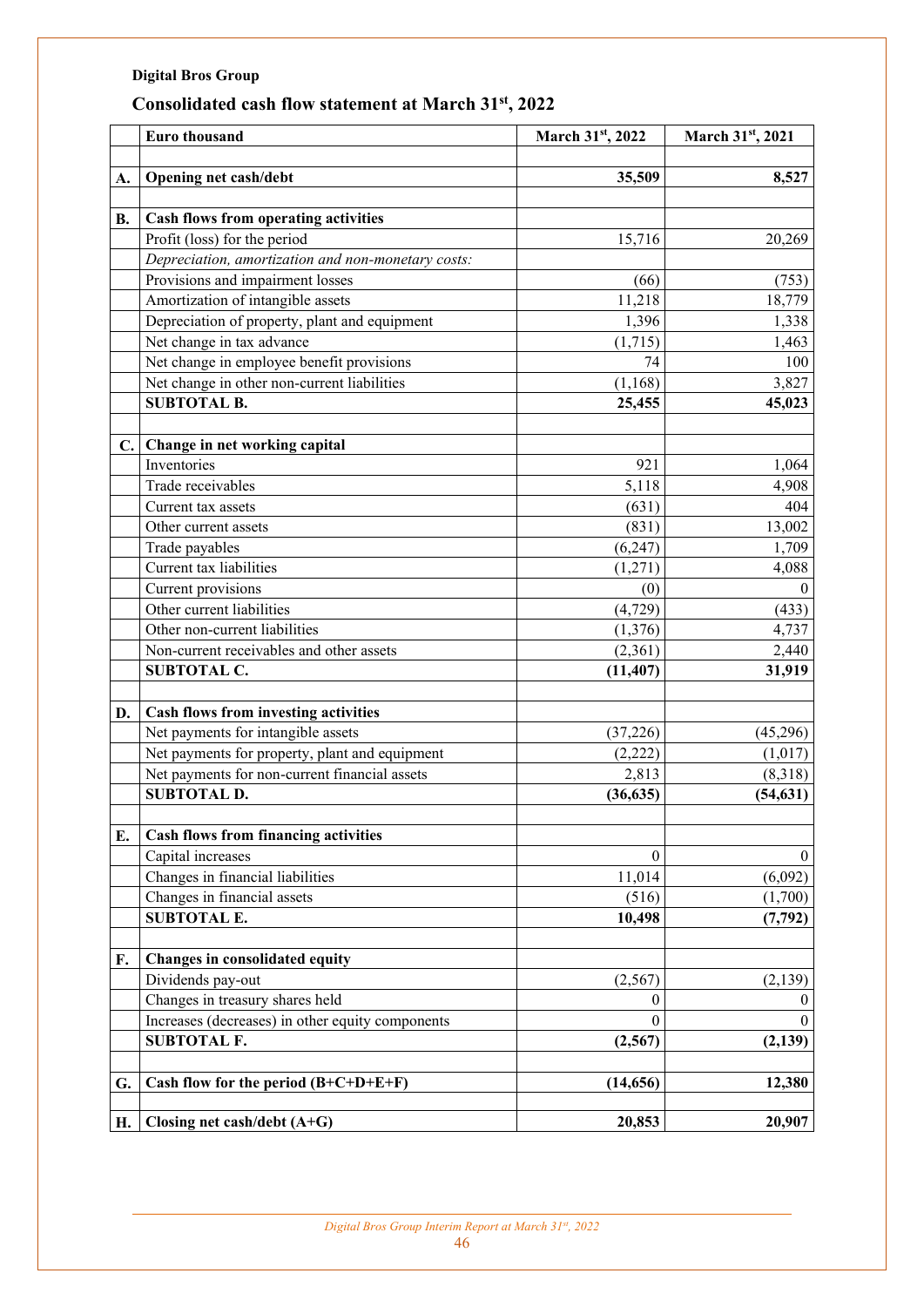## **Consolidated statement of changes in equity at March 31st, 2022**

<span id="page-46-0"></span>

| <b>Euro thousand</b>               | <b>Share</b><br>capital<br>(A) | Share<br>premium<br>reserve | Legal<br>reserve | <b>IAS</b><br>transition<br>reserve | Currency<br>translation | Other<br>reserves | <b>Total</b><br>reserves<br>(B) | <b>Treasury</b><br>shares<br>(C) | Retained<br>earnings | Profit<br>(Loss)<br>for the<br>year | <b>Total</b><br>retained<br>earnings<br>(D) | <b>Equity of</b><br>parent<br>company<br>shareholders<br>$(A+B+C+D)$ | <b>Equity of</b><br>non-<br>controlling<br>interests | <b>Total</b><br>equity |
|------------------------------------|--------------------------------|-----------------------------|------------------|-------------------------------------|-------------------------|-------------------|---------------------------------|----------------------------------|----------------------|-------------------------------------|---------------------------------------------|----------------------------------------------------------------------|------------------------------------------------------|------------------------|
| Total on July 1st, 2020            | 5,704                          | 18,486                      | 1,141            | 1,367                               | (1, 416)                | 1,382             | 20,960                          | $\mathbf{0}$                     | 37,298               | 14,990                              | 52,288                                      | 78,952                                                               | 979                                                  | 79,931                 |
|                                    |                                |                             |                  |                                     |                         |                   |                                 |                                  |                      |                                     |                                             |                                                                      |                                                      |                        |
| Allocation of previous year result |                                |                             |                  |                                     |                         |                   | $\mathbf{0}$                    |                                  |                      | 14,990 (14,990)                     | $\theta$                                    | 0                                                                    | $\mathbf{0}$                                         | $\bf{0}$               |
| Dividend pay-out                   |                                |                             |                  |                                     |                         |                   |                                 |                                  | (2, 139)             |                                     | (2, 139)                                    | (2, 139)                                                             |                                                      | (2, 139)               |
| Other changes                      |                                |                             |                  |                                     |                         | 246               | 246                             |                                  |                      |                                     |                                             | 253                                                                  |                                                      | 253                    |
| Comprehensive income (loss)        |                                |                             |                  |                                     | 46                      | 3,528             | 3,574                           |                                  |                      | 20,336                              | 20,336                                      | 23,910                                                               | (67)                                                 | 23,843                 |
|                                    |                                |                             |                  |                                     |                         |                   |                                 |                                  |                      |                                     |                                             |                                                                      |                                                      |                        |
| Total on March 31st, 2021          | 5,704                          | 18,486                      | 1,141            | 1,367                               | (1,370)                 | 5,156             | 24,780                          | $\mathbf{0}$                     | 50,156               | 20,336                              | 70,492                                      | 100,976                                                              | 912                                                  | 101,888                |
|                                    |                                |                             |                  |                                     |                         |                   |                                 |                                  |                      |                                     |                                             |                                                                      |                                                      |                        |
| Total on July 1st, 2021            | 5,704                          | 18,486                      | 1,141            | 1,367                               | (1, 339)                | 3,361             | 23,016                          | $\bf{0}$                         | 50,156               | 32,025                              | 82,181                                      | 110,901                                                              | 890                                                  | 111,791                |
|                                    |                                |                             |                  |                                     |                         |                   |                                 |                                  |                      |                                     |                                             |                                                                      |                                                      |                        |
| Allocation of previous year result |                                |                             |                  |                                     |                         |                   | 0                               |                                  |                      | 32,025 (32,025)                     | $\mathbf{0}$                                | $\mathbf{0}$                                                         | $\mathbf{0}$                                         | $\bf{0}$               |
| Dividend pay-out                   |                                |                             |                  |                                     |                         |                   |                                 |                                  | (2, 567)             |                                     | (2,567)                                     | (2,567)                                                              |                                                      | (2, 567)               |
| Other changes                      |                                |                             |                  |                                     |                         | 247               | 247                             |                                  |                      |                                     | $\mathbf{0}$                                | 247                                                                  | 423                                                  | 670                    |
| Comprehensive income (loss)        |                                |                             |                  |                                     | 288                     | (2, 125)          | (1, 837)                        |                                  |                      | 15,544                              | 15,544                                      | 13,707                                                               | 172                                                  | 13,879                 |
|                                    |                                |                             |                  |                                     |                         |                   |                                 |                                  |                      |                                     |                                             |                                                                      |                                                      |                        |
| Total on March 31st, 2022          | 5,704                          | 18,486                      | 1,141            | 1,367                               | (1,051)                 | 1,483             | 21,426                          | $\bf{0}$                         | 79,614               | 15,544                              | 95,158                                      | 122,288                                                              | 1,485                                                | 123,773                |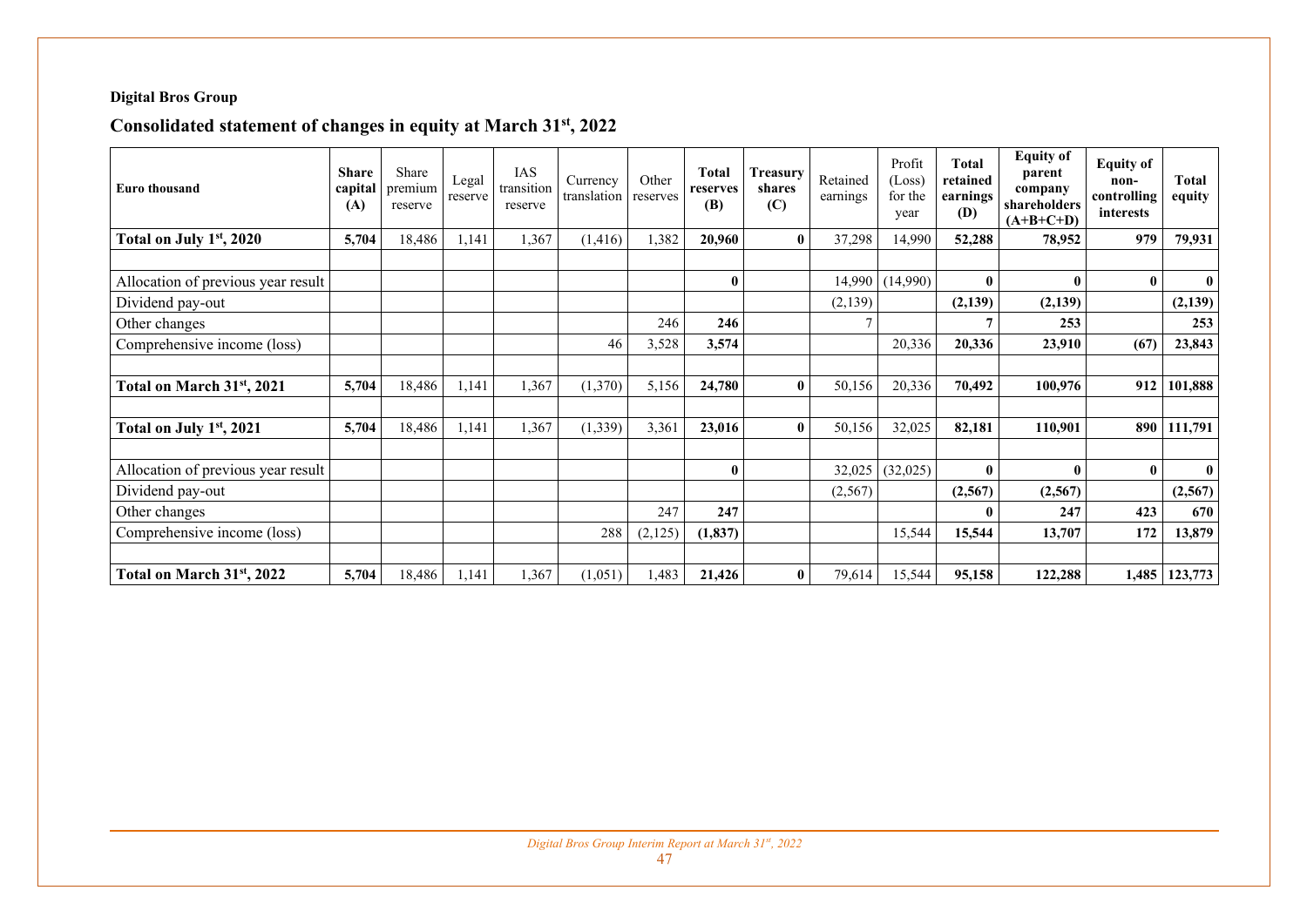(this page intentionally left blank)

#### *Digital Bros Group Interim Report at March 31st, 2022*  48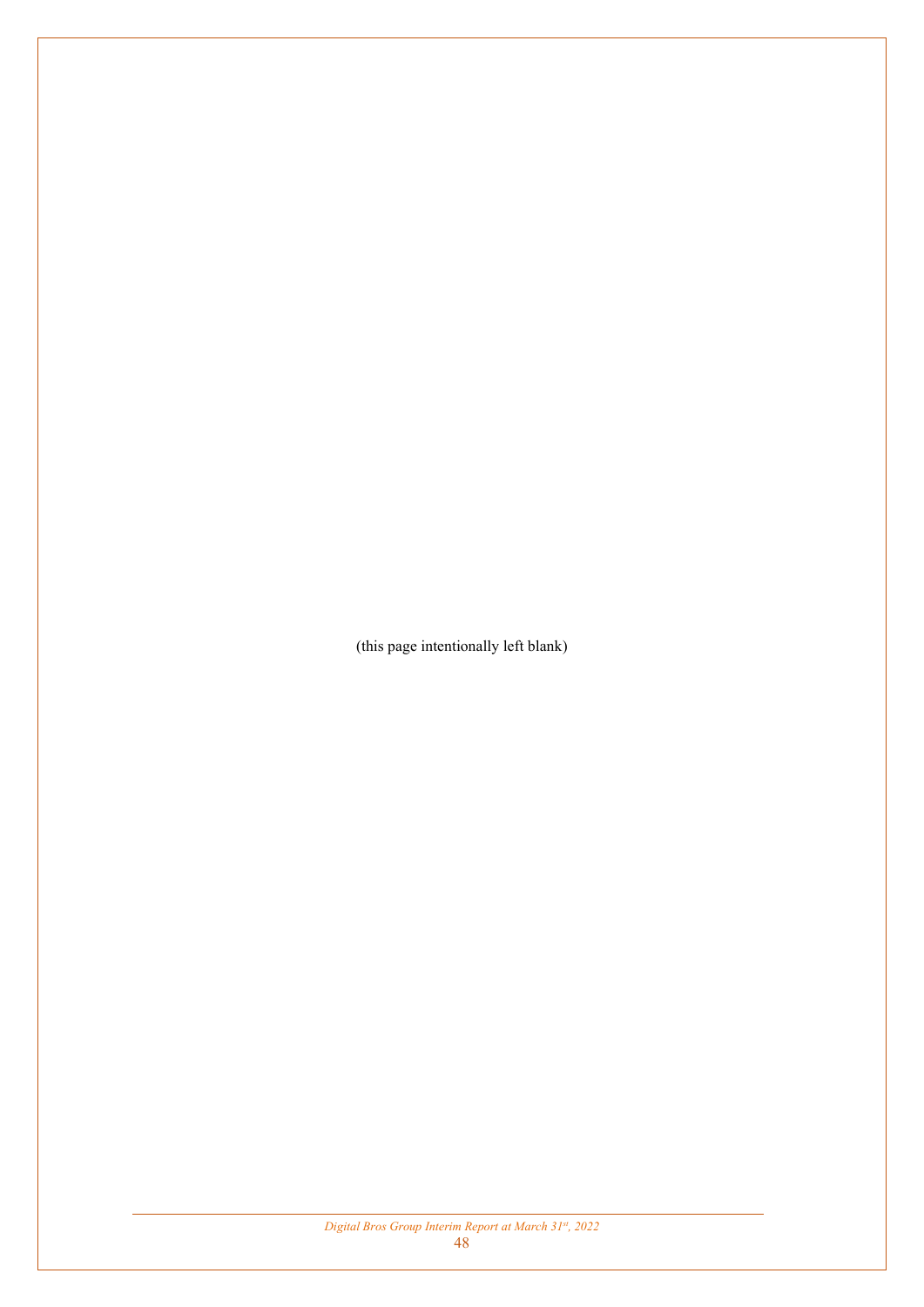

# <span id="page-48-0"></span>**Notes to the condensed consolidated financial statements at March 31st, 2022**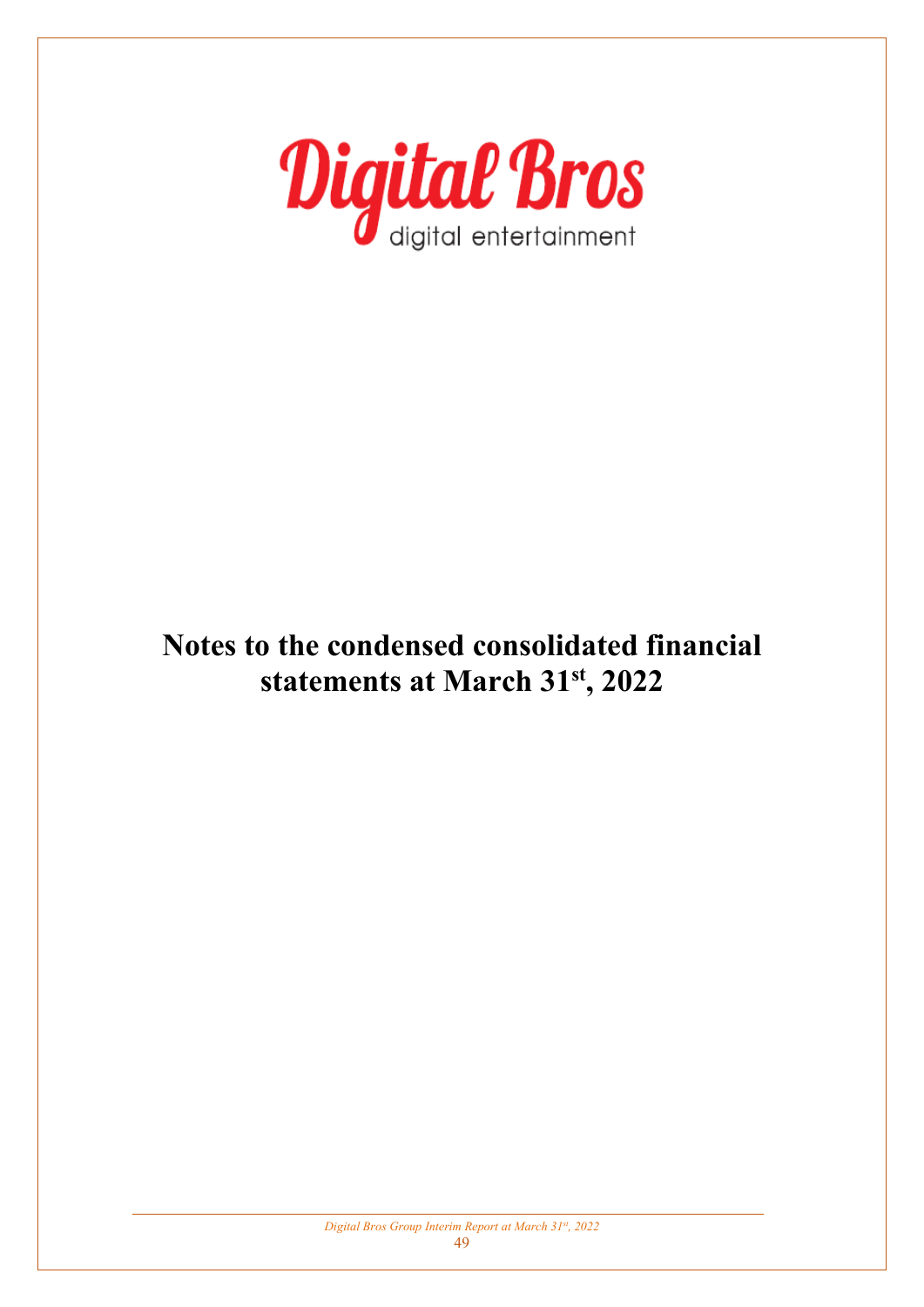## **INTRODUCTORY NOTE**

Digital Bros S.p.A. Interim Report at March 31<sup>st</sup>, 2022 was approved by the Board of Directors of May 12th, 2022 which also authorized the publication of the Report and the related press release.

The Interim Report at March 31<sup>st</sup>, 2022 includes the condensed consolidated financial statements prepared in accordance with the International Accounting Standards (IFRS) applicable from July 1<sup>st</sup>, 2021 as adopted by the European Union. The condensed consolidated financial statements have been prepared in accordance with the International Accounting Standard IAS 34 relating to interim financial report.

The report does not include all the disclosures required for full year financial statements and should be read in conjunction with the Group's Consolidated Financial Statements at June  $30<sup>th</sup>$ ,  $2021$ .

Digital Bros Interim Report at March 31<sup>st</sup>, 2022 has been prepared on a going concern basis. The Group has assessed no significant uncertainties about the going concern.

The content and other general information, as well as the use of estimates, are available in the notes to the consolidated financial statements at June 30<sup>th</sup>, 2021.

## *FINANCIAL STATEMENTS*

The Group consolidated financial statements at March 31<sup>st</sup>, 2022 together with comparative figures at June 30th, 2021 are shown in the Financial Statements section. The main balance sheet components are commented below.

## **NON-CURRENT ASSETS**

Total non-current assets increased by Euro 28,626 thousand.

Intangible assets increased by Euro 26,008 thousand, net of the depreciation of the period, due to the significant investment plan implemented by the Group in order to achieve its growth objectives.

Total additions on intangible assets amounted to Euro 37,226 thousand:

| Euro thousand                                               | March 31 <sup>st</sup> ,<br>2022 | March 31 <sup>st</sup> ,<br>2021 |
|-------------------------------------------------------------|----------------------------------|----------------------------------|
| Premium Games rights                                        | 4,380                            | 2,340                            |
| Investments on development of management systems            | 539                              | 159                              |
| Total investments on concessions and licenses               | 4,919                            | 2,499                            |
| Total investments on trademarks and other intangible assets | 13                               | $\bf{0}$                         |
| Internal development contracts in progress                  | 1,675                            | 2,476                            |
| Assets in progress                                          | 30,619                           | 31,759                           |
| Total additions to assets in development                    | 32,294                           | 34,235                           |
| Australian companies purchase price allocation              |                                  | 8,562                            |
| Total additions on intangible assets                        | 37,226                           | 45,296                           |

Equity investments decreased by Euro 2,800 thousand due to the adjustment of the shares held in companies listed on regulated markets to market value at March 31<sup>st</sup>, 2022. Details below: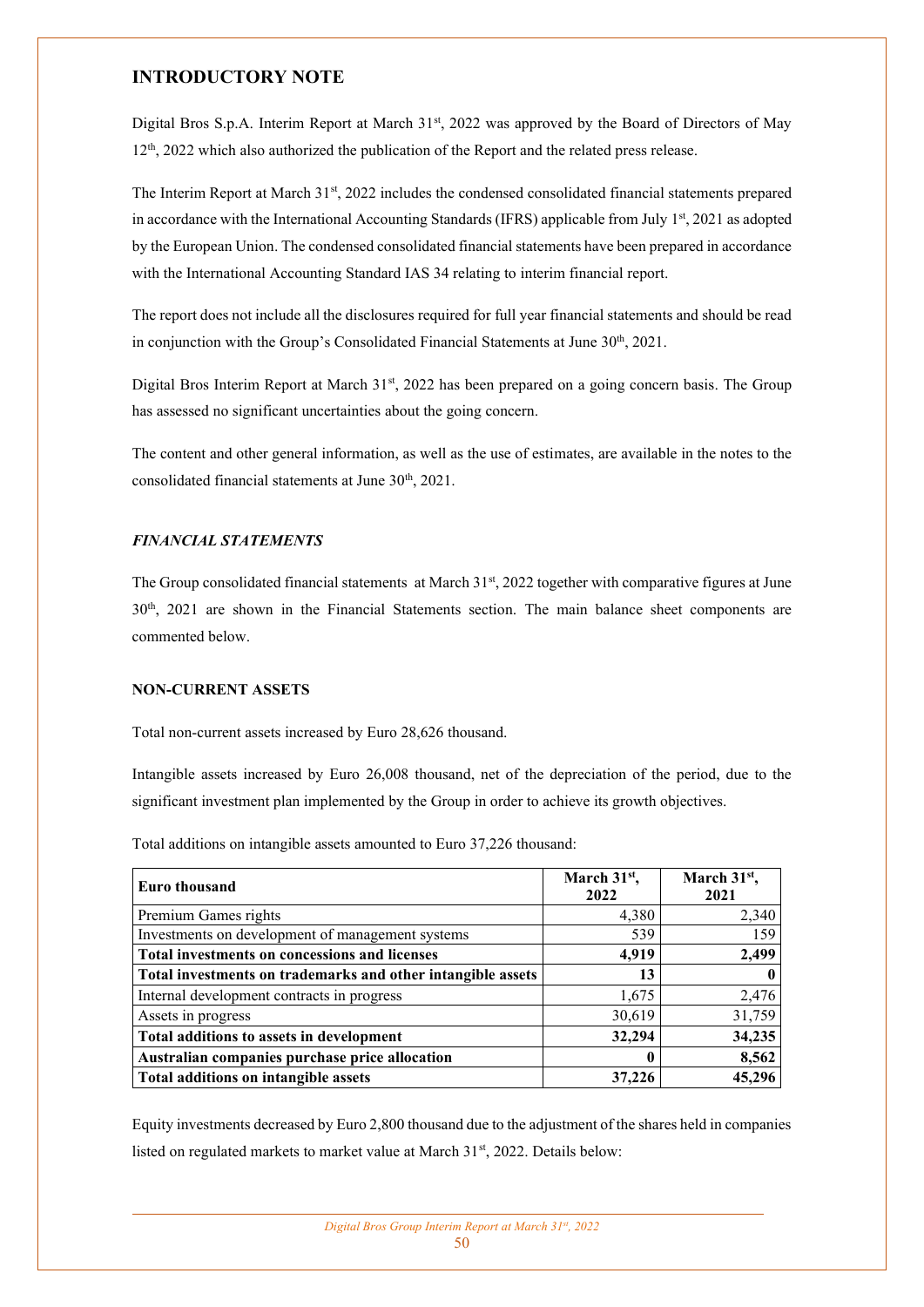| <b>Euro thousand</b>                      | March 31 <sup>st</sup> , 2022 | June 30th, 2021 | Change   |
|-------------------------------------------|-------------------------------|-----------------|----------|
| MSE&DB SI                                 |                               |                 |          |
| Artactive S.A.                            | q                             |                 |          |
| Total investments in associated companies | 15                            |                 | 10       |
| Starbreeze AB - A shares                  | 5,496                         | 7,635           | (1, 550) |
| Starbreeze AB - B shares                  | 2,432                         | 3,097           | (664)    |
| Unity Software Inc.                       |                               | 171             | (171)    |
| Noobz from Poland S.A.                    | 447                           | 282             | 20       |
| <b>Total other investments</b>            | 8,375                         | 11,185          | (2, 810) |
| <b>Total investments</b>                  | 8,390                         | 11,190          | (2, 800) |

Non-current receivables and other assets included for Euro 6,547 thousand by the receivable from Starbreeze AB (purchased from Smilegate Holdings). The receivable has a nominal amount of around USD 16.3 million and was purchased for a consideration of Euro 100 thousand. The amount has been restated and Euro 2,321 thousand have been recognized as financial income. The receivable was part of the Starbreeze AB corporate restructuring process and will be paid in accordance with the payment plan agreed with the District Court in Sweden, but not later than December 2024.

The remaining part amounted to Euro 903 thousand and related to security deposits for contractual obligations.

Deferred tax assets were calculated on tax loss carryforwards and temporary differences between the carrying value and the tax deduction period. They have been estimated at the tax rates expected in the period when the asset will be realized, or the difference will be settled.

Non-current financial activities consisted entirely of the fair value measurement of the convertible bond issued by Starbreeze AB with a nominal value of SEK 215 million and maturing in December 2024, as described in the Significant Events during the Period section of the Interim Report at March 31<sup>st</sup>, 2022.

#### **CURRENT ASSETS**

Total current assets decreased by Euro 19,180 thousand compared to June  $30<sup>th</sup>$ , 2021 due to a Euro 14,656 thousand decrease in cash and cash equivalents and lower trade receivables for Euro 5,065 thousand.

| Euro thousand                                          | March $31st$ ,<br>2022 | June 30th,<br>2021 | Change   |
|--------------------------------------------------------|------------------------|--------------------|----------|
| Receivables for video game user licenses               | 3,645                  | 5,112              | (1, 467) |
| Receivables for video game development operating costs | 13,380                 | 11,467             | 1,913    |
| Advances to suppliers                                  | 2,808                  | 2,359              | 449      |
| Other receivables                                      | 277                    | 341                | (64)     |
| <b>Total other current assets</b>                      | 20,110                 | 19,279             | 831      |

Other current assets are analyzed as follows:

Receivables for video game licenses were advances paid for licenses not yet exploited or completely exploited as at the reporting date. They decreased by Euro 1,467 thousand over the period to Euro 3,645 thousand.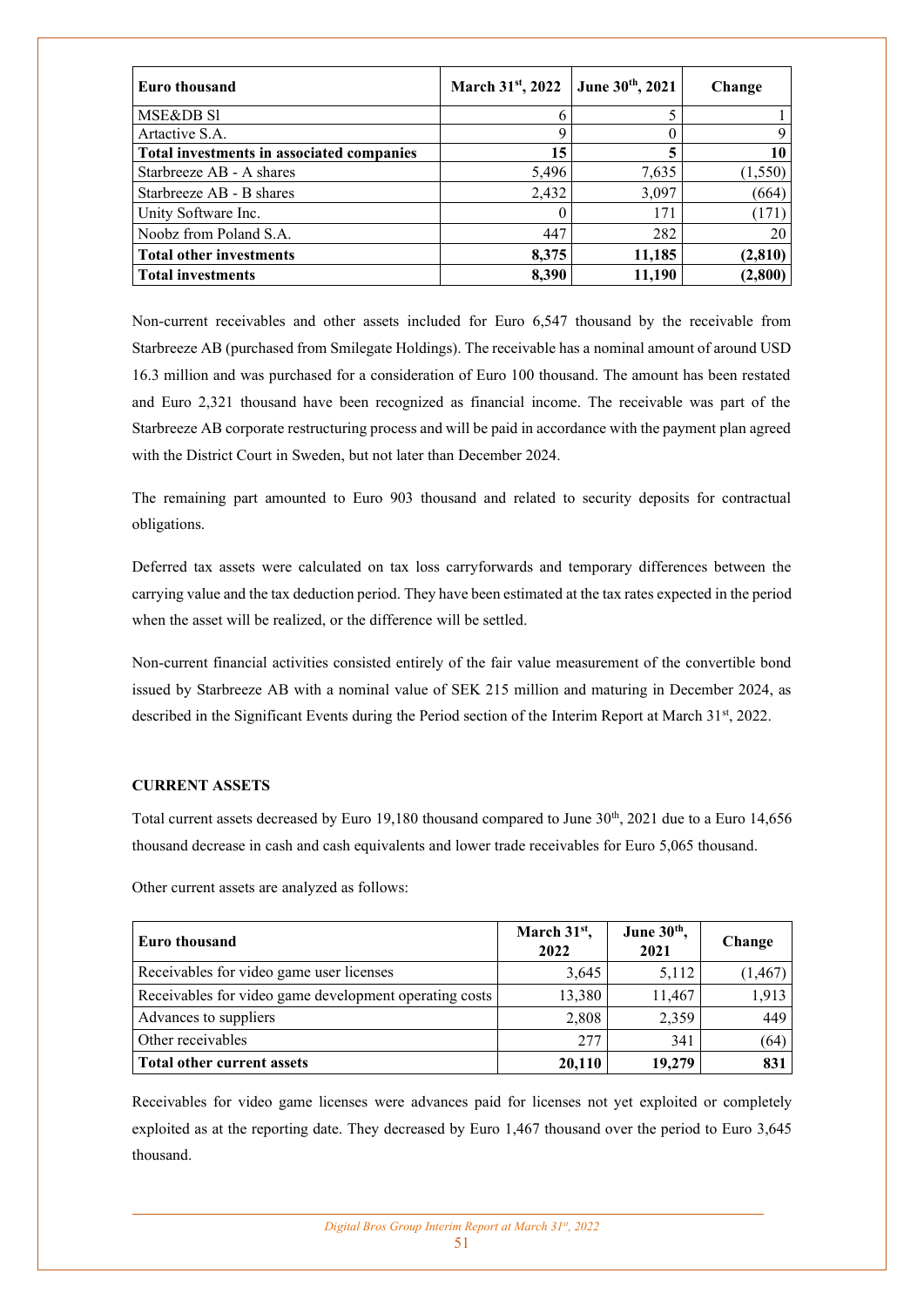Receivables for video game development operating costs amounted to Euro 13,380 thousand and included advances paid for video game programming services, quality assurance and other operating costs.

#### **NON-CURRENT LIABILITIES**

Total non-current liabilities increased by Euro 3,580 thousand because of a new medium-long term loan.

Employee benefits reflected the actuarial value at the closing date of the Group's liability towards employees, as calculated by an independent actuary in accordance with the IAS 19 provisions.

Non-current provisions were entirely made of the sales representatives' termination indemnity provision.

Other non-current payables and liabilities amounted to Euro 4,039 thousand and was the portion of the debt due after twelve months for the purchase of the Australian companies.

## **CURRENT LIABILITIES**

Total current liabilities decreased by Euro 6,116 thousand mainly due to lower trade payables for Euro 6,247 thousand and lower other current liabilities for Euro 4,729 thousand, partially off-set by a Euro 6,131 thousand increase in current financial liabilities.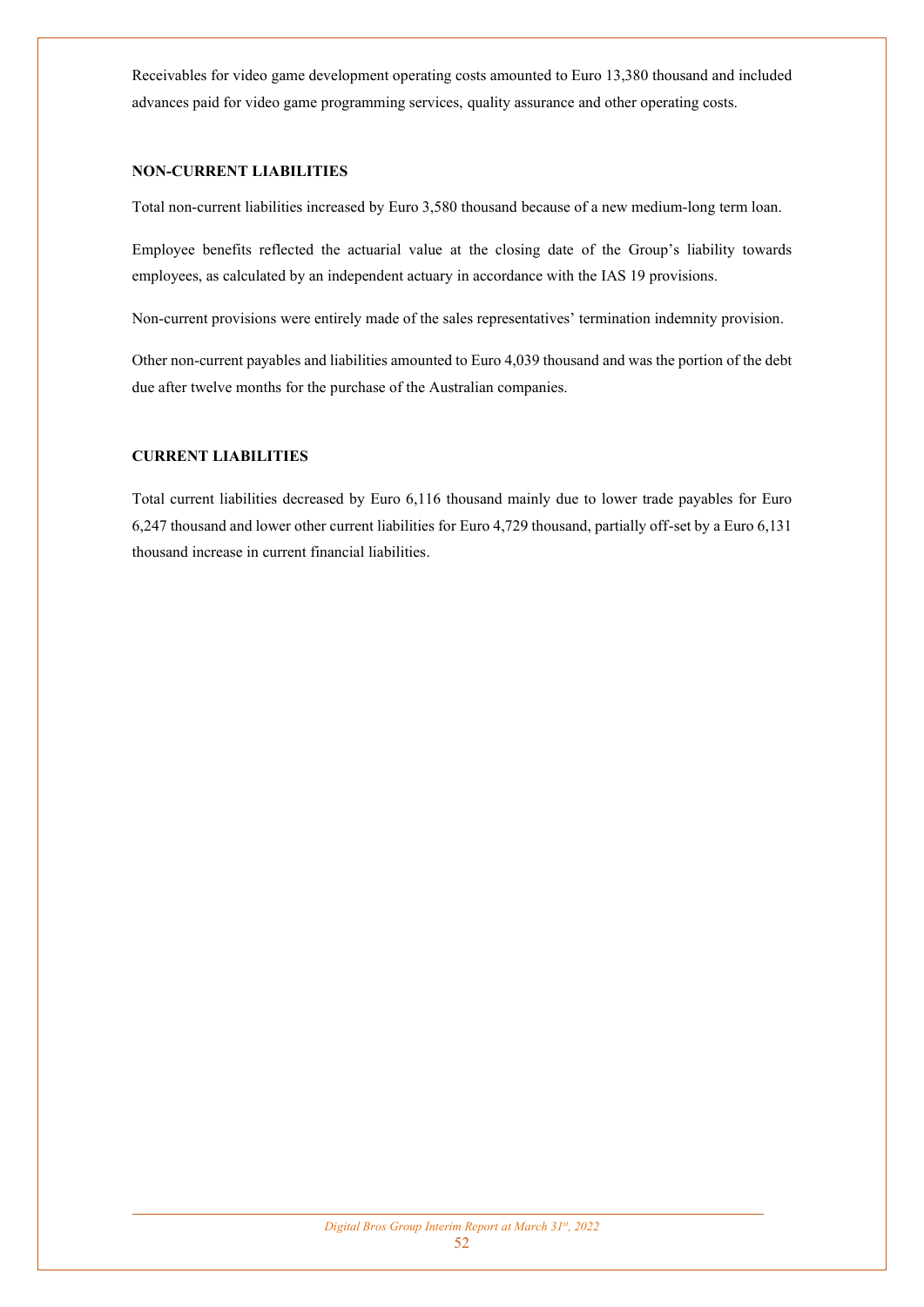## **NET EQUITY**

The detailed changes in equity are shown in the consolidated statement of changes in equity. They can be summarized as follows:

| <b>Euro thousand</b>                   | <b>Share</b><br>capital<br>(A) | Share<br>premium<br>reserve | Legal<br>reserve | <b>IAS</b><br>transition<br>reserve | Currency<br>translation | Other<br>reserves | <b>Total</b><br>reserves<br>(B) | <b>Treasury</b><br>shares<br>(C) | Retained<br>earnings | Profit<br>(loss) for<br>the year | <b>Total</b><br>retained<br>earnings<br>(D) | <b>Equity of</b><br>parent<br>company<br>shareholders<br>$(A+B+C+D)$ | <b>Equity of</b><br>non-<br>controlling<br>interests | Total<br>equity |
|----------------------------------------|--------------------------------|-----------------------------|------------------|-------------------------------------|-------------------------|-------------------|---------------------------------|----------------------------------|----------------------|----------------------------------|---------------------------------------------|----------------------------------------------------------------------|------------------------------------------------------|-----------------|
| Total on July 1st, 2021                | 5,704                          | 18,486                      | ,141             | .,367                               | (1, 339)                | 3,361             | 23,016                          | $\mathbf{0}$                     | 50,156               | 32,025                           | 82,181                                      | 110,901                                                              | 890                                                  | 111,791         |
|                                        |                                |                             |                  |                                     |                         |                   |                                 |                                  |                      |                                  |                                             |                                                                      |                                                      |                 |
| Allocation of previous year result     |                                |                             |                  |                                     |                         |                   |                                 |                                  |                      | $32,025$ (32,025)                |                                             |                                                                      |                                                      | $\bf{0}$        |
| Dividend payout                        |                                |                             |                  |                                     |                         |                   |                                 |                                  | (2, 567)             |                                  | (2,567)                                     | (2,567)                                                              |                                                      | (2,567)         |
| Other changes                          |                                |                             |                  |                                     |                         | 247               | 247                             |                                  |                      |                                  |                                             | 247                                                                  | 423                                                  | 670             |
| Comprehensive income (loss)            |                                |                             |                  |                                     | 288                     |                   | $(2,125)$ (1,837)               |                                  |                      | 15,544                           | 15,544                                      | 13,707                                                               | 172                                                  | 13,879          |
|                                        |                                |                             |                  |                                     |                         |                   |                                 |                                  |                      |                                  |                                             |                                                                      |                                                      |                 |
| Total on March 31 <sup>st</sup> , 2022 | 5,704                          | 18,486                      | ,141             | ,367                                | (1,051)                 | ,483              | 21,426                          | $\mathbf{0}$                     | 79,614               | 15,544                           | 95,158                                      | 122,288                                                              | 1,485                                                | 123,773         |

## **14. Share capital**

The share capital at March 31<sup>st</sup>, 2022 remained unchanged compared to June 30<sup>th</sup>, 2021 and is split into 14,260,837 ordinary shares with a par value of Euro 0.4 each, for a total of Euro 5,704,334.80. No other shares of any nature were issued. There are no rights, liens or restrictions associated with the ordinary shares.

## **15. Reserves**

The change in the reserves included Euro 247 thousand to adjust the stock option reserve, Euro 2,110 thousand (negative) to restate the reserve for fair value measurement of financial assets and Euro 15 thousand (negative) to adjust the actuarial reserve.

Equity reserves, other than those provided by the Law, do not have any specific function.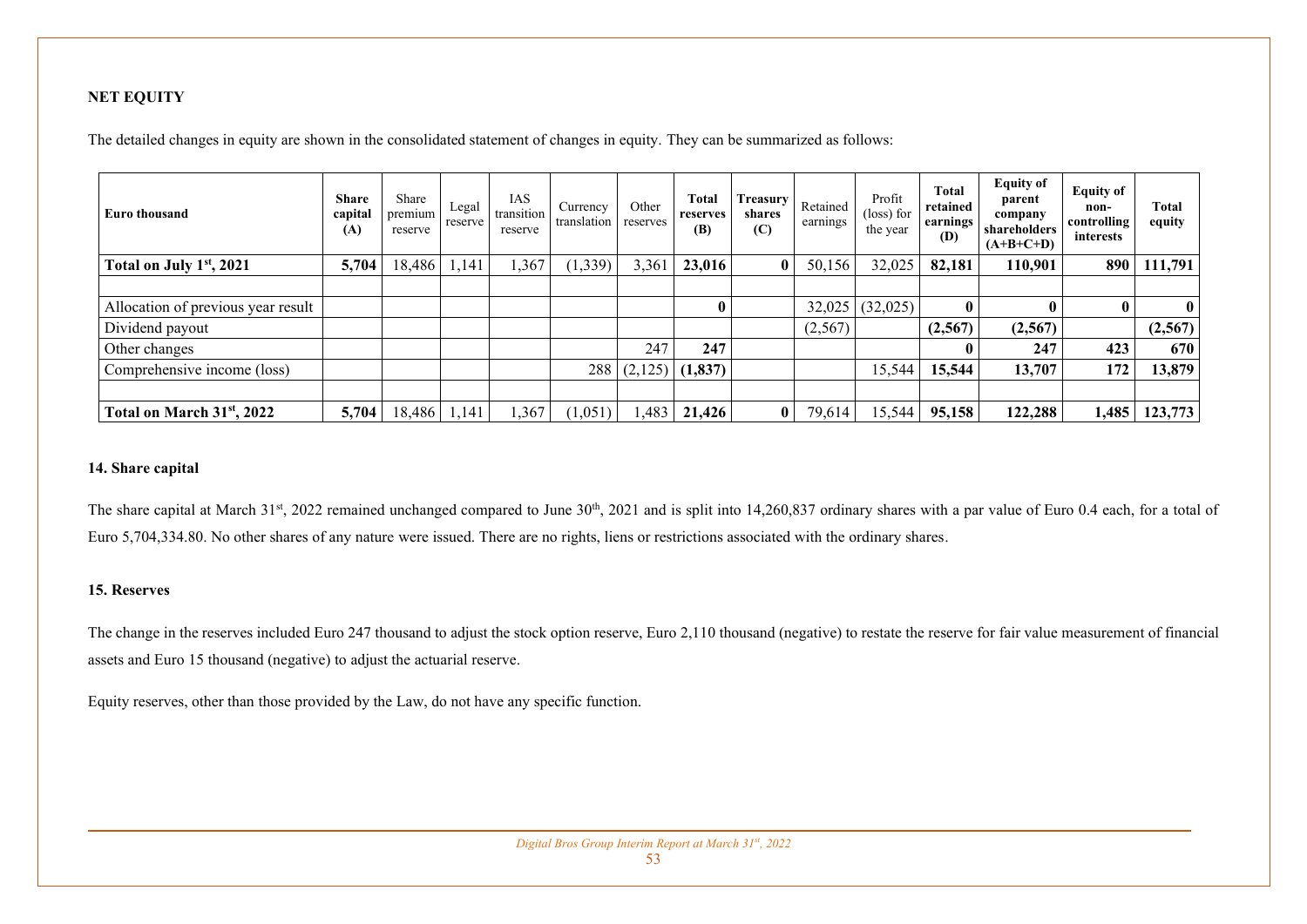## **NET FINANCIAL POSITION**

The following table contains details of the Group's net financial position at March 31<sup>st</sup>, 2022 together with comparative figures at June 30<sup>th</sup>, 2021:

|    | <b>Euro thousand</b>                  | March 31 <sup>st</sup> , 2022 | June 30th, 2021 | Change    |
|----|---------------------------------------|-------------------------------|-----------------|-----------|
| 12 | Cash and cash equivalents             | 20,853                        | 35,509          | (14, 656) |
| 13 | Other current financial assets        | $\theta$                      | $\theta$        | $\theta$  |
| 26 | Current financial liabilities         | (10, 540)                     | (4, 409)        | (6, 131)  |
|    | <b>Current net financial position</b> | 10,313                        | 31,100          | (20, 787) |
|    |                                       |                               |                 |           |
|    | Non-current financial assets          | 19,356                        | 18,840          | 516       |
| 21 | Non-current financial liabilities     | (16, 576)                     | (11, 694)       | (4,882)   |
|    | Non-current net financial position    | 2,780                         | 7,146           | (4,366)   |
|    |                                       |                               |                 |           |
|    | <b>Total net financial position</b>   | 13.093                        | 38.246          | (25, 153) |

The net financial position amounted to Euro 13,093 thousand, decreasing by Euro 25,153 thousand compared to Euro 38,246 thousand as at June 30<sup>th</sup>, 2021. Net of the IFRS 16 effect, the net financial position amounted to Euro 18.2 million.

For information purposes only, the following table reports the net financial position in accordance with the Guidelines on disclosure requirements under the Prospectus Regulation issued by ESMA (European Securities and Markets Authority) on March 4<sup>th</sup>, 2021:

|                  | <b>Euro thousand</b>                                                                                               | March 31 <sup>st</sup> ,<br>2022 | June 30th,<br>2021 | Change    |           |
|------------------|--------------------------------------------------------------------------------------------------------------------|----------------------------------|--------------------|-----------|-----------|
| A.               | Cash                                                                                                               | 20,853                           | 35,509             | (14, 656) | $-41.3%$  |
| В.               | Cash equivalents                                                                                                   | 0                                | 0                  | $\theta$  | $0.0\%$   |
| $\mathcal{C}$ .  | Other current financial assets                                                                                     | 0                                | 0                  | $\theta$  | $0.0\%$   |
| D.               | Liquidity $(A + B + C)$                                                                                            | 20,853                           | 35,509             | (14, 656) | $-41.3%$  |
| E.               | Current financial debt (included debt instruments, but<br>excluding current portion of non-current financial debt) | $_{0}$                           | 0                  | $\theta$  | $0.0\%$   |
| F.               | Current portion of non-current financial debt                                                                      | 10,540                           | 4,409              | 6,131     | n.m.      |
| G.               | Current financial indebtedness $(E + F)$                                                                           | 10,540                           | 4,409              | 6,131     | n.m.      |
| Н.               | Net current financial indebtedness $(G - D)$                                                                       | (10, 313)                        | (31,099)           | 20,786    | $-66.8\%$ |
| $\overline{I}$ . | Non-current financial debt<br>(excluding current portion and debt instruments)                                     | 16,576                           | 11,694             | 4,882     | 41.7%     |
| J.               | Debt instruments                                                                                                   | 0                                | 0                  | $\Omega$  | $0.0\%$   |
| K                | Non-current trade and other payables                                                                               | $\Omega$                         | 0                  | $\Omega$  | $0.0\%$   |
| L.               | Non-current financial indebtedness $(I + J + K)$                                                                   | 16,576                           | 11,694             | 4,882     | 41.7%     |
| М.               | Total financial indebtedness $(H + L)$                                                                             | 6,263                            | (19, 405)          | 25,668    | n.m.      |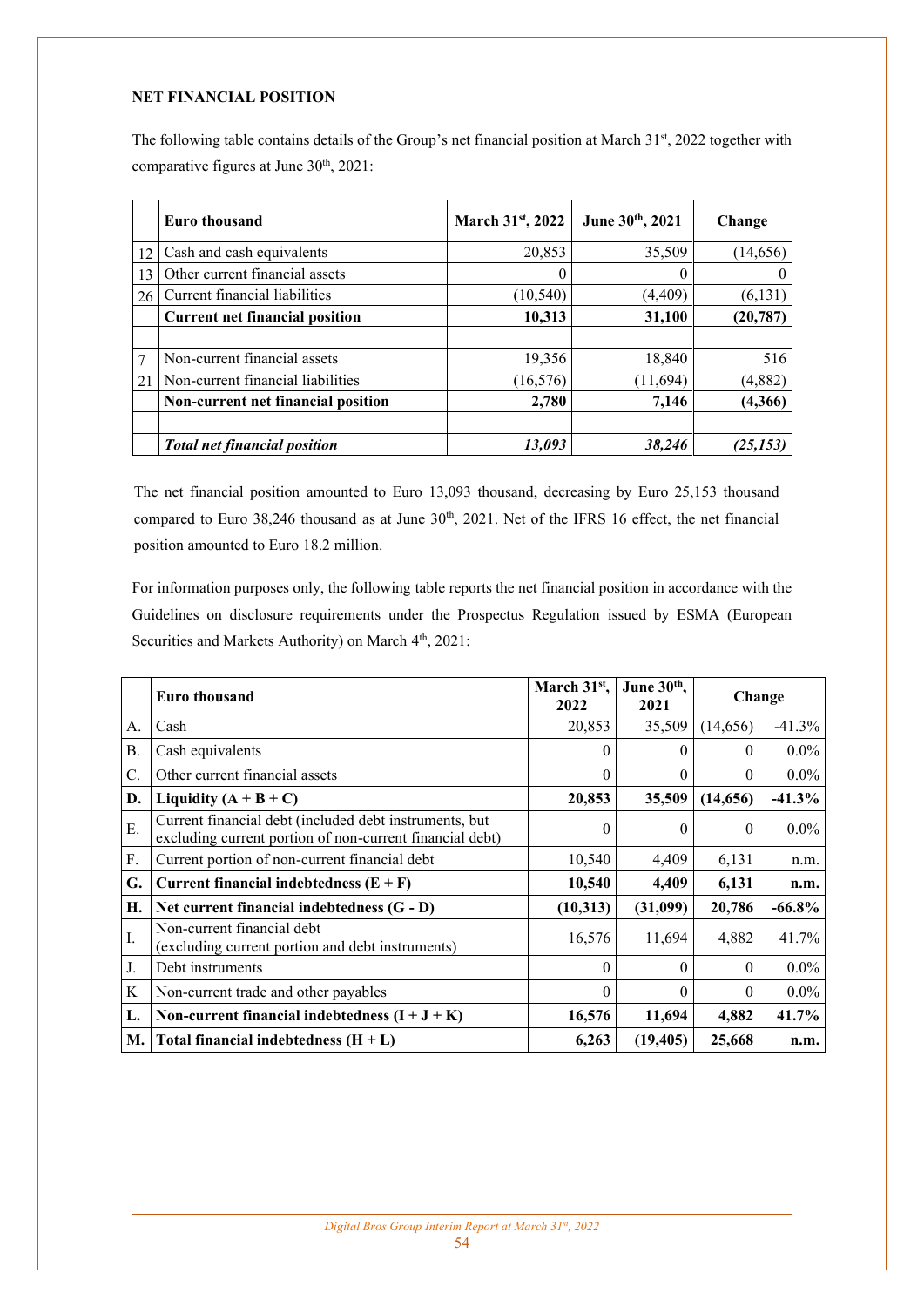## *PROFIT AND LOSS*

### **3. Net revenue**

The following table contains a breakdown of revenue by operating segment for the period at March 31st, 2022. The Holding operating segment did not generate revenue:

| Euro thousands      | <b>Free to Play</b> | Premium<br><b>Games</b> | Italian<br><b>Distribution</b> | <b>Other</b><br><b>Activities</b> | Total  |
|---------------------|---------------------|-------------------------|--------------------------------|-----------------------------------|--------|
| Gross revenue       | 5.441               | 74.270                  | 2.900                          | 532                               | 83.143 |
| Revenue adjustments |                     | 100)                    | 109)                           |                                   | (209)  |
| Net revenue         | 5.441               | 74.170                  | 2.791                          | 532                               | 82,934 |

At March 31<sup>st</sup>, 2021, the breakdown was as follows:

| Euro thousands      | <b>Free to Play</b> | Premium<br>Games | Italian<br><b>Distribution</b> | Other<br><b>Activities</b> | <b>Total</b> |
|---------------------|---------------------|------------------|--------------------------------|----------------------------|--------------|
| Gross revenue       | 8.455               | 102.842          | 3.724                          | 406                        | 15.427       |
| Revenue adjustments |                     | 1,253            |                                |                            | 1.475        |
| Net revenue         | 8.455               | 101.589          | 3.502                          | 406                        | 113.952      |

The net revenue is commented in the Interim Report at March 31<sup>st</sup>, 2022.

### **25. Net interest income/(expenses)**

The analysis is as follows:

| Euro thousand                          | <b>March 31st, 2022</b> | March $31^{st}$ , 2021 | Change | $\frac{6}{9}$ |
|----------------------------------------|-------------------------|------------------------|--------|---------------|
| 23 Interest and financial income       | 5.535                   | 6.281                  |        | (746) - 11.9% |
| 24 Interest and financial expenses     | (2.162)                 | (2.952)                |        | 790 - 26.8%   |
| [25] Net financial income / (expenses) | 3.373                   | 3.329                  | 44     | $1.3\%$       |

Net financial income was positive for Euro 3,373 thousand compared to the Euro 3,329 thousand registered in the previous fiscal year. This the result of a Euro 790 thousand decrease in interest and financial expenses, partially offset by a Euro 746 thousand decrease in interest and financial income.

Interest and financial income may be analyzed as follows:

| Euro thousand                 | March $31^{st}$ , 2022 | March $31^{st}$ , 2021 | Change    | $\frac{6}{9}$  |
|-------------------------------|------------------------|------------------------|-----------|----------------|
| Financial income              | 3,285                  | 3.378                  | (93)      | $-2.8\%$       |
| Currency exchange gains       | 2.217                  | 2.894                  | $(67^{-}$ | $-23.4\%$      |
| Other                         |                        |                        | 24        | n.m.           |
| Interest and financial income | 5,535                  | 6.281                  |           | (746)   -11.9% |

Interest and financial income decreased by Euro 746 thousand because of a Euro 677 thousand decrease in currency exchange gains. Financial income included Euro 2,321 thousand due to the restatement of the around USD 16.3 million loan receivable from Starbreeze AB purchased for a consideration of Euro 100 thousand.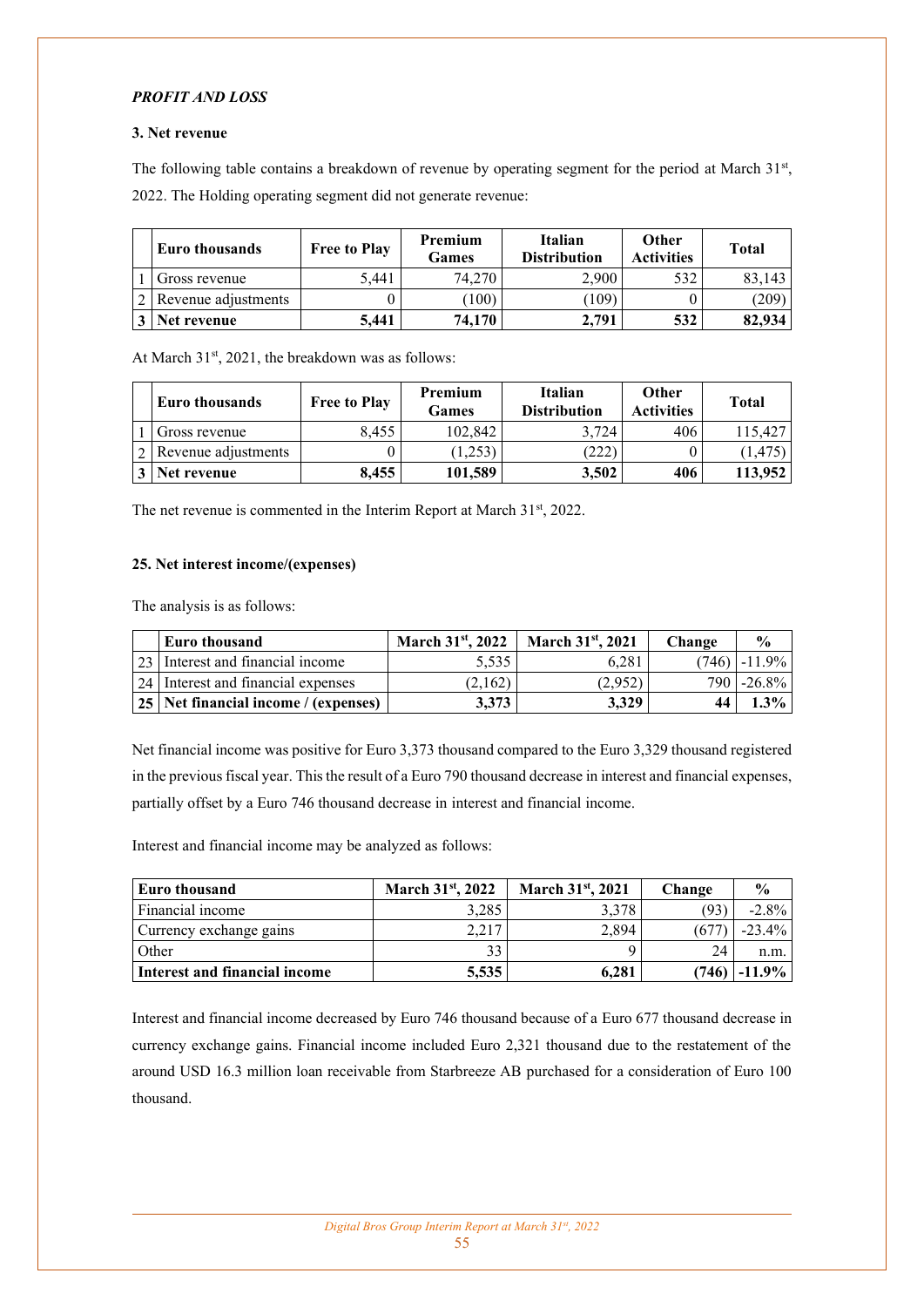Interest and financial expenses amounted to Euro 2,162 thousand, decreasing by Euro 790 thousand compared to March 31st, 2021 due to a Euro 1,088 thousand decrease in currency exchange losses. They are analyzed in detail as follows:

| Euro thousand                                           | March $31st$ ,<br>2022 | March $31st$ ,<br>2021 | Change | $\frac{0}{0}$ |
|---------------------------------------------------------|------------------------|------------------------|--------|---------------|
| Interest expenses on current accounts and trade finance | (23)                   | (75)                   | 52     | $-69.3\%$     |
| Interest expenses to tax authorities                    | (23)                   | 0                      | (23)   | n.m.          |
| Interest expenses on derivative products                | (337)                  | $\theta$               | (337)  | n.m.          |
| Interest expenses on loans and leases                   | (136)                  | (145)                  |        | $-6.2\%$      |
| Factoring interest expenses                             |                        | (1)                    |        | n.m.          |
| Total interest expenses on sources of finance           | (519)                  | (221)                  | (298)  | $-6,2%$       |
| Currency exchange losses                                | (1,643)                | (2,731)                | 1,088  | $-80.0\%$     |
| <b>Interest and financial expenses</b>                  | (2,162)                | (2,952)                | 790    | $-26.8\%$     |

### **29. Total taxes**

Total taxes at March 31st, 2022 are detailed below:

| Euro thousand      | March 31 <sup>st</sup> , 2022 | March $31^{st}$ , 2021 | Change | $\frac{0}{0}$ |
|--------------------|-------------------------------|------------------------|--------|---------------|
| Current tax        | (6.935)                       | (8,908)                | .973   | $-22.1%$      |
| Deferred tax       | 214                           | 875                    | (662)  | $-75.5\%$     |
| <b>Total taxes</b> | (6, 721)                      | (8,033)                | 1.312  | $-16.3\%$     |

The decrease in current tax is in line with the Group's operating results during the period compared to the previous.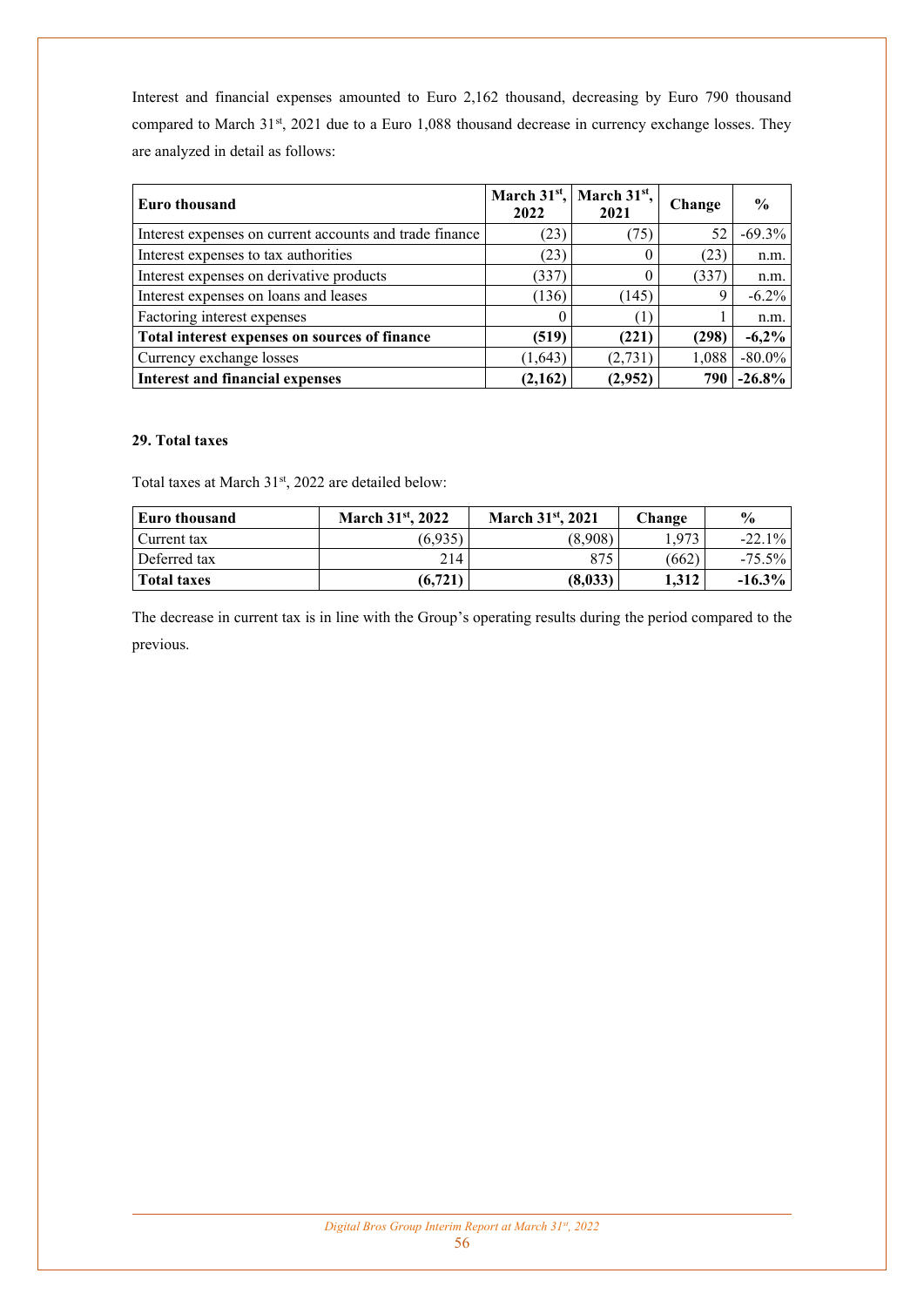## *Information by geographical area*

| Euro thousand                    | March 31 <sup>st</sup> , 2022 |         |         | March 31 <sup>st</sup> , 2021 |           | Change    |
|----------------------------------|-------------------------------|---------|---------|-------------------------------|-----------|-----------|
| Europe                           | 11.119                        | 13%     | 19,558  | 17%                           | (8, 439)  | $-43.1\%$ |
| Americas                         | 59,036                        | 71%     | 81.651  | 71%                           | (22, 615) | $-27.7%$  |
| Rest of the world                | 9,556                         | $11\%$  | 10,088  | 9%                            | (532)     | $-5.3\%$  |
| Total foreign revenue            | 79,711                        | 96%     | 111,297 | 96%                           | (31, 586) | $-28.4\%$ |
| Italy                            | 3,432                         | $4\%$   | 4.130   | $4\%$                         | (698)     | $-16.9\%$ |
| Total consolidated gross revenue | 83,143                        | $100\%$ | 115,427 | 100%                          | (32, 284) | $-28.0\%$ |

Gross revenue broken down by geographical area is detailed below:

Total foreign revenue represented 96% of consolidated gross revenue in sync with the 96% in the previous fiscal year and decreased by Euro 31,586 thousand compared to March 31st, 2021.

Rest of the world revenue related to sales made by the subsidiary 505 Games Ltd., mainly in Australia, the Middle East and South Africa, as well as to sales made by subsidiary 505 Games S.p.A. in the Far East.

The most significant portion of foreign revenue is generated by the Premium Games operating segment which generated foreign revenue of Euro 74,170 thousand, i.e. 93% of total foreign revenue.

Details of gross foreign revenue by operating segment are provided below:

| <b>Euro thousand</b>       | March $31st$ , 2022 |       | March $31^{st}$ , 2021 |      | Change |          |
|----------------------------|---------------------|-------|------------------------|------|--------|----------|
| Free to Play               | 5.441               | $7\%$ | 4.483                  | 6%   | 958    | 21.4%    |
| l Premium Games            | 74.270 <sub>1</sub> | 93%   | 74,739                 | 94%  | (469)  | $-0.6\%$ |
| <b>Total gross revenue</b> | 79.711              | 100%  | 79,222                 | 100% | 489    | $0.6\%$  |

### *Related parties transactions*

At March 31<sup>st</sup>, 2022, no unusual or extraordinary transaction with related parties has been carried out.